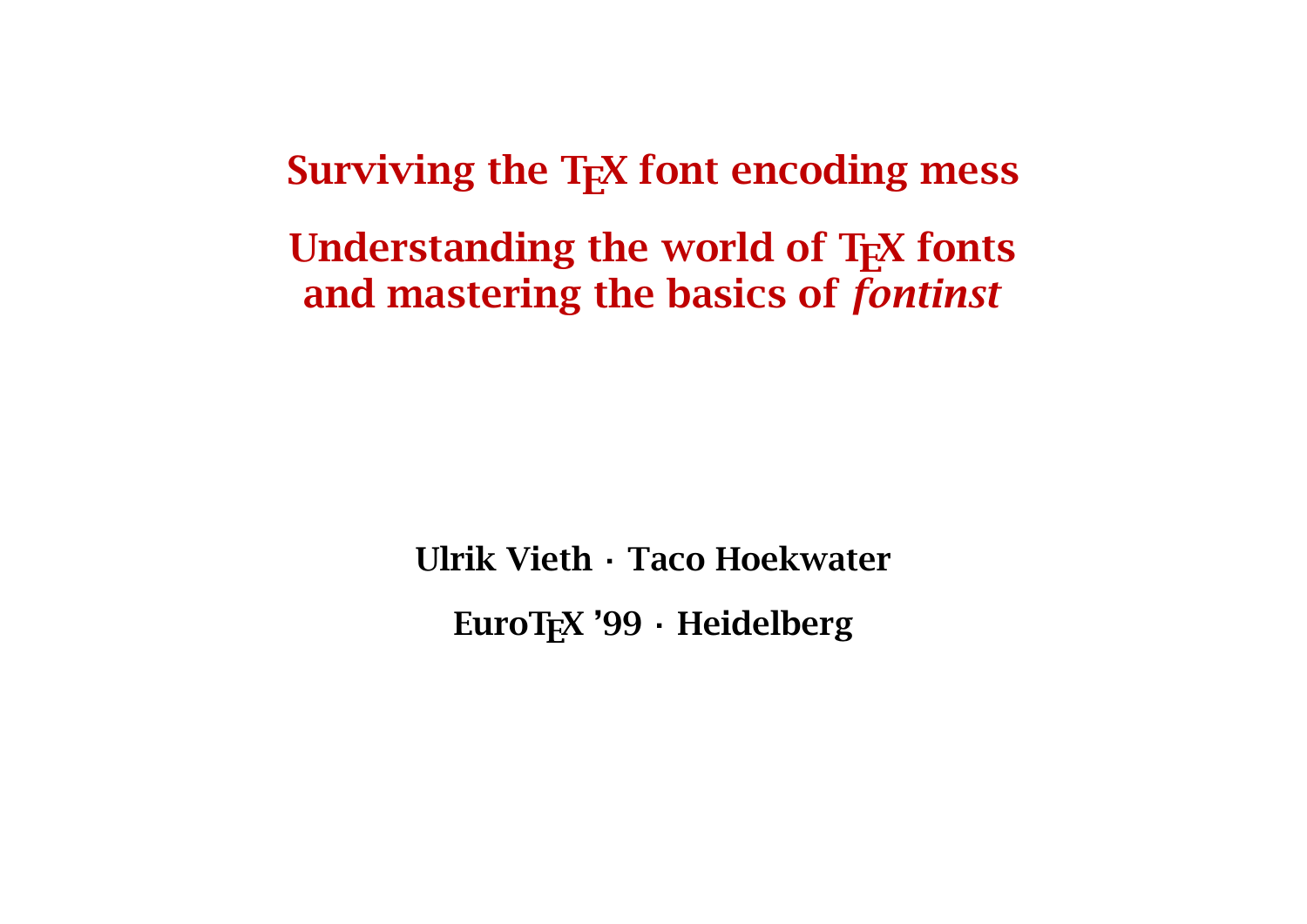FAMOUS QUOTE:

English is useful because it is a mess. Since English is a mess, it maps well onto the problem space, which is also a mess, which we call reality. Similary, Perl was designed to be a mess, though in the nicests of all possible ways.

— LARRY WALL

COROLLARY:

 $T<sub>F</sub>$ X fonts are mess, as they are a product of reality. Similary, fontinst is a mess, not necessarily by design, but because it has to cope with the mess we call reality.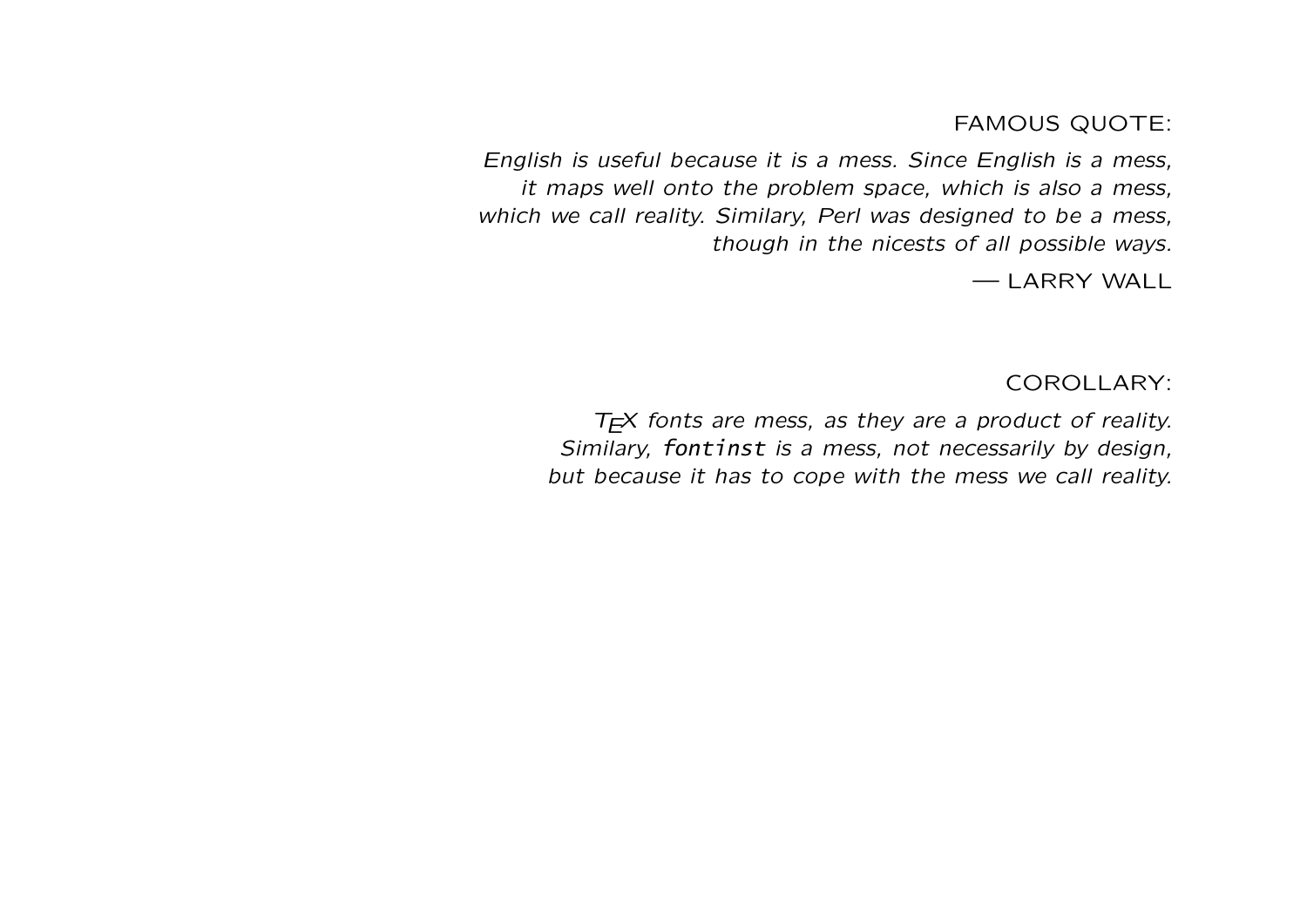# **Contents**

- I Overview of T<sub>F</sub>X font technology
- II Installation TEX fonts with *fontinst*
- III Overview of math fonts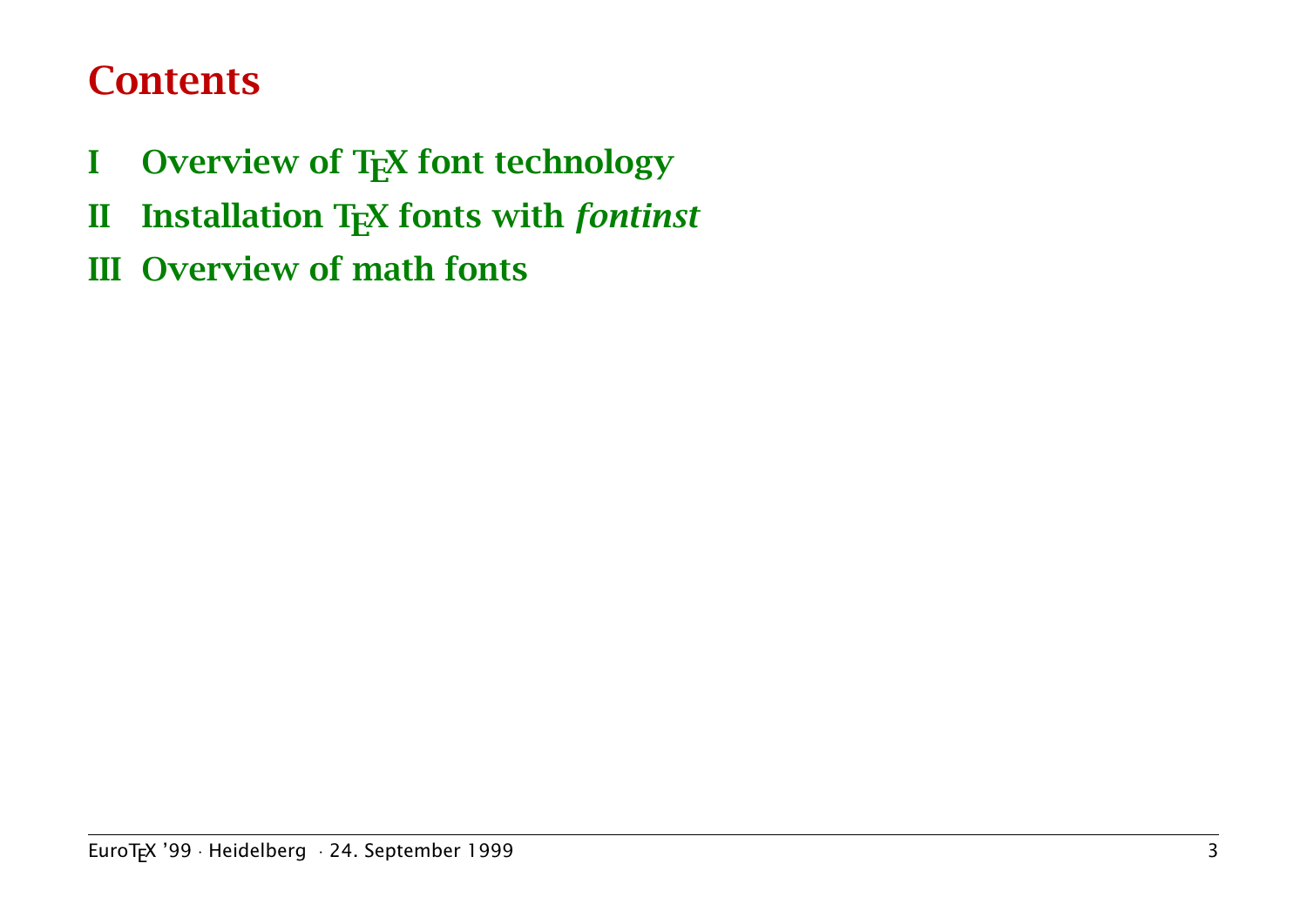# I Overview of T<sub>F</sub>X font technology

- What is a font? What is a virtual font?
- Font file formats and conversion utilities
- Font attributes and classifications
- Font selection schemes
- Font naming schemes
- Font encodings
- What's in a standard font? What's in an expert font?
- Font installation considerations
- Why the need for reencoding?
- Which raw font encoding to use?
- What's needed to set up fonts for use with T<sub>F</sub>X?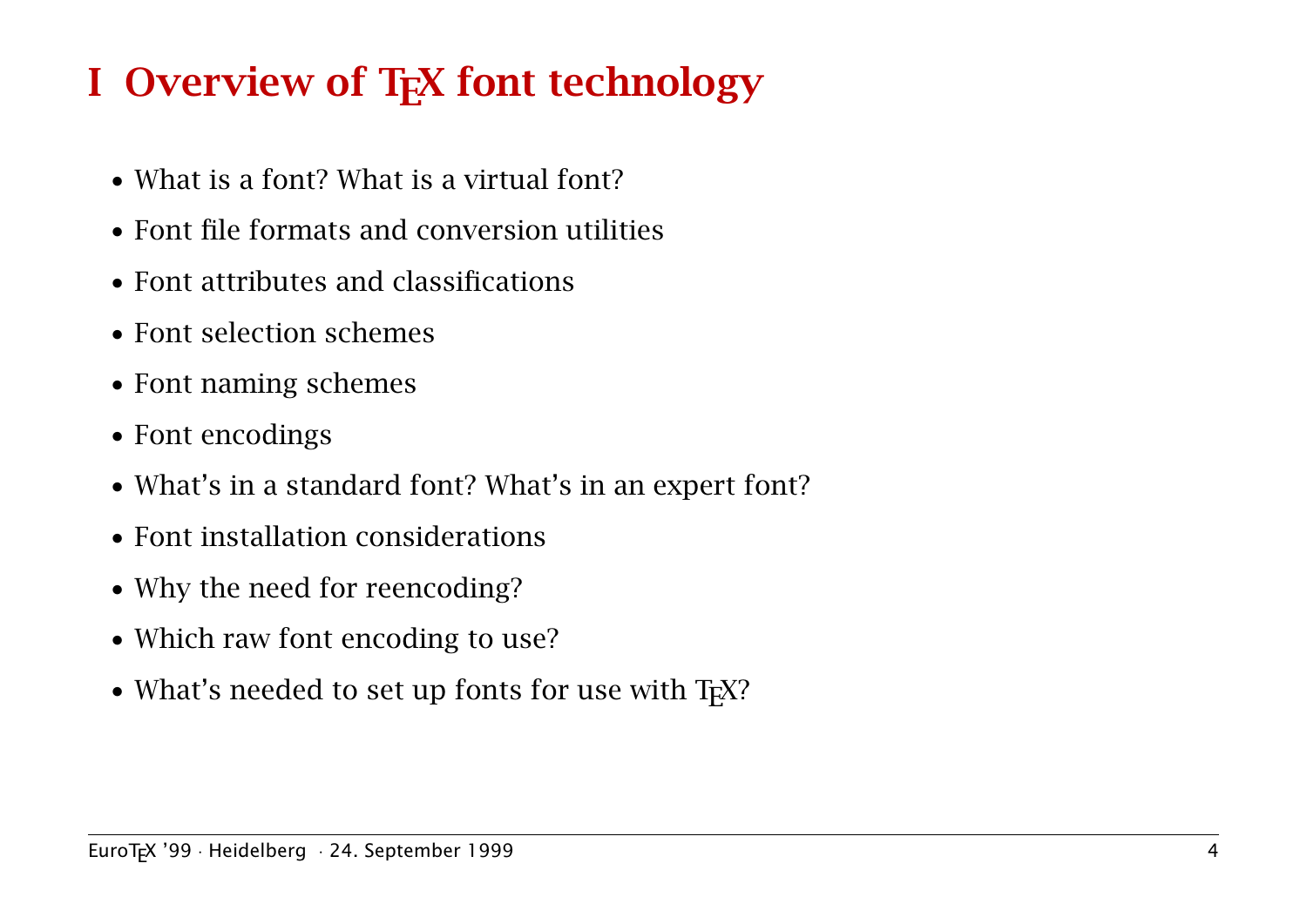### What is a font?

- in technical terms:
	- fonts have many different representations depending on the point of view
	- T<sub>E</sub>X typesetter: fonts metrics (TFM) and nothing else
	- DVI driver: virtual fonts (VF), bitmaps fonts(PK), outline fonts (PFA/PFB or TTF)
	- PostScript: Type 1 (outlines), Type 3 (anything), Type 42 fonts (embedded TTF)
- in general terms:
	- fonts are collections of glyphs (characters, symbols) of a particular design
	- fonts are organized into families, series and individual shapes
	- glyphs may be accessed either by character code or by symbolic names
	- encoding of glyphs may be fixed or controllable by encoding vectors
- font information consists of:
	- metric information (glyph metrics and global parameters)
	- some representation of glyph shapes (bitmaps or outlines)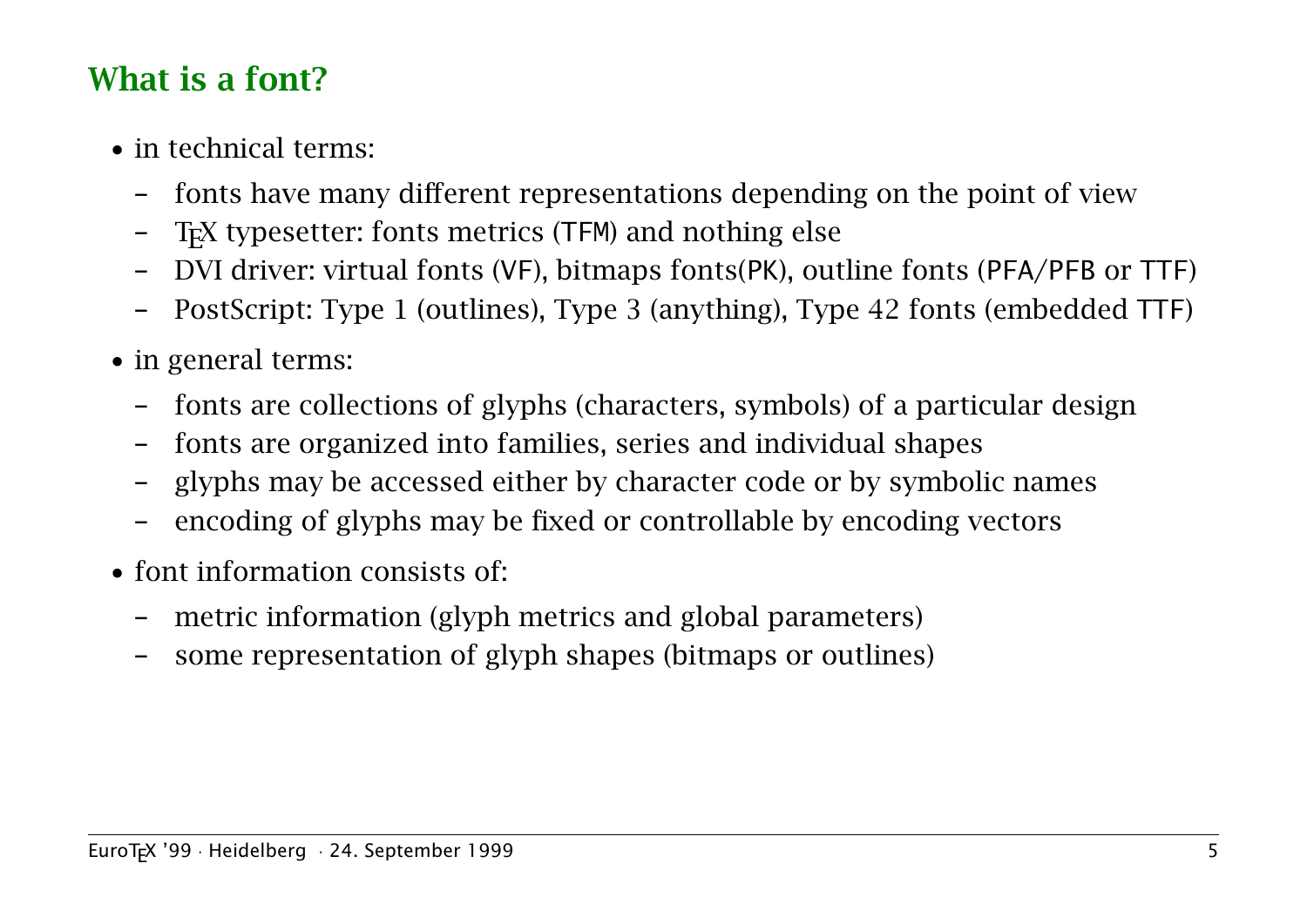# What is a font  $\ldots$  from the point of view of T<sub>F</sub>X?

- a font is described *only* by its metric information stored in TFM files
	- glyph metrics are accessed by font position, i.e. by character code
	- font encodings are fixed (font-specific), not changeable
	- mapping between glyphs and character codes happens at the macro level
	- macro packages need to know about font encodings and naming schemes
- font metric information consist of global and per-glyph information:
	- $-$  FAMILY and CODINGSCHEME parameters (not accessible from T<sub>F</sub>X)
	- global \fontdimen parameters (space, stretch, shrink, quad, etc.)
	- ligature and kerning table (interaction between glyphs)
	- glyph dimensions (width, height, depth, italic corrections)
- technical limitations of TFM format:
	- only 16 different heights or depths, 256 different widths
	- only 16 families of math fonts  $(16\times256 = 4096$  math symbols)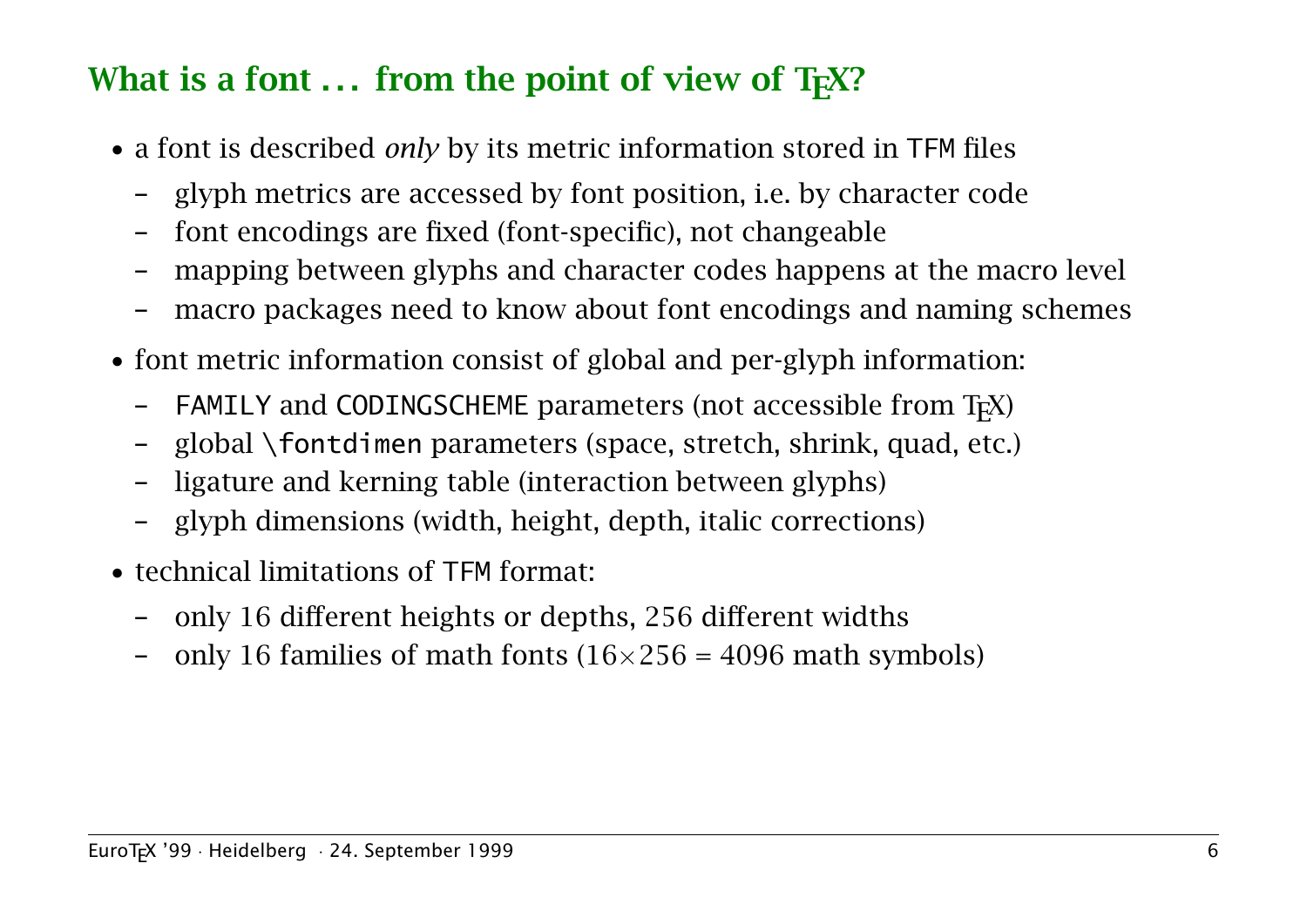# What is a font ... from the point of view of a DVI driver?

- a font is a file that contains a representation of glyph shapes
	- traditional approach: T<sub>F</sub>X-specific bitmap fonts stored in PK files
	- more modern approach: outline fonts (PostScript or TrueType)
- for bitmap fonts:
	- glyph shapes are represented as bitmaps of black and white pixels
	- glyph bitmaps are generated for specific resolutions and magnifications
	- glyph bitmaps are accessed by font position, i.e. by character code
	- font encodings are fixed (font-specific), not changeable
- for outline fonts:
	- printer-resident fonts or system fonts can be accessed directly
	- non-resident fonts have to be downloaded to the output file or device
	- processing and reencoding is left to the PostScript interpreter
	- rendering of outlines to pixels is left to the PostScript renderer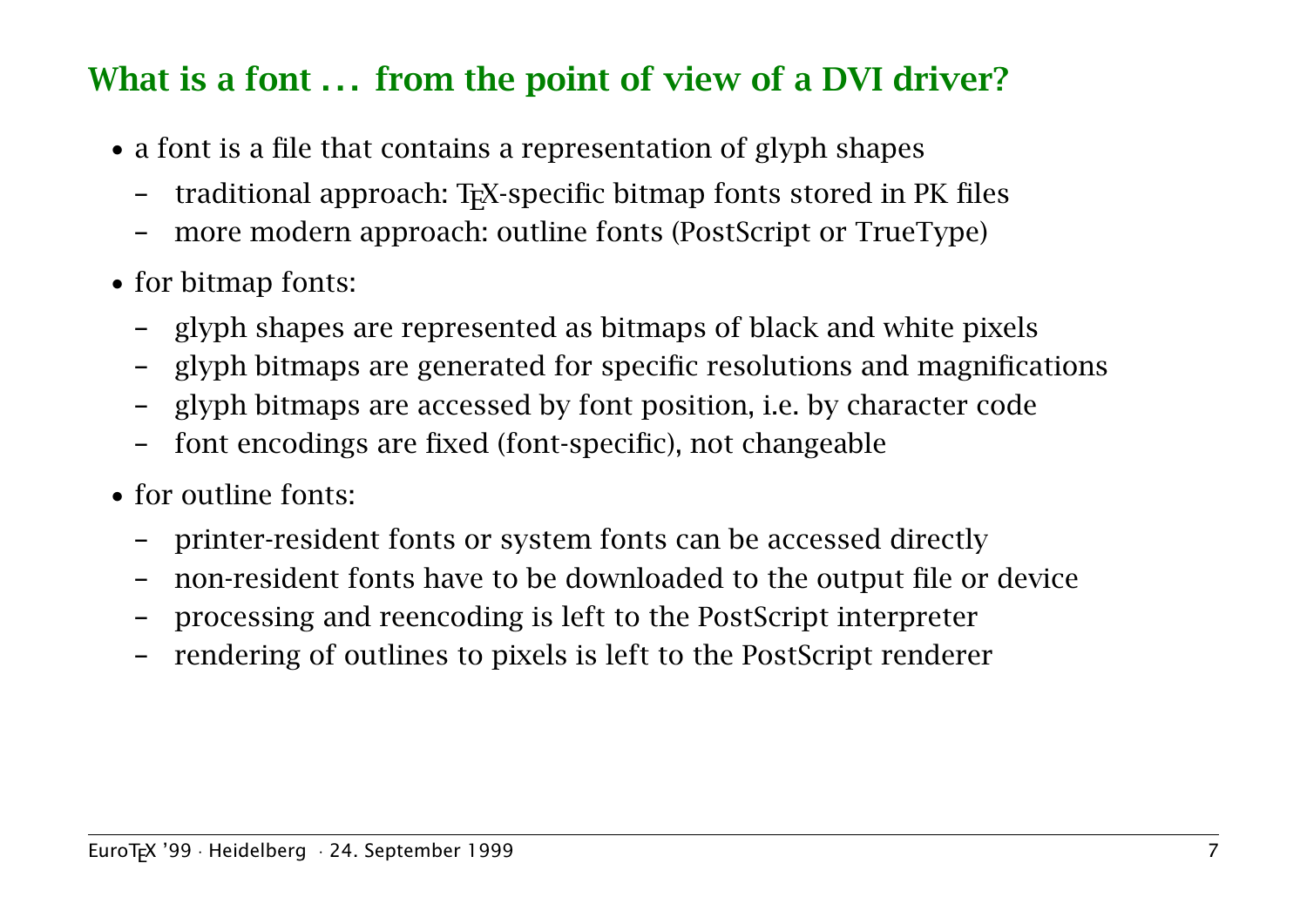# What is a font ... from the point of view of PostScript?

- a font is a file that consists of programs to draw outlines of glyph shapes
	- glyph programs are stored in an encoded format in PFA/PFB files
	- glyph programs are accessed by symbolic names, such as /germandbls
	- mapping between glyphs and character codes by encoding vectors
	- outlines may be scaled or transformed (slanted, extended) as needed
- font encoding may be changed by encoding vectors: *reencoding*
	- glyphs may be hidden away from an encoding vector (unencoded glyphs)
	- glyphs may appear multiple times in an encoding vector
- font encodings used by default:
	- Standard encoding hides away 79 out of 228 standard characters
	- Expert encoding (subset) contains 165 (or 86) extra characters
	- reencoding is necessary to gain access to all glyphs in standard fonts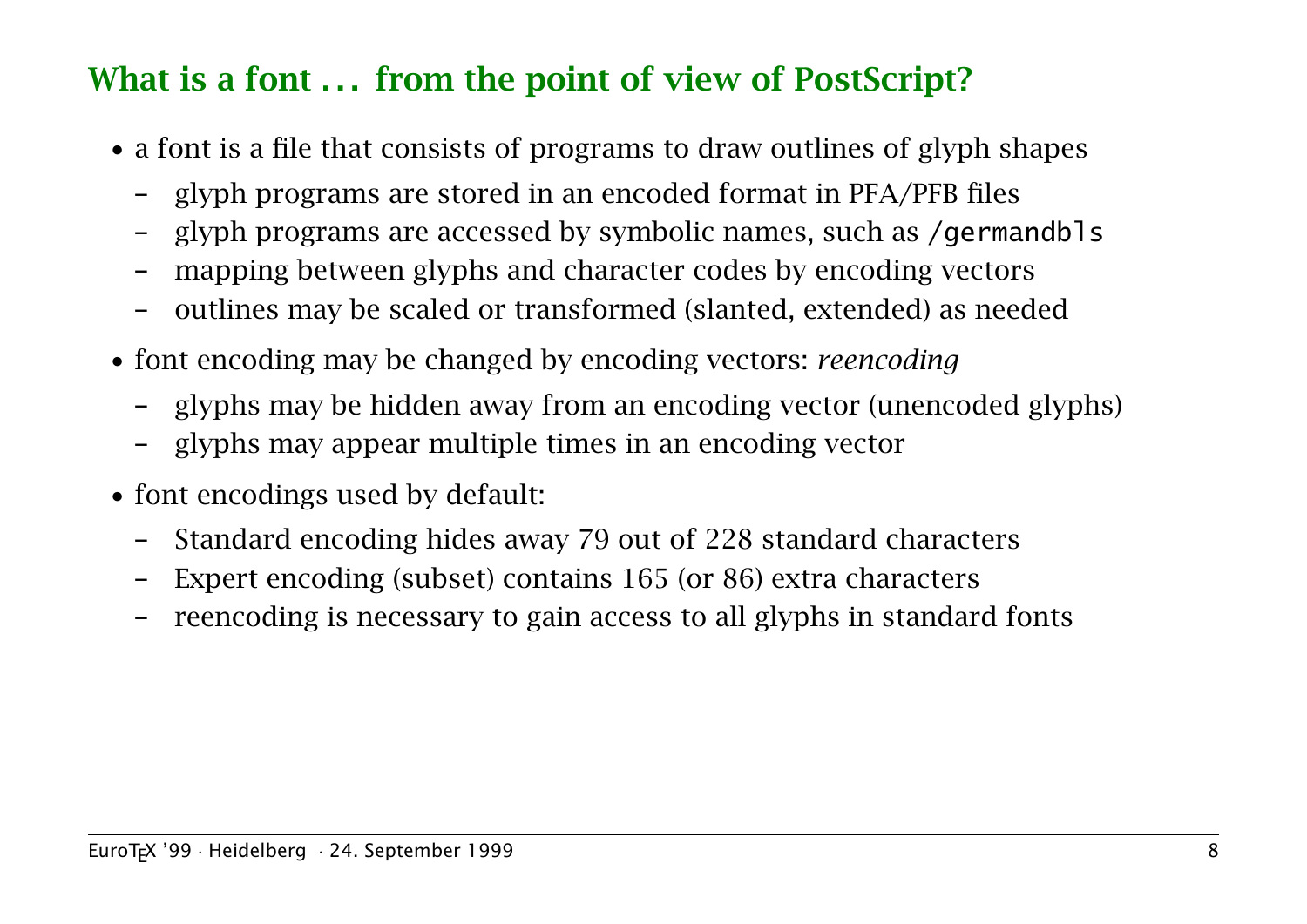# What is a virtual font?

- virtual fonts consist of metrics (TFM) and typesetting instructions (VF)
	- virtual fonts appear like normal fonts from the point of view of  $T<sub>F</sub>X$
	- virtual fonts are interpreted by DVI drivers (or the pdfT<sub>F</sub>X back-end)
- typical applications of virtual fonts:
	- reordering glyphs from a single font: *remapping* (not *reencoding* !)
	- combining glyphs from multiple raw fonts in a single font
	- faking unavailable glyphs by combining multiple glyphs
	- faking unavailable font shapes using transformed versions
- specific applications of virtual fonts:
	- adding ff-ligatures from expert fonts to standard fonts
	- adding small caps or old style figures to standard fonts
	- putting accent glyphs on top of unaccented letters
	- faking small caps by scaling and letterspacing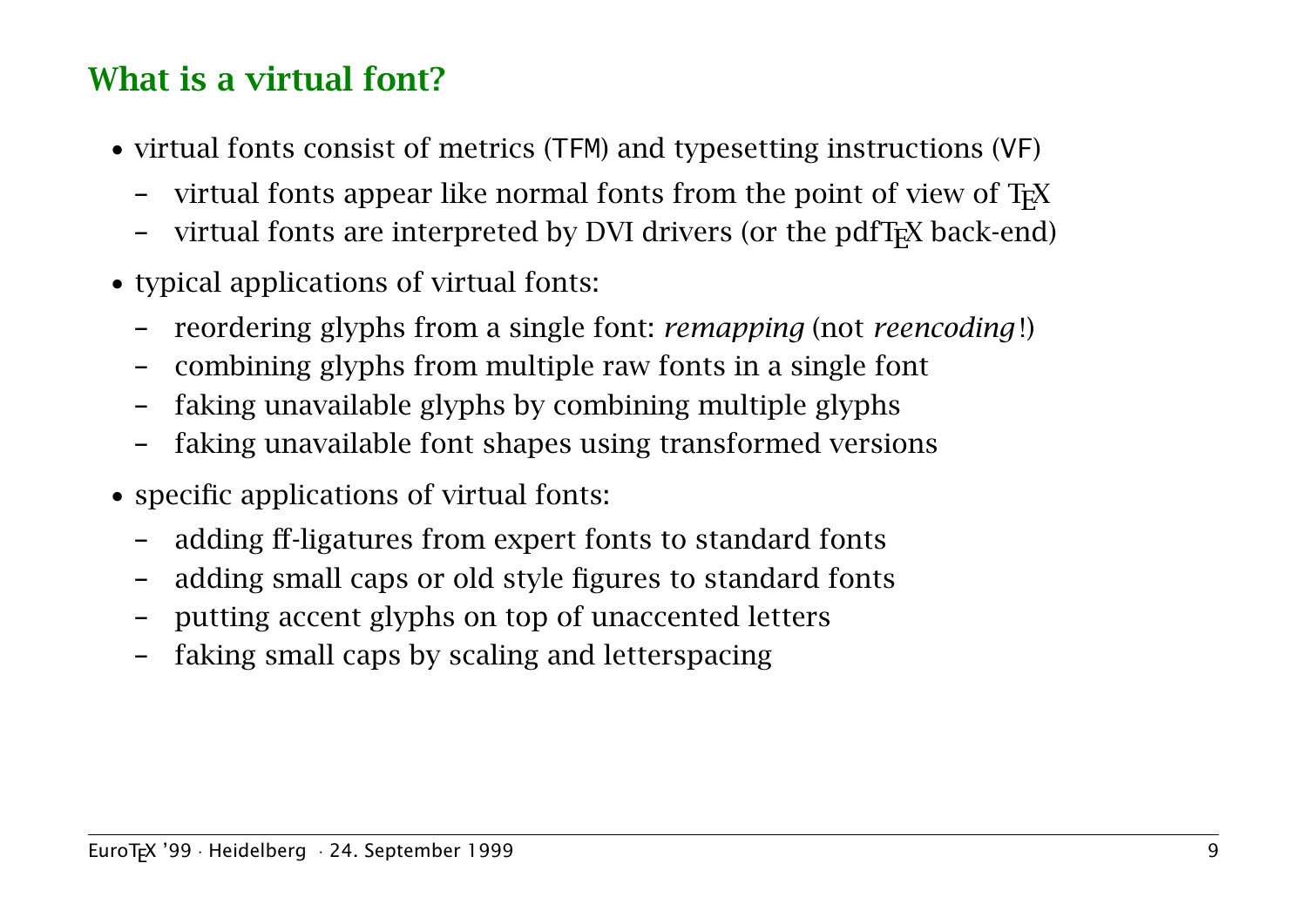### Font file formats

- traditional METAFONT bitmap fonts:
	- TFM, PL: TEX font metrics (binary format), property lists (textual format)
	- VF, VPL: virtual fonts (binary format), virtual property lists (textual format)
	- GF, PK: generic fonts, packed fonts (bitmap formats)
- PostScript Type 1 outline fonts:
	- AFM: Adobe font metrics (textual format)
	- PFM: printer font metrics (binary format)
	- PFA: printer font ASCII (encoded glyph programs in textual format)
	- PFB: printer font binary (encoded glyph programs in binary format)
- TrueType outline fonts:
	- TTF: TrueType font (includes both metrics and glyph programs)
	- T42: Type 42 font, TrueType font embedded in PostScript wrapper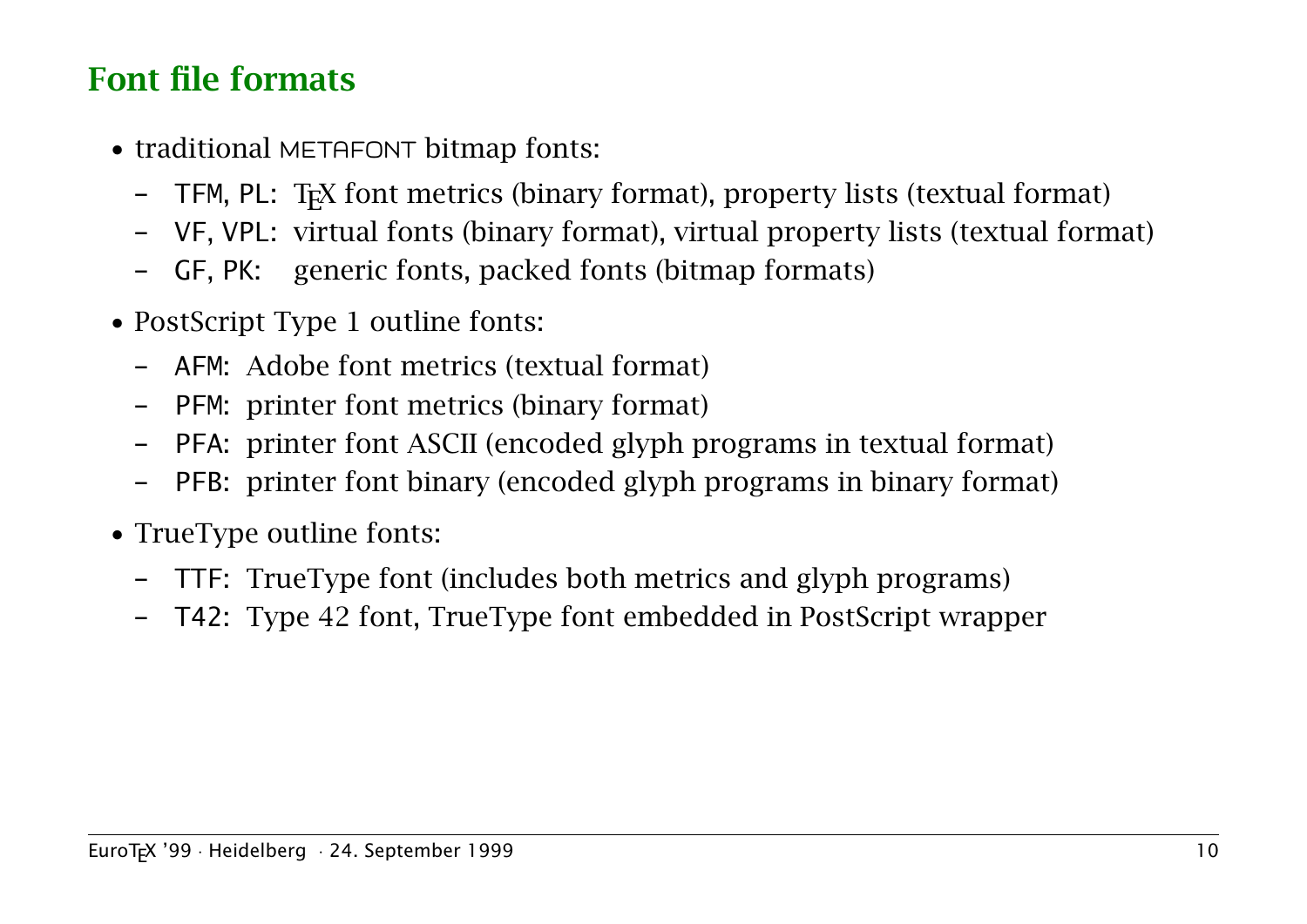## Font conversion utilities

- T<sub>E</sub>Xware / METAFONTware utilities:
	- tftopl, pltotf: convert TFM to PL and back
	- vftovp, vptovf: convert VF/TFM to VPL and back
	- gftopk, pktogf: convert GF to PK and back
- PostScript utilities:
	- afm2tfm (included with dvips): convert (and reencode) AFM to TFM
	- gsf2pk (included with xdvi): render PFA or PFB fonts to PK
	- t1binary, t1ascii (from t1utils): convert PFA to PFB and back
	- t1disasm, t1asm (from t1utils): decode or encode PFA or PFB
- TrueType utilities:
	- ttf2afm (included with pdftex): generate AFM for TTF fonts
	- FreeType project: ttf2tfm, ttf2pk, ttf2pfb, etc.
- *fontinst* [to be discussed later]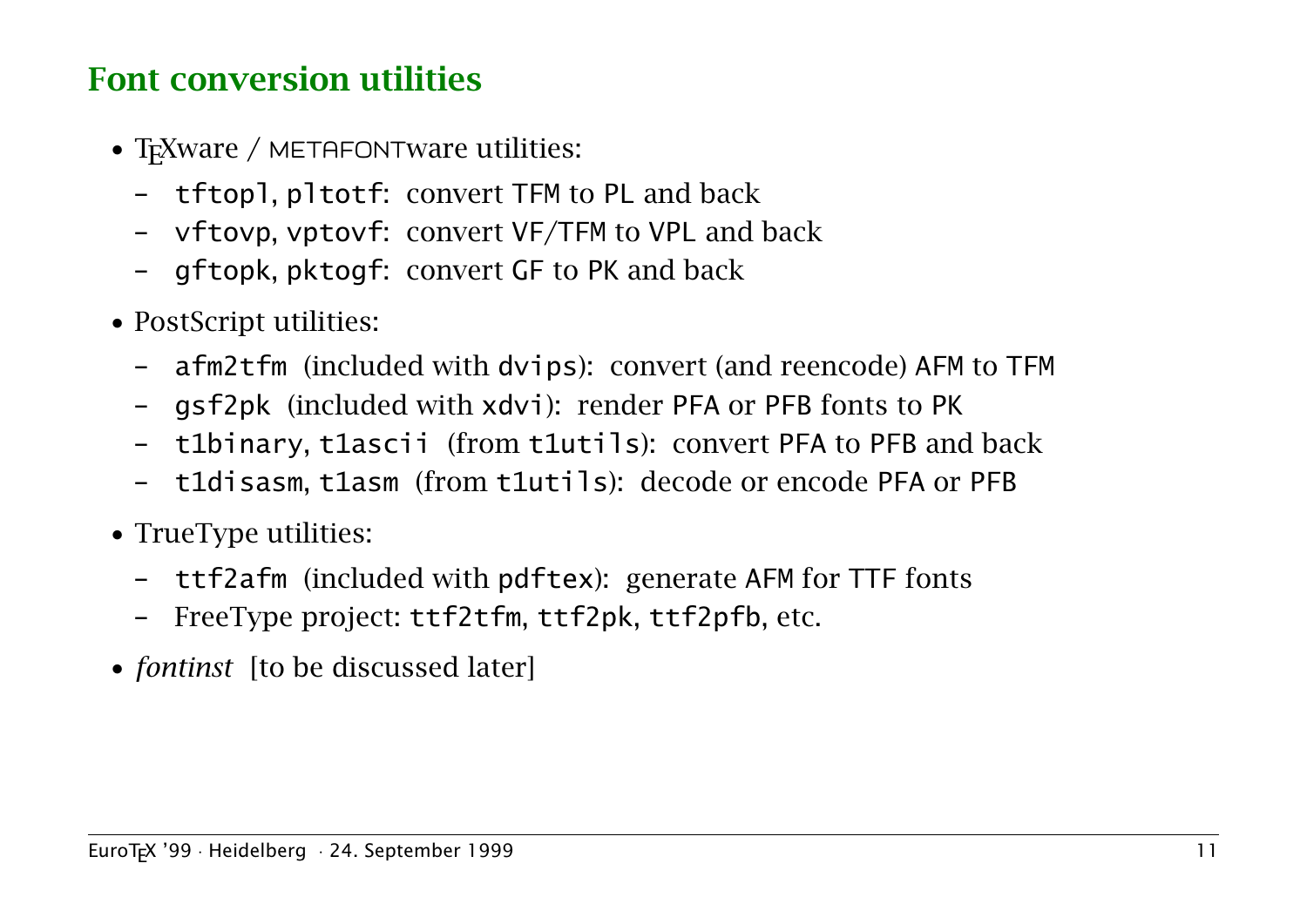## Font attributes and classifications

- fonts may be described by the following *font attributes*:
	- *family* typeface name
	- *series* combination of *weight* and *width*
	- *weight* regular, bold, semibold, light, demi, book, medium, black, etc.
	- *width* normal, condensed, compressed, extended, expanded, etc.
	- *shape* normal (upright), slanted (oblique), italic
	- *variant* small caps, old style figures
	- *glyph set* standard, expert, alternate, swash, etc.
	- *encoding* [to be discussed later]
- font attributes are reflected in font names:
	- PostScript font names, e.g. Minion-SemiboldItalicSC
	- Berry font naming scheme, e.g. pmnsic8a, pmnsic8r, pmnsic8t
	- $\Delta$ FIFX font selection scheme, e.g. \usefont{T1}{pmn}{sb}{scit}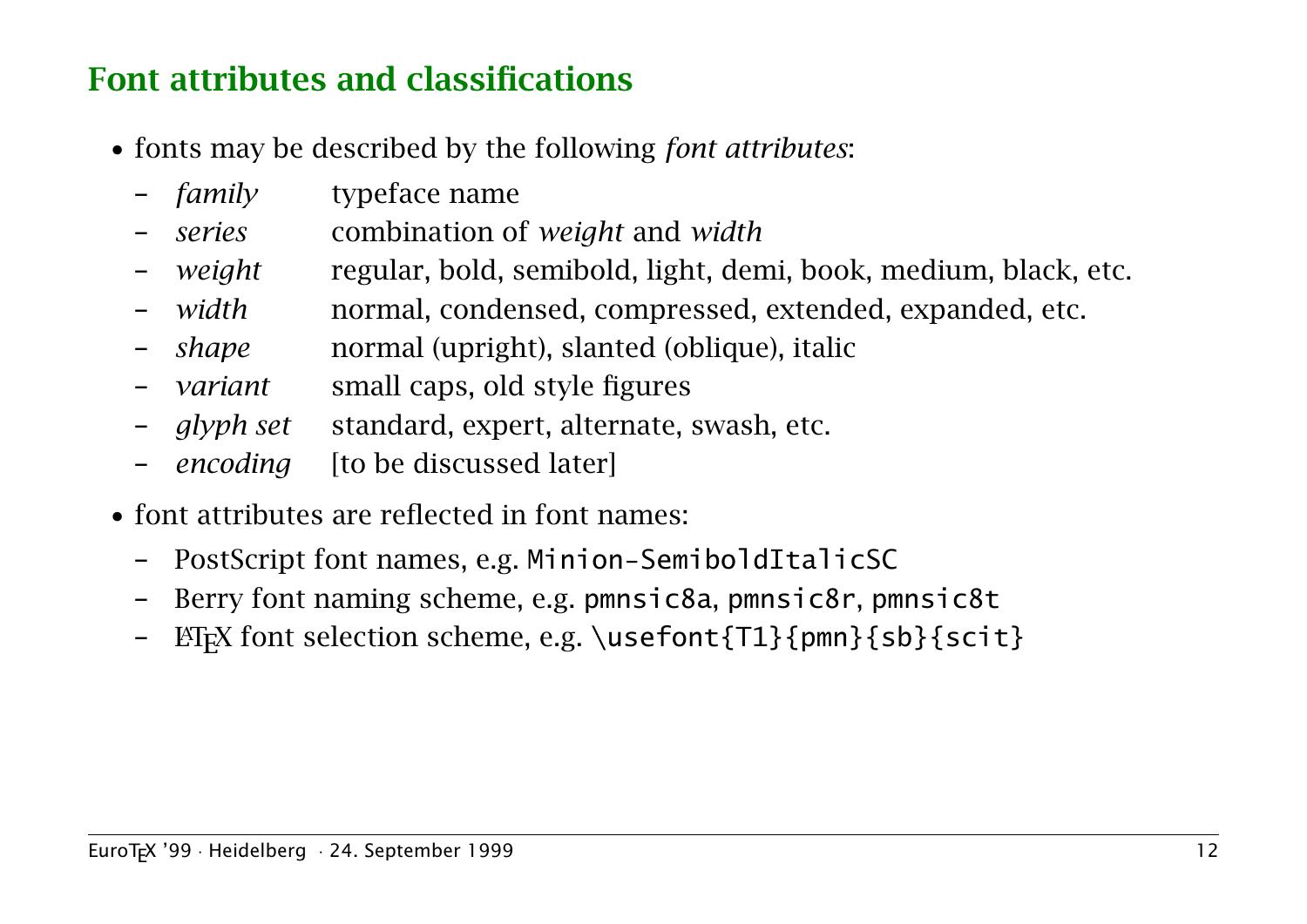### Font selection schemes

- traditional plain T<sub>F</sub>X font selection scheme:
	- specific font commands ( $\text{term}$ ) are used to access specific fonts (cmr10)
	- generic font commands  $(\rm{cm})$  are mapped to specific commands  $(\rm{tem})$
	- font commands select combinations of family, series, shape and size
- ET<sub>F</sub>X  $2_{\varepsilon}$  font selection scheme:
	- mapping of font commands to files through \*.fd files (*font definitions*)
	- font attributes (encoding, family, series, shape) are decoupled
	- \usefont command selects specific combinations of font attributes: e.g. \fontsize{10}{12}\usefont{OT1}{cmr}{m}{n}
	- generic font commands select or switch font attributes independently: e.g. \fontfamily{cmr}, \fontseries{m}, \fontshape{n} e.g. \rmfamily, \mdseries, \upshape
	- font attributes may be substituted by default values: e.g. \rmdefault, \seriesdefault, \shapedefault
	- font changes take effect only after  $\setminus$  selectfont command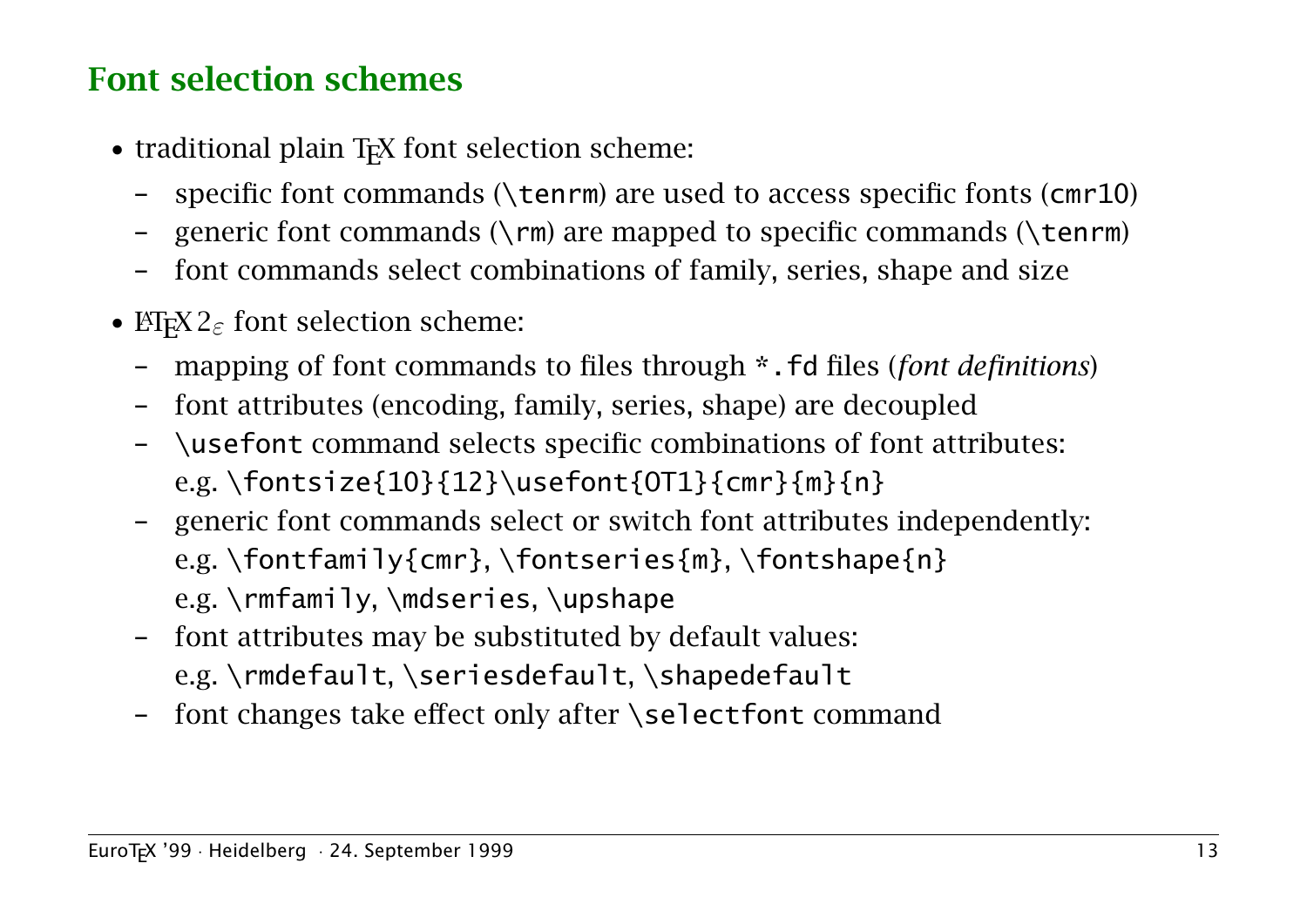#### Font naming schemes

- PostScript font names are given in verbose format (32 chars) like this: FamilySupplier-SeriesShapeVariant
- PostScript fonts are named according to vendor-specific naming schemes
- T<sub>F</sub>X fonts are named according to Karl Berry's font name scheme like this: S FF W [V] EE [W] [DD]
- How the Berry font name scheme is composed:

S: supplier, FF: family, W: weight, V: variants (as needed), EE: encoding, W width (if any), DD: design size (if any)

- Problems of the Berry font name scheme:
	- designed to be compatible with 8+3 file systems (more or less)
	- limited to no more than 26 suppliers and  $26\times36$  families
	- all meaningful supplier and family codes are already taken
	- no one-to-one mapping of weights onto  $\mathbb{F}$ FX font selection codes
	- distinction between shapes, design and encoding variants is messy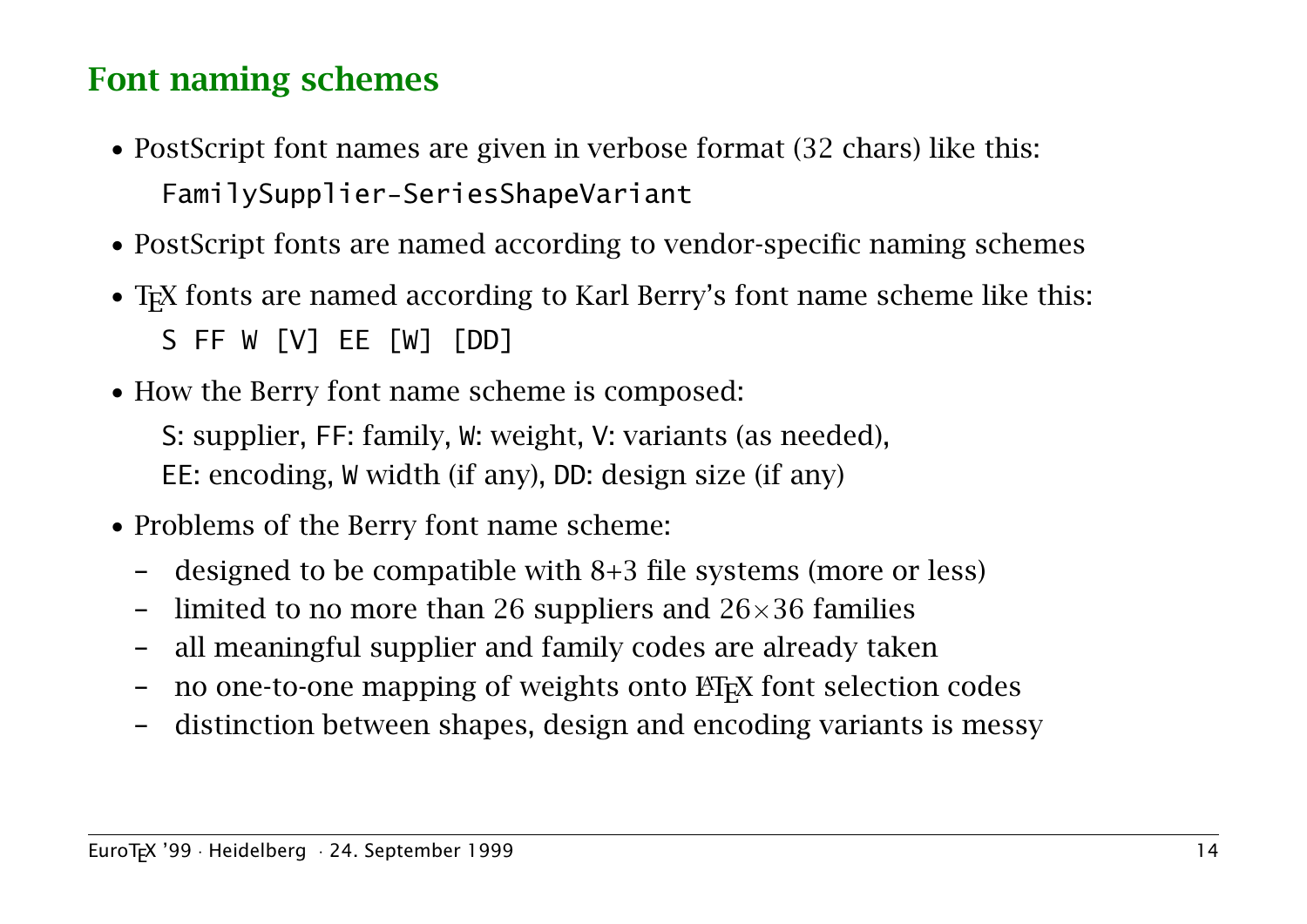#### Decoding the Berry font naming scheme (I)

some *supplier* codes:

- a Autologic
- b Bitstream
- c Compugraphic
- d DTC
- e Apple
- 'free' / public
- g GNU
- h Bigelow & Holmes
- i ITC
- j Microsoft
- k Softkey
- **Linotype**
- m Monotype
- n IBM
- o Corel
- p Adobe
- r 'raw' (obsolete)
- s Sun
- t Paragraph
- u URW
- **Wolfram**
- z bizarre
- some *family* codes: a1 Arial ac Adobe Caslon ad Adobe Garamond ag AvantGarde bb Bembo bd Bodoni bk Bookman bv Baskerville ca Caslon ch Charter cr Courier dt Dante fr Frutiger fu Futura gl Galliard gm Garamond gs Gill Sans gv Giovanni gy Goudy
- hv Helvetica

more *family* codes:

- lc Lucida
- lh Lucida Bright
- ls Lucida Sans
- lx Lucida Fax
- mn Minion
- my Myriad
- nb New Baskerville
- nc New Century Schoolbook
- ns Times New Roman PS
- nt Times New Roman
- op Optima
- pi 'Pi' fonts (symbols)
- pl Palatino
- sb Sabon
- sy Symbol
- un Univers
- ut Utopia
- tm Times
- zc Zapf Chancery
- zd Zapf Dingbats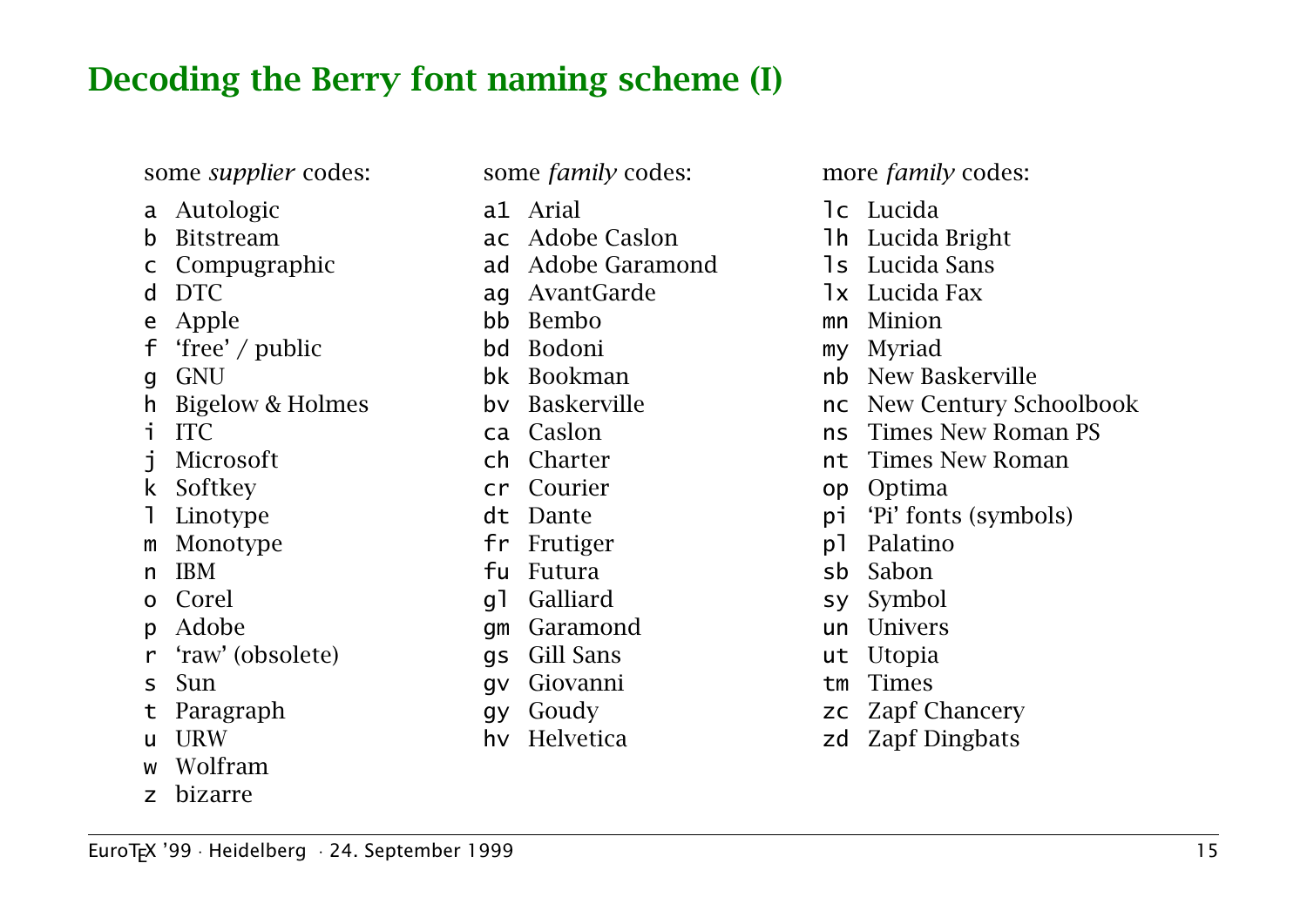#### Decoding the Berry font naming scheme (II)

some *weight* codes:

- l light
- r regular
- k book
- m medium
- d demi
- s semibold
- b bold
- c black

some *width* codes:

- c condensed
- p compressed
- n narrow
- normal
- e expanded
- x extended

some *variant* codes:

- a alternate
- d display, titling
- f fraktur, handtooled
- j oldstyle digits
- n informal, casual
- p ornaments
- s sans serif
- t typewriter
- w script, handwriting
- x expert

some *shape* codes:

- c small caps
- i italic
- o oblique, slanted
- u unslanted italic

some *encodings*:

- 8a Adobe standard encoding
- 8x Adobe expert encoding
- 8r TeXBase1Encoding
- 8y TeXnAnsiEncoding (LY1)
- 7 $t$  7-bit T<sub>F</sub>X text (OT1)
- 7m 7-bit math letters (OML)
- 7y 7-bit math symbols (OMS)
- 7v 7-bit math extension (OMX)

8t 8-bit T<sub>F</sub>X text (T1)

- 8c 8-bit T<sub>F</sub>X text symbols (TS1)
- 7a Alternate or Swash Caps
- 7c DFr (= Deutsche Fraktur)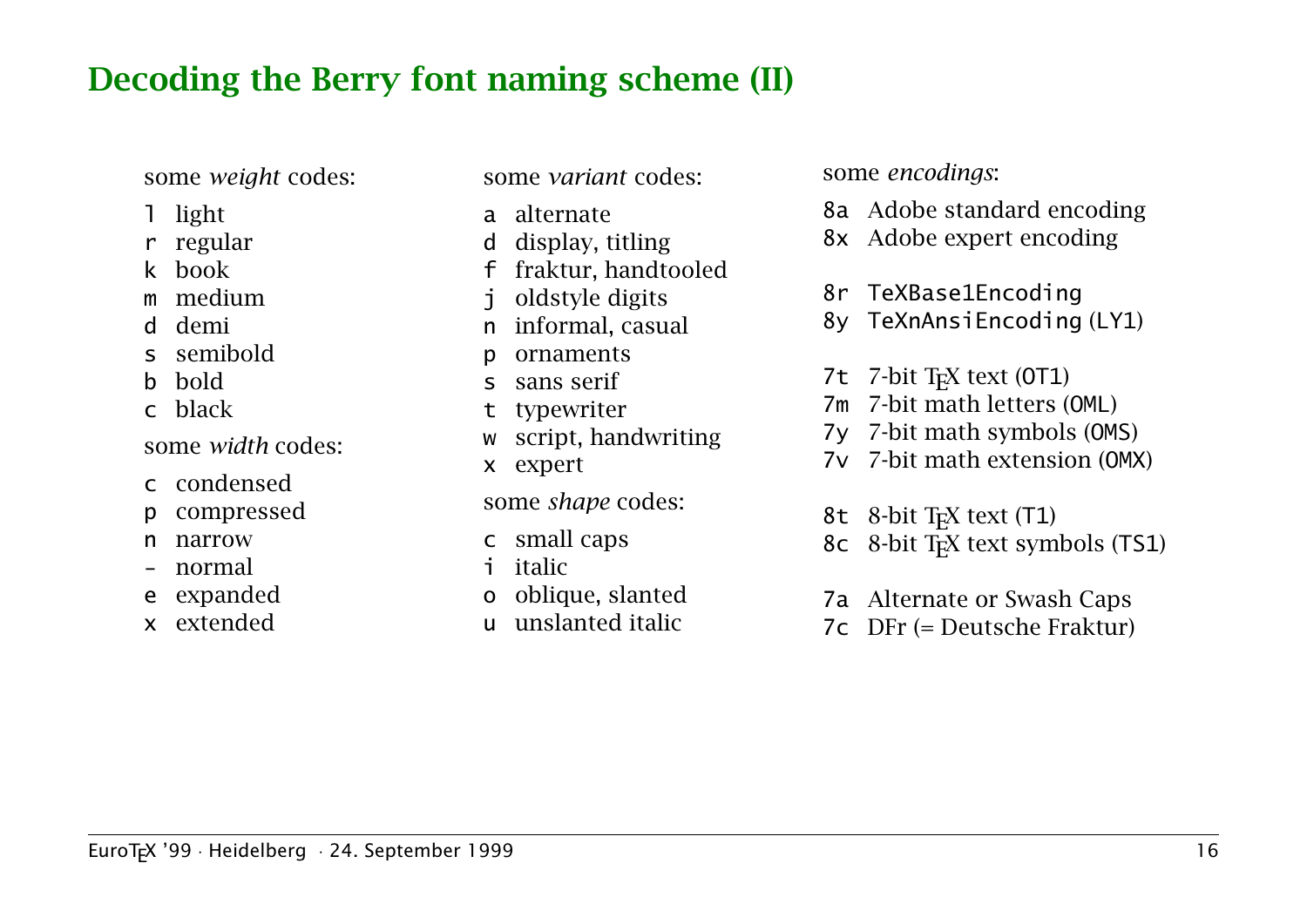#### Mapping the Berry font naming schemes to  $\mathbb{F}$ F<sub>F</sub>X font attributes

Berry font names and **ET<sub>E</sub>X** *weight* codes:

a Thin, Hairline ul Ultra Light ExtraLight el Extra Light 1 Light 1 Light r Regular, Roman m Medium k Book m Medium m Medium mb (was: m) d Demi db (was: sb) s Semibold sb Semibold b Bold b Bold h Heavy eb (was missing) c Black eb (was missing) x Extra, ExtraBlack eb Extra Bold u Ultra, UltraBlack ub Ultra Bold p Poster – (still missing) Berry font names and **ET<sub>E</sub>X** width codes:

| t.       | Thin              |            |                    |
|----------|-------------------|------------|--------------------|
| O        | Ultra Condensed   |            | uc Ultra Condensed |
| u        | Ultra Compressed  | <b>UC</b>  |                    |
| a        | Extra Compressed  |            | ec Extra Condensed |
|          | Condensed         |            | Condensed          |
| р        | Compressed        | C          |                    |
| n        | <b>Narrow</b>     | $\epsilon$ |                    |
|          |                   |            | sc Semi Condensed  |
|          | r Normal, Regular | m          | Medium             |
|          |                   |            | sx Semi Expanded   |
| e        | Expanded          | X.         | Expanded           |
| <b>X</b> | Extended          | X          |                    |
| V.       | Extra Expanded    |            | ex Extra Expanded  |
|          |                   | <b>UX</b>  | Ultra Expanded     |
| W        | ide               |            |                    |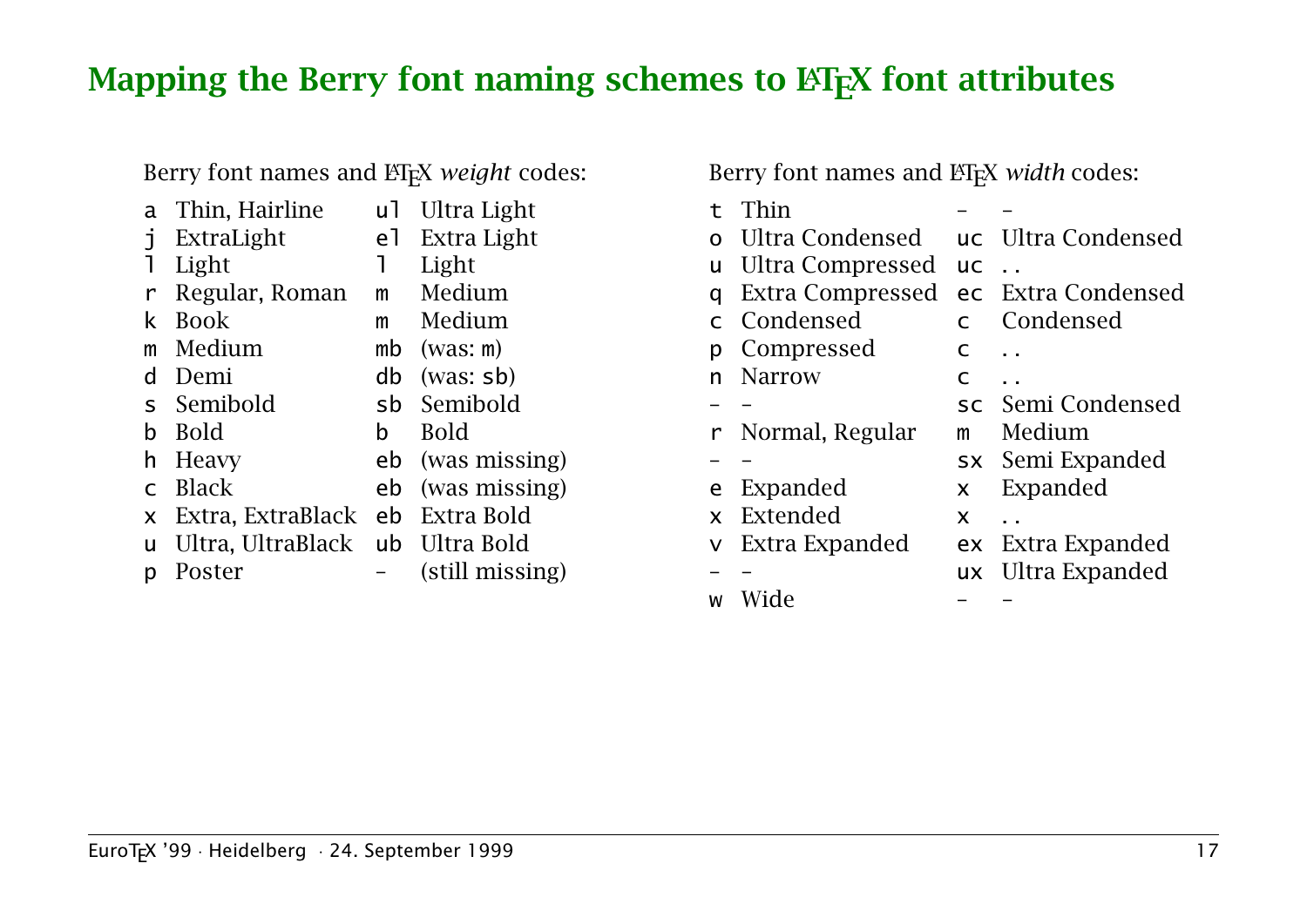# Font encodings (I)

- 7-bit T<sub>F</sub>X-specific encodings:
	- 7t (OT1): 7-bit text fonts, e.g. cmr, cmsl
	- 7t (OT1i): 7-bit text with variant glyphs (£ vs. \$), e.g. cmmi
	- 7t (OT1c): 7-bit text with small caps glyphs, e.g. cmcsc
	- 7t (OT1t): 7-bit text without f-ligatures, e.g. cmtt
- 8-bit T<sub>F</sub>X-specific encodings:
	- 8t (T1): 8-bit text fonts, e.g. ecrm, ecsl, ecit
	- 8c (TS1): 8-bit text symbol fonts, e.g. tcrm, tcsl, tcit
- 8-bit default encodings for PostScript / TrueType fonts:
	- 8a: Adobe standard or SC+OsF encoding
	- 8x: Adobe expert or expert subset encoding
- 8-bit raw encodings for PostScript / TrueType fonts:
	- 8r: TeXBase1Encoding
	- 8y: TeXnANSIEncoding (LY1)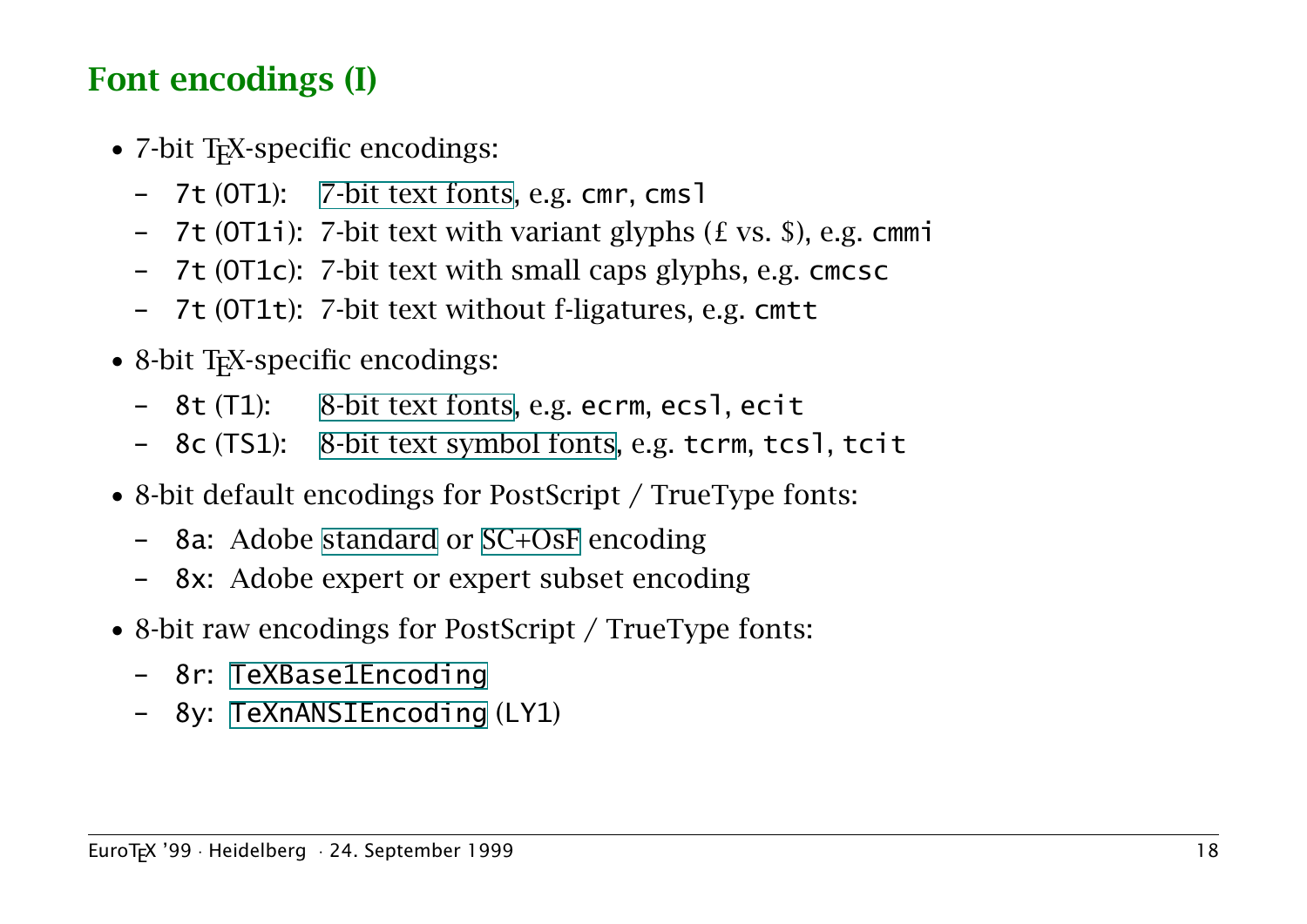# Font encodings (II)

- target encodings for font installation:
	- 7t (OT1): 7-bit text (standard)
	- 9t (OT1): 7-bit text (standard + expert)
	- 9o (OT1): 7-bit text (standard + expert + oldstyle)
	- 8t (T1): 8-bit text (standard)
	- $-$  9e (T1): 8-bit text (standard  $+$  expert)
	- 9d (T1): 8-bit text (standard + expert + oldstyle)
	- 8c (TS1): 8-bit text symbols (standard)
	- 9c (TS1): 8-bit text symbols (standard + expert)
	- 8i (TS0): 8-bit text symbols subset (standard)
	- 9i (TS0X): 8-bit text symbols subset (standard + expert)
- non-Latin 1 encodings (Greek, Cyrillic, etc.)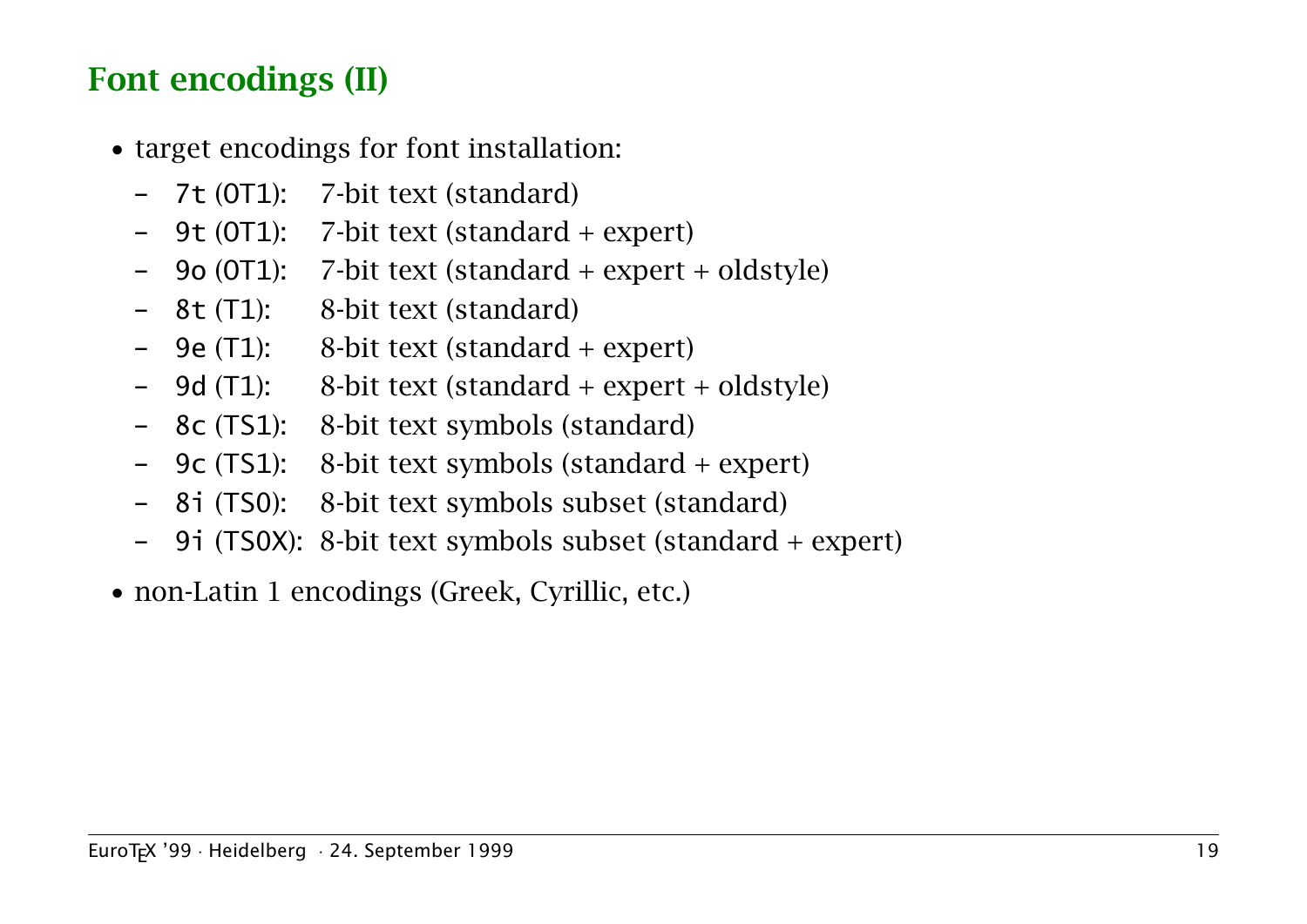# What's in a standard font?

- What's in a standard font?
	- regular numerals
	- ASCII and Latin 1 capital letters (slots 65–90, 160–191)
	- ASCII and Latin 1 lowercase letters (slots 97–122, 224–255)
	- ASCII and Latin 1 symbols (slots 32–127, 160–191)
	- miscellaneous symbols, including fi- and fl-ligatures
- What's in an SC+OsF font?
	- oldstyle figures (instead of regular numerals)
	- ASCII and Latin 1 capital letters (slots 65–90, 160–191)
	- ASCII and Latin 1 small caps letters (slots 97–122, 224–255)
- What's in an OsF font?
	- oldstyle figures (instead of regular numerals)
	- ASCII and Latin 1 capital letters (slots 65–90, 160–191)
	- ASCII and Latin 1 lowercase letters (slots 97–122, 224–255)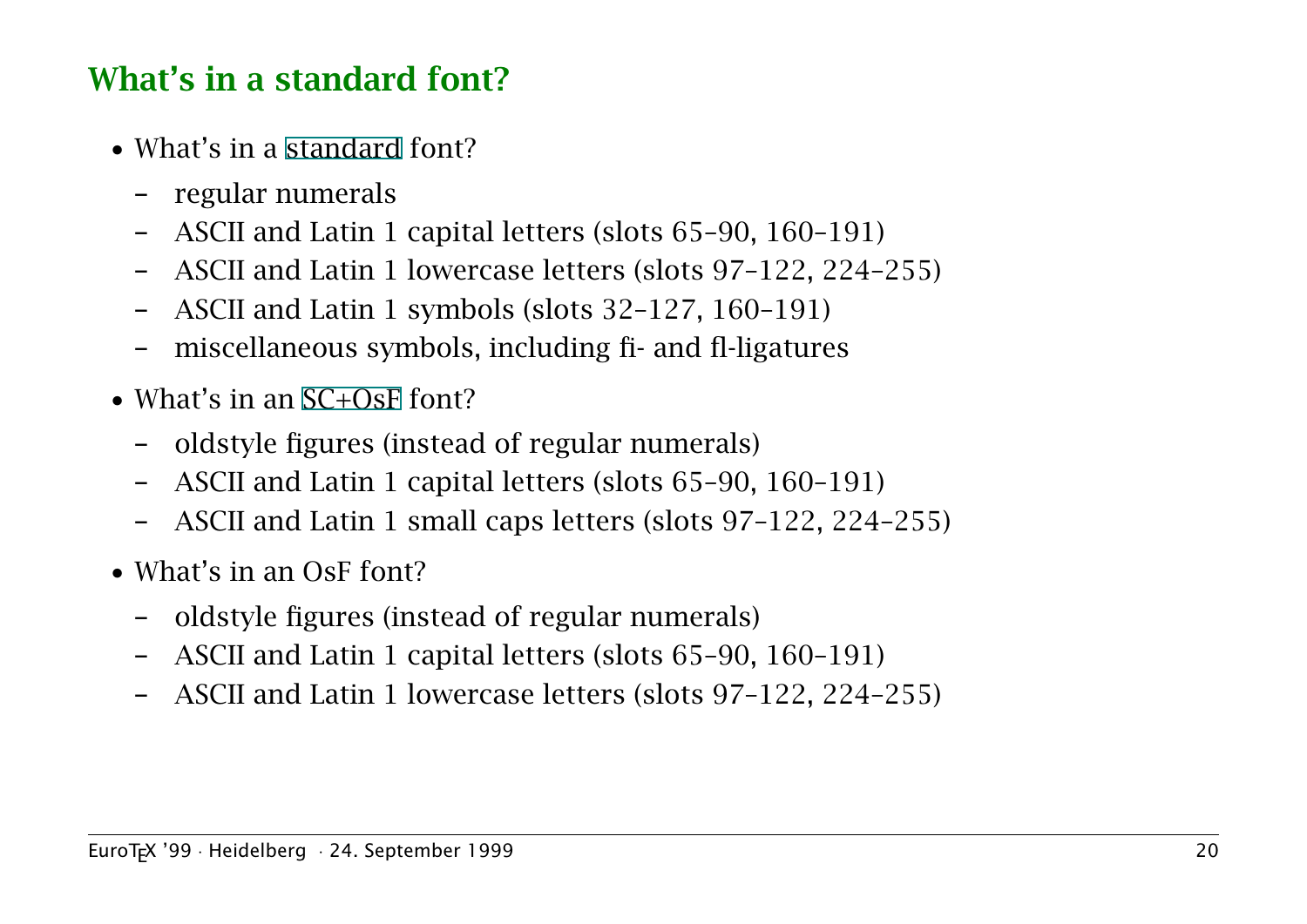# What's in an expert font?

- What's in an expert font?
	- oldstyle figures, superior and inferior figures
	- ASCII and Latin 1 small caps letters (slots 97–122, 224–255)
	- miscellaneous symbols, including ff-, ffi- and ffl-ligatures
- What's in an expert subset font?
	- oldstyle figures, superior and inferior figures
	- empty slots instead of small caps letters
	- miscellaneous symbols, including ff-, ffi- and ffl-ligatures
- How are glyph names organized?
	- small caps letters: /Asmall instead of /a
	- oldstyle figures: /zerooldstyle instead of /zero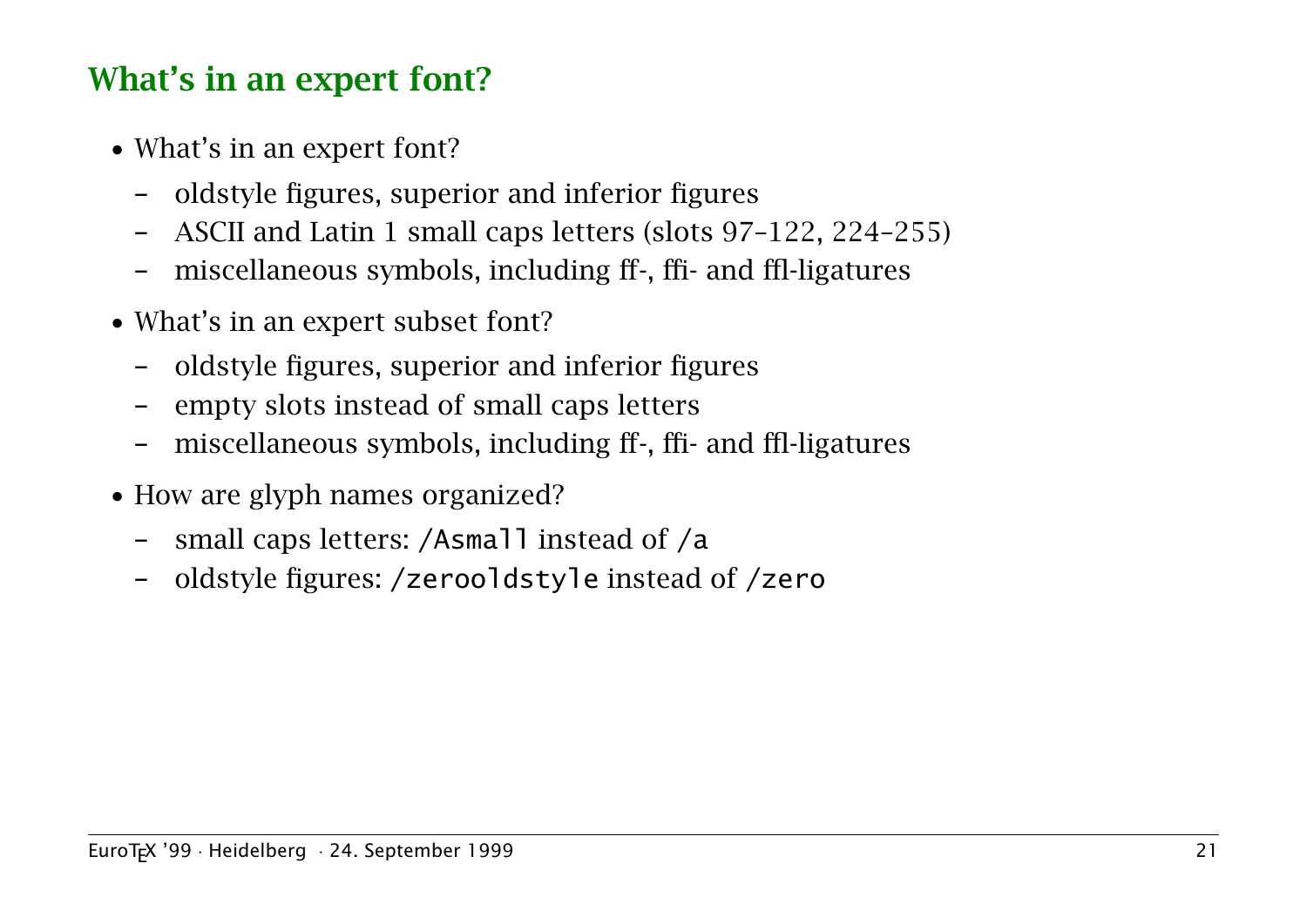### Font installation considerations

- Given a set of standard fonts only:
	- regular fonts: can be implemented except for ff-ligatures
	- small caps fonts: can be faked using scaled fonts and letterspacing
	- oldstyle figures: cannot be implemented or faked at all
- Given a set of standard and expert fonts:
	- regular fonts: implemented using ff-ligatures from expert fonts
	- small caps fonts: implemented using small caps from expert fonts
	- oldstyle figures: implemented using oldstyle figs from expert fonts
- Given a set of standard and expert subset fonts:
	- regular fonts: implemented using ff-ligatures from expert fonts
	- small caps fonts: can be faked using scaled fonts and letterspacing
	- oldstyle figures: implemented using oldstyle figs from expert fonts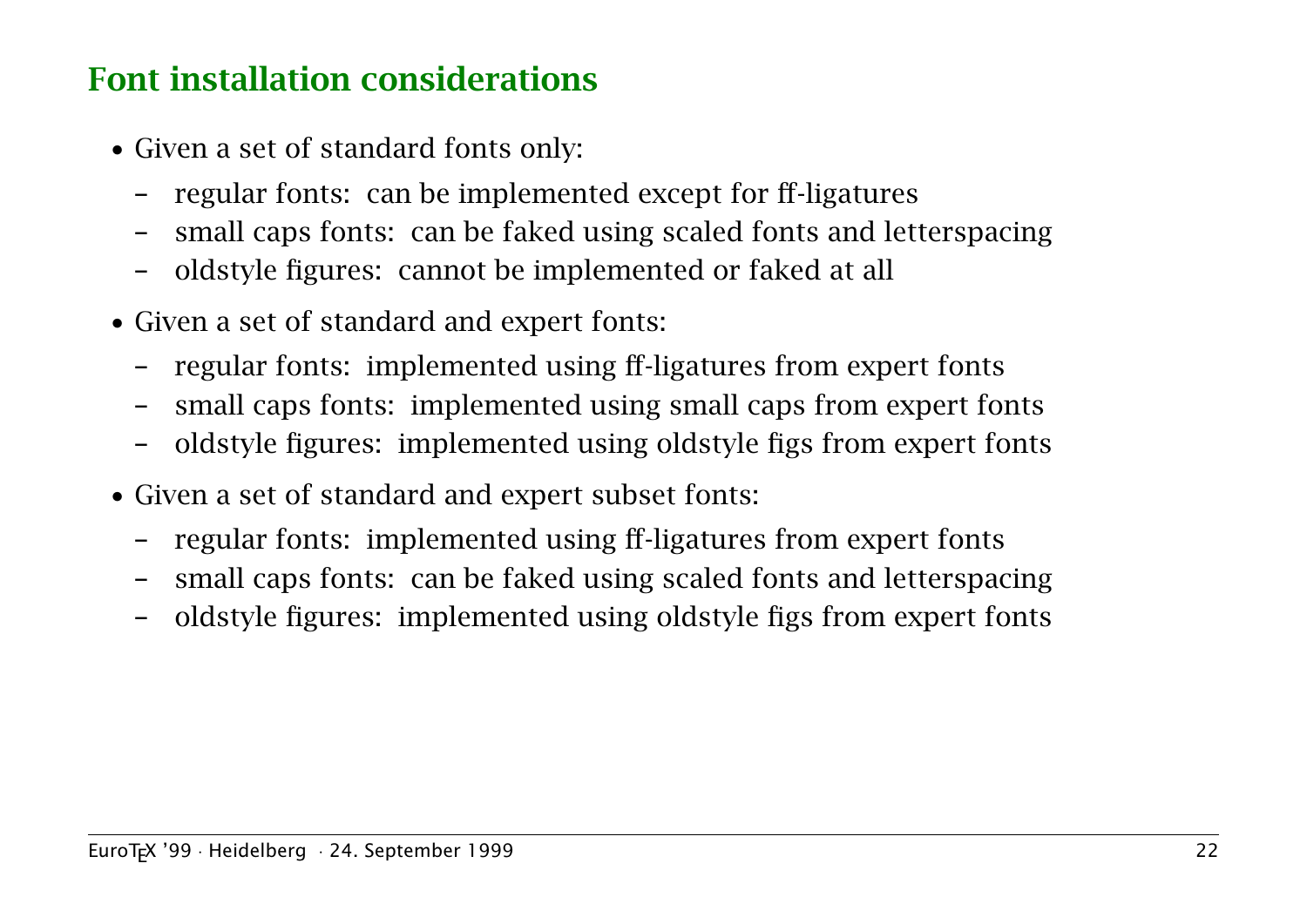# Why the need for reencoding?

- 7-bit T<sub>F</sub>X-specific encodings (OT1) are inadequate for accented languages
- optimal encoding should be based on Latin 1 as much as possible
- optimal encoding should make best use of all available glyphs
- Adobe standard encoding (8a) hides away too many glyphs
- 8-bit T<sub>F</sub>X-specific encodings (T1 and TS1) go beyond standard glyph set
- best use of available glyph set can be made through reencoding to raw fonts
- raw font encodings can be used directly for typesetting, if desired
- virtual fonts are needed to combine standard glyphs with expert glyphs
- 7t (OT1) can be implemented either by reencoding or remapping
- 8t (T1) requires faking of non-Latin 1 glyphs through virtual fonts
- 8c (TS1) includes glyphs that cannot be implemented through faking
- 81 (TS0) is the subset which can be implemented without faking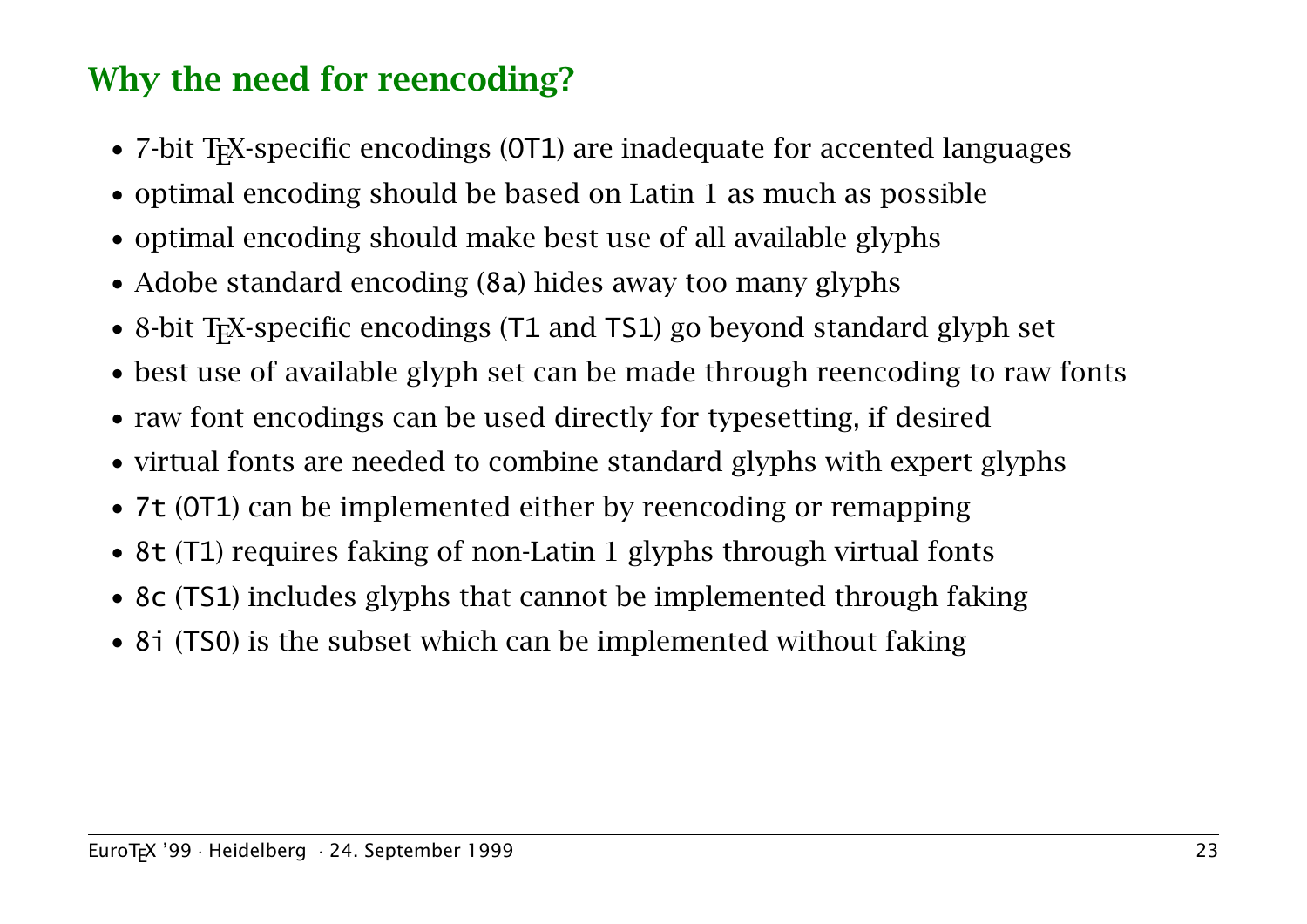# Which raw font encoding to use?

- 8r and 8y both provide full access to all glyphs available in standard fonts
- 8r and 8y are based on ASCII (32-127) and Latin 1 (160-255)
- 8r and 8y differ in placement of extra glyphs and symbols
- 8r and 8y include slots for ff-ligatures (usually absent from standard fonts)
- 8r is widely used for raw fonts in CTAN metrics since 1995
- 8y is proposed as an alternative approach by Y&Y ("8y is 8r done right")
- 8r is only used as a raw font encoding, not directly for typesetting
- 8y is also used as a  $\langle \text{ETr} X \rangle$  output encoding for typesetting (LY1)
- 8y mostly follows OT1 layout in lower half (including some glyphs twice)
- 8y avoids complications of T1, TS1 regarding non-standard glyphs
- 8y is functionally equivalent or even superior to 8r for standard glyphs
- 8y still requires virtual fonts to make use of expert glyphs
- LY1 may be the best choice for Latin 1, but T1 also supports Latin 2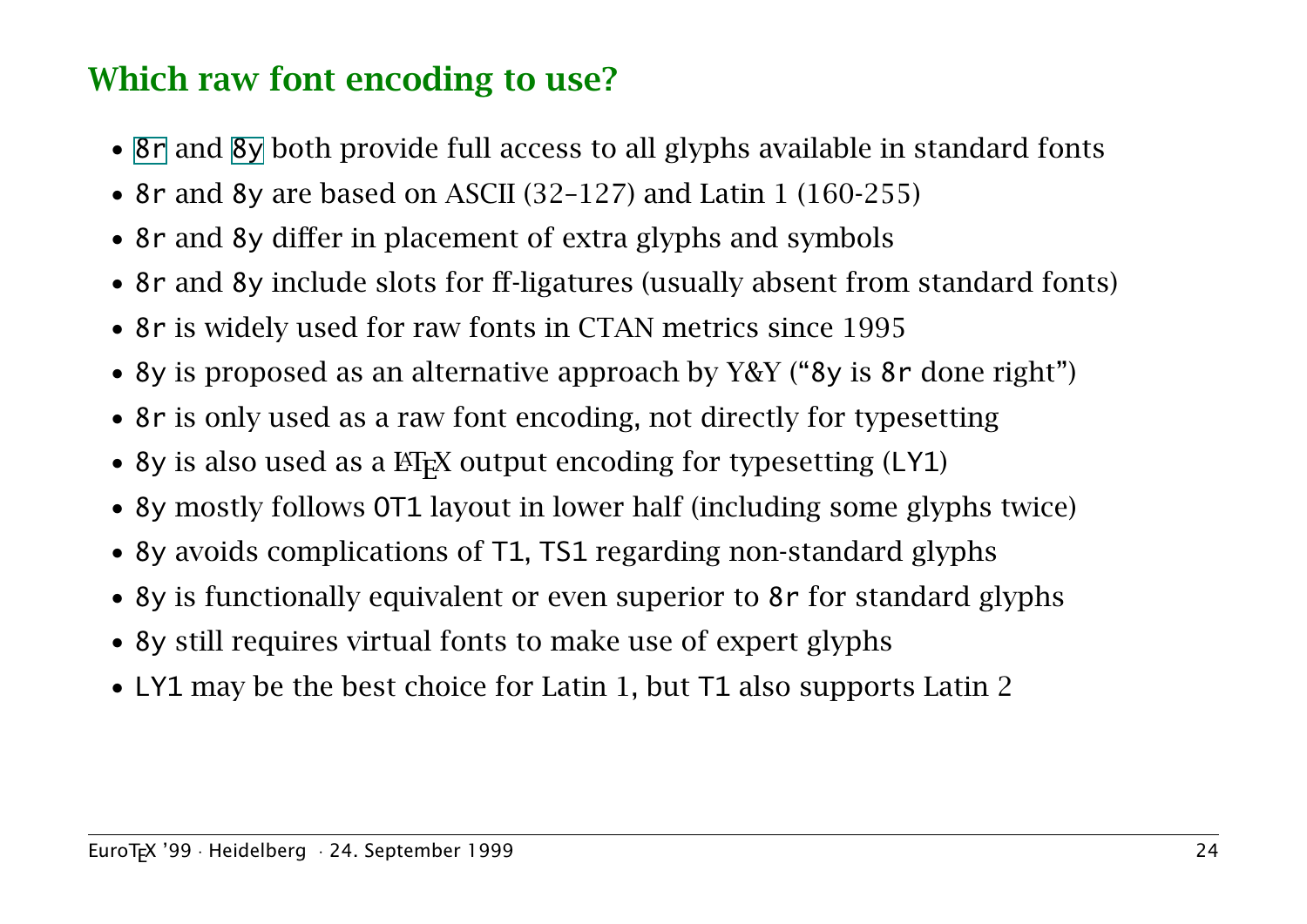### What's needed to set up fonts for use with  $T<sub>F</sub>X$ ?

- PostScript fonts: Have AFM files ready or convert PFM files to AFM files
- TrueType fonts: Extract font metrics to AFM files using ttf2afm
- Install font metrics (AFM) and font programs (PFA/PFB or TTF)
- Reencode fonts to raw encoding (8r or 8y) to make all glyphs accessible
- Transform raw fonts as needed to fill missing shapes (SlantFont)
- Generate T<sub>F</sub>X font metrics (TFM) for each reencoded or transformed font
- Generate virtual fonts (VF, TFM) to implement usual  $T_FX$  encodings
- Install generated font metrics (TFM) and virtual fonts (VF, TFM)
- Generate and install font definition files  $(*$  . Fd) for  $\mathbb{H}$ <sub>F</sub>X
- Generate or update font map files for dvips and pdftex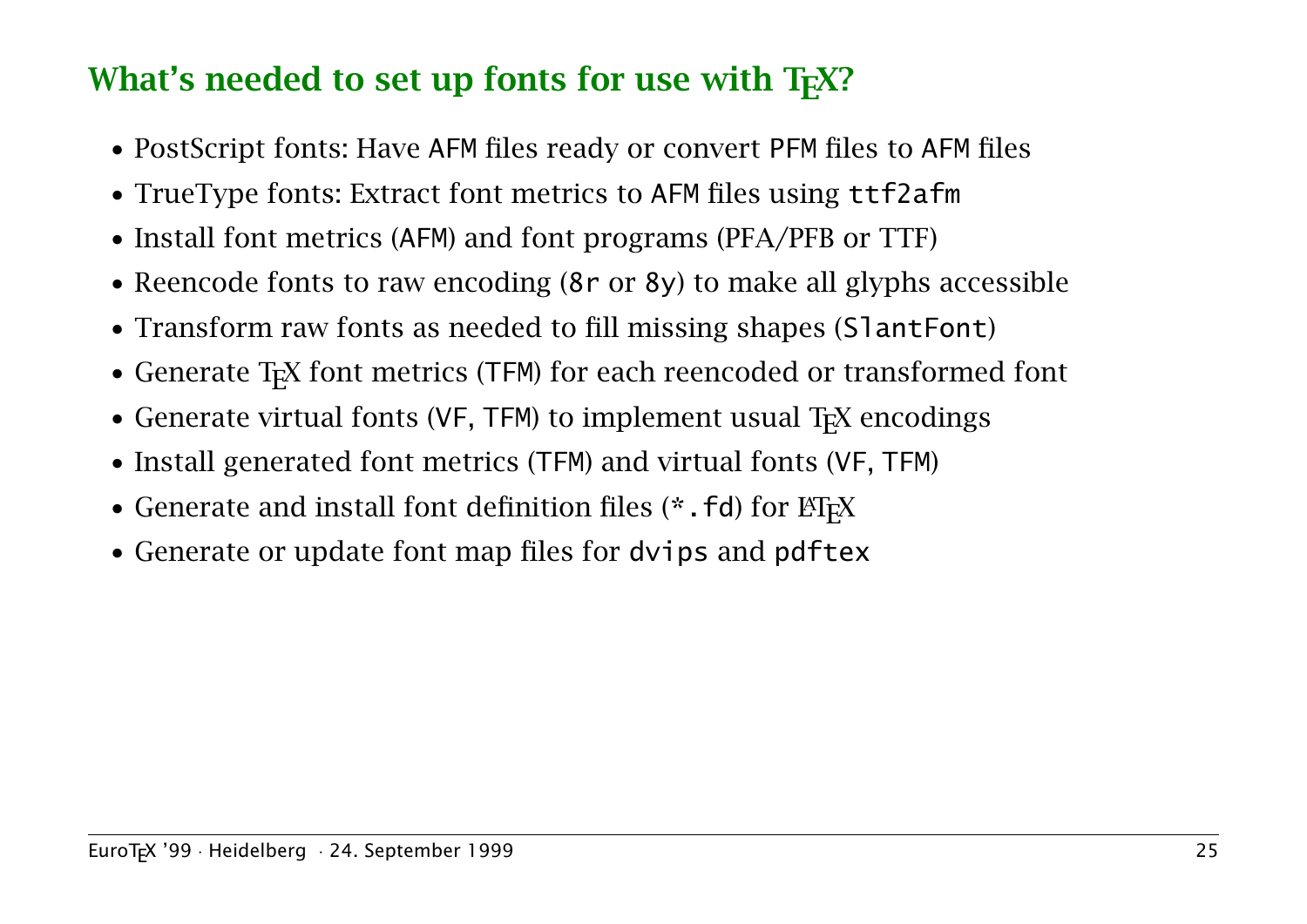# II Installing TEX fonts with *fontinst*

- Overview of *fontinst* What *fontinst* can do or can't do
- History and development of *fontinst*
- Installing and setting up *fontinst* Running *fontinst*
- Low-level *fontinst* commands: \transformfont, \install(raw)font
- High-level *fontinst* commands: \installfamily, \latinfamily
- How fonts are installed in  $\lambda$  atinfamily
- Understanding the details of font installation
- Perl front-ends for *fontinst*
- Some little-known *fontinst* tricks
- Font installation examples step by step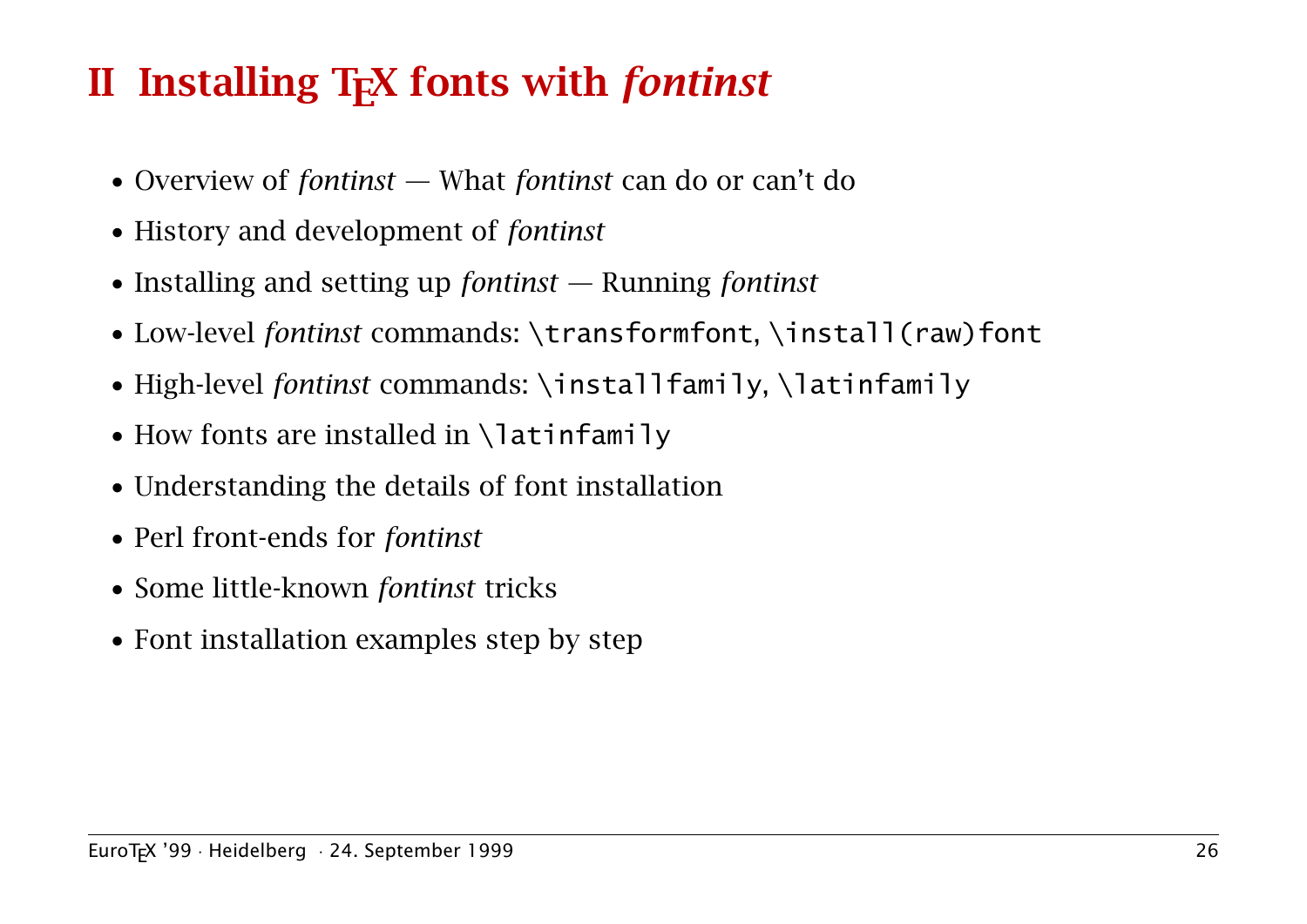### Overview of *fontinst*

- What is *fontinst*?
	- a general-purpose utility for (PostScript) font installation
	- developed by Alan Jeffrey, now maintained by volunteer group
	- development coordinated through *fontinst* mailing list
- Features of *fontinst*:
	- written entirely in  $Tr X$  for portability at the cost of speed
	- operates on font metric information in textual format
	- reads AFM or PL files and writes out PL or VPL files
	- uses ETX files to specify source and target encodings
	- uses MTX files to record metric and kerning information
	- allows reencoding, transforming and scaling fonts as needed
	- supports installation of reencoded and transformed raw fonts
	- supports installation of virtual fonts based on raw fonts
	- allows manipulating glyph metrics and kerns through MTX files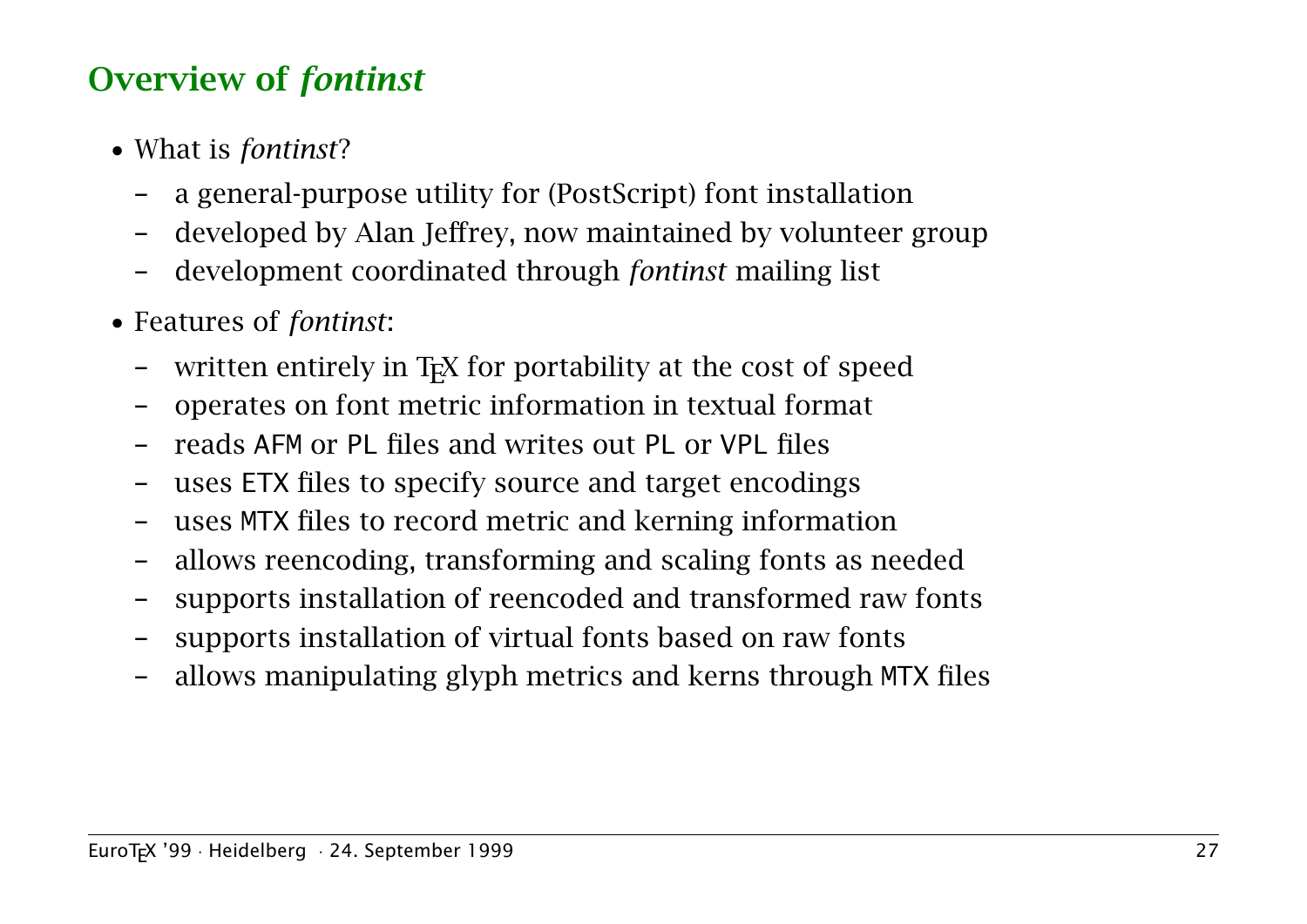#### What *fontinst* can do or can't do

- What *fontinst* can do:
	- convert PostScript font metrics (AFM) to internal *fontinst* format (MTX)
	- reencode standard-encoded fonts (8a) to raw encoding (8r or 8y)
	- transform raw fonts as needed to create slanted or narrow fonts
	- generate TEX font metrics (TFM) for each reencoded or transformed font
	- generate virtual fonts (VF, TFM) to implement usual T<sub>F</sub>X encodings
	- generate  $\mathbb{E}$ T<sub>F</sub>X font definition files ( $*$  .  $fd$ )
- What *fontinst* can't do:
	- generate font map file for dvips and pdftex
	- add checksums to PL and VPL files for consistency checks
	- convert PL and VPL files to binary TFM and VF files
	- install font metrics, virtual fonts and font definition files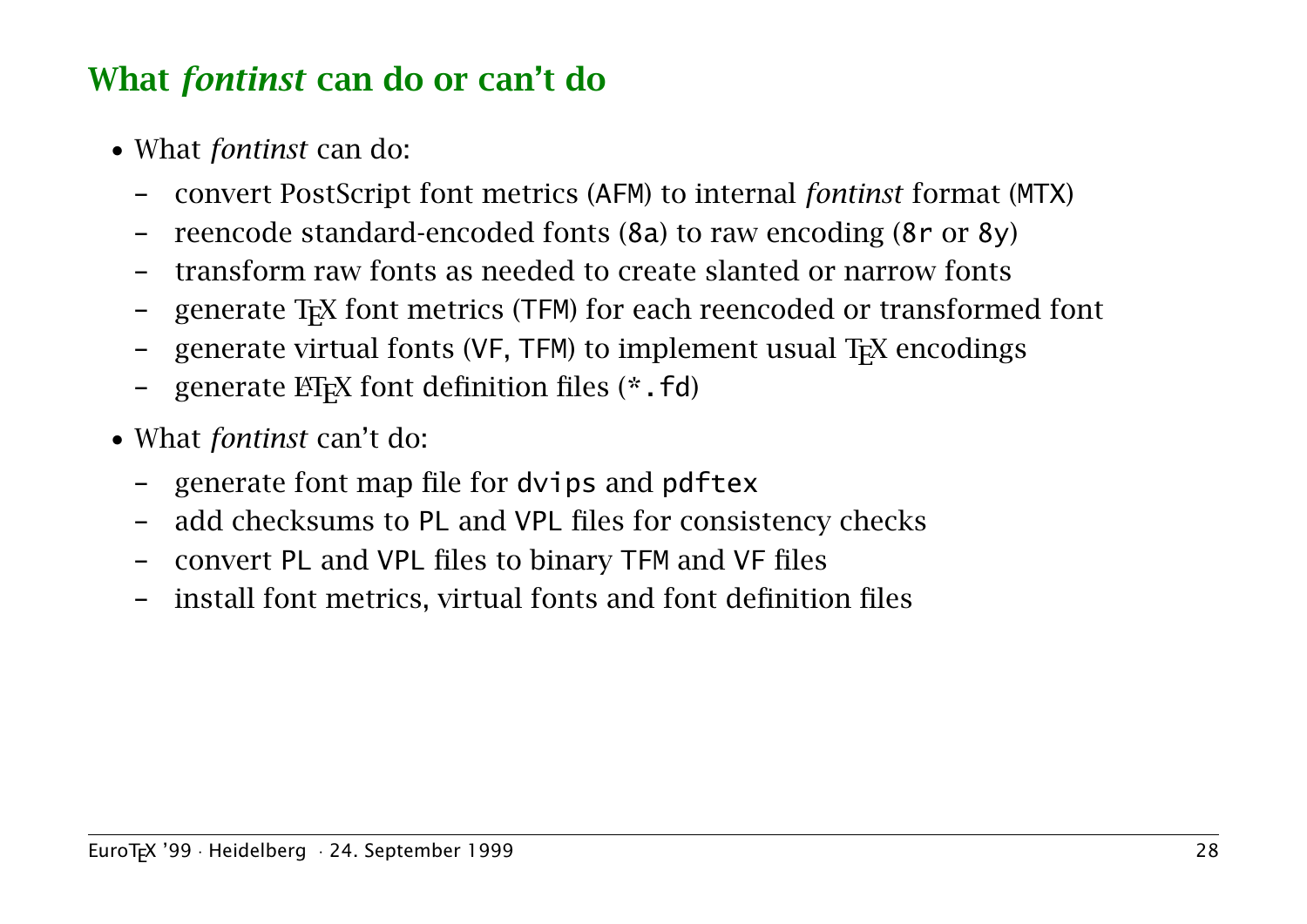#### History and development of *fontinst* (I)

- Version 0.xx (ASAJ) started in Feb. 1993, presented at TUG '93
- Version 1.00 (ASAJ) started after TUG '93, complete rewrite
- Version 1.3xx (ASAJ) presented at TUG '94
	- \latinfamily implemented using 8a-encoded base fonts
- Version 1.400 (ASAJ) started in Nov. 1994
	- re-implementation of \latinfamily using 8r-encoded raw fonts
- Version 1.500 (SPQR) released in Sept. 1995
	- first CTAN release of PostScript metrics using 8r-encoded raw fonts
- Version 1.5xx (ASAJ) unreleased Jun. 1996
	- added support for expertized oldstyle fonts
- Version 1.6 (SPOR) released in Feb. 1997
	- added  $\text{ctm}$  and  $\text{or}$  TS1 encoding (8c)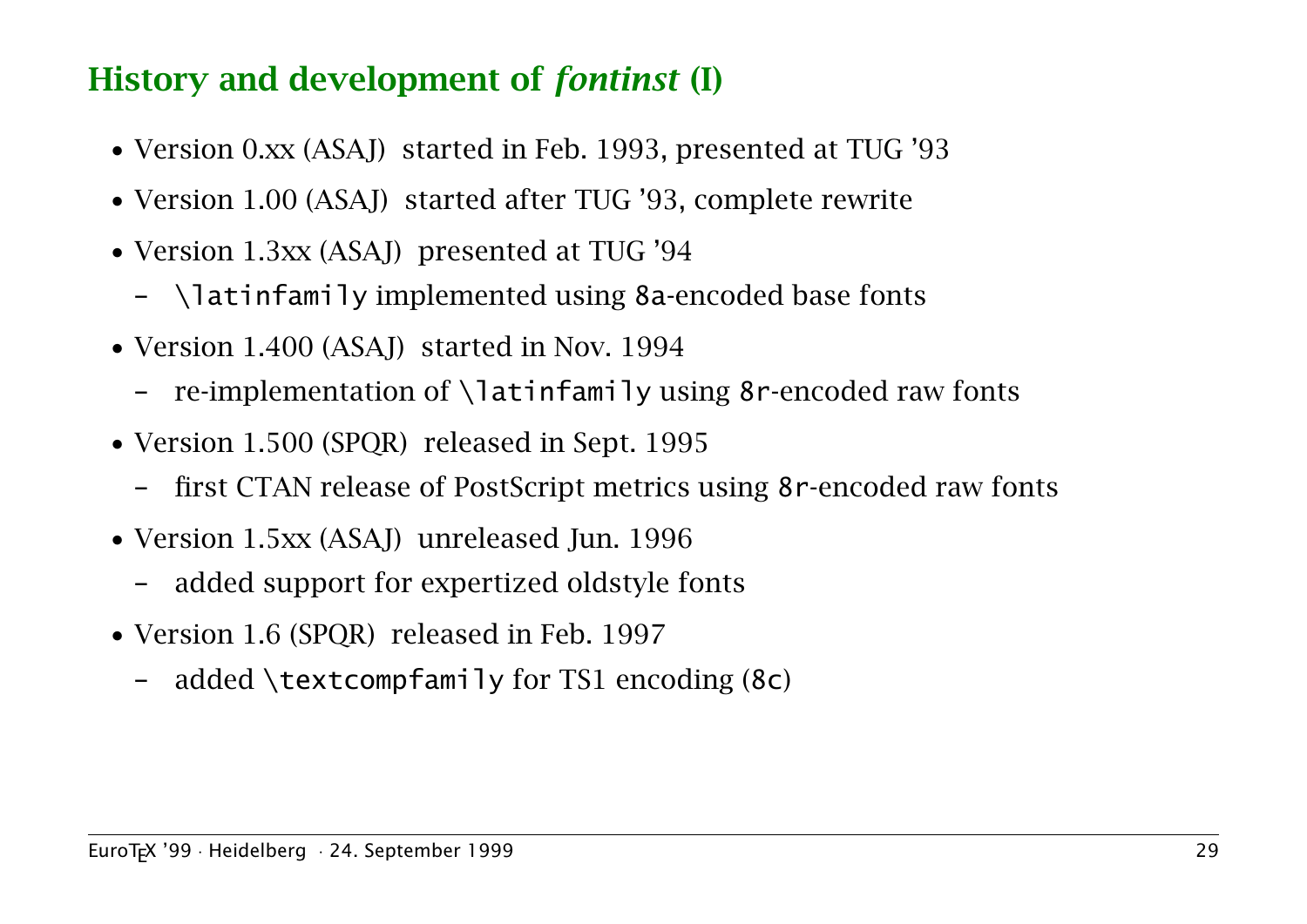#### History and development of *fontinst* (II)

- Version 1.8xx (UV, Jun. 1998)
	- converted macro sources to DOCSTRIP format
	- merged development lines of 1.5xx and 1.6 versions
	- integrated  $\text{convfamily}$  into  $\text{limit}$
	- integrated support for expertized oldstyle fonts
	- updated user documentation (Rowland McDonnell)
- Version 1.9xx (LH, to be released in 1999)
	- modularized DOCSTRIP sources
	- fixed some long-standing known bugs
	- added some experimental features related to kerns
	- updated source documentation (Lars Hellström)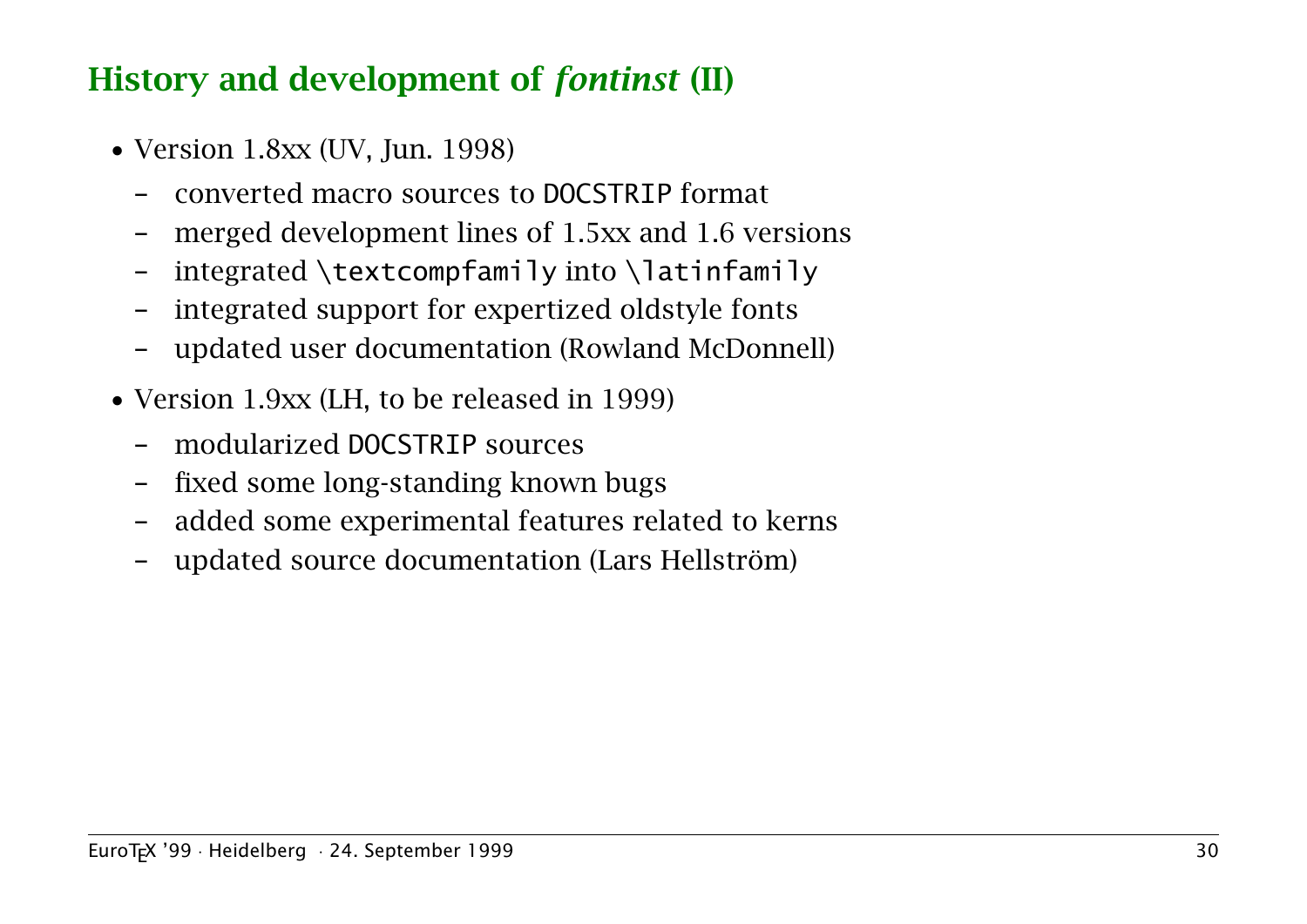# Installing and setting up *fontinst*

- *fontinst* is included in many T<sub>E</sub>X distributions (T<sub>E</sub>X Live, teTeX, fpTeX)
- *fontinst* distribution available from CTAN: fonts/utilites/fontinst
- Contents of the *fontinst* distribution:
	- fontinst.sty: primary *fontinst* macro package for use with plain T<sub>F</sub>X
	- fontinst.ini: extra *fontinst* module for use with INITEX
	- fontinst.rc: local configuration or modification file (optional)
	- \*.etx: encoding definitions for most common encodings
	- \*.mtx: metric files used to install common encodings
- Installing the *fontinst* distribution:
	- typical installation path: \$TEXMF/tex/fontinst/base/
	- TEXINPUTS search path used to find distributed ETX and MTX files
	- TEXINPUTS search path used to find AFM font metrics as well (!)
	- favorite approach: regard *fontinst* as a special T<sub>F</sub>X format: *fontinst*-T<sub>F</sub>X uses TEXINPUTS. fontinst search path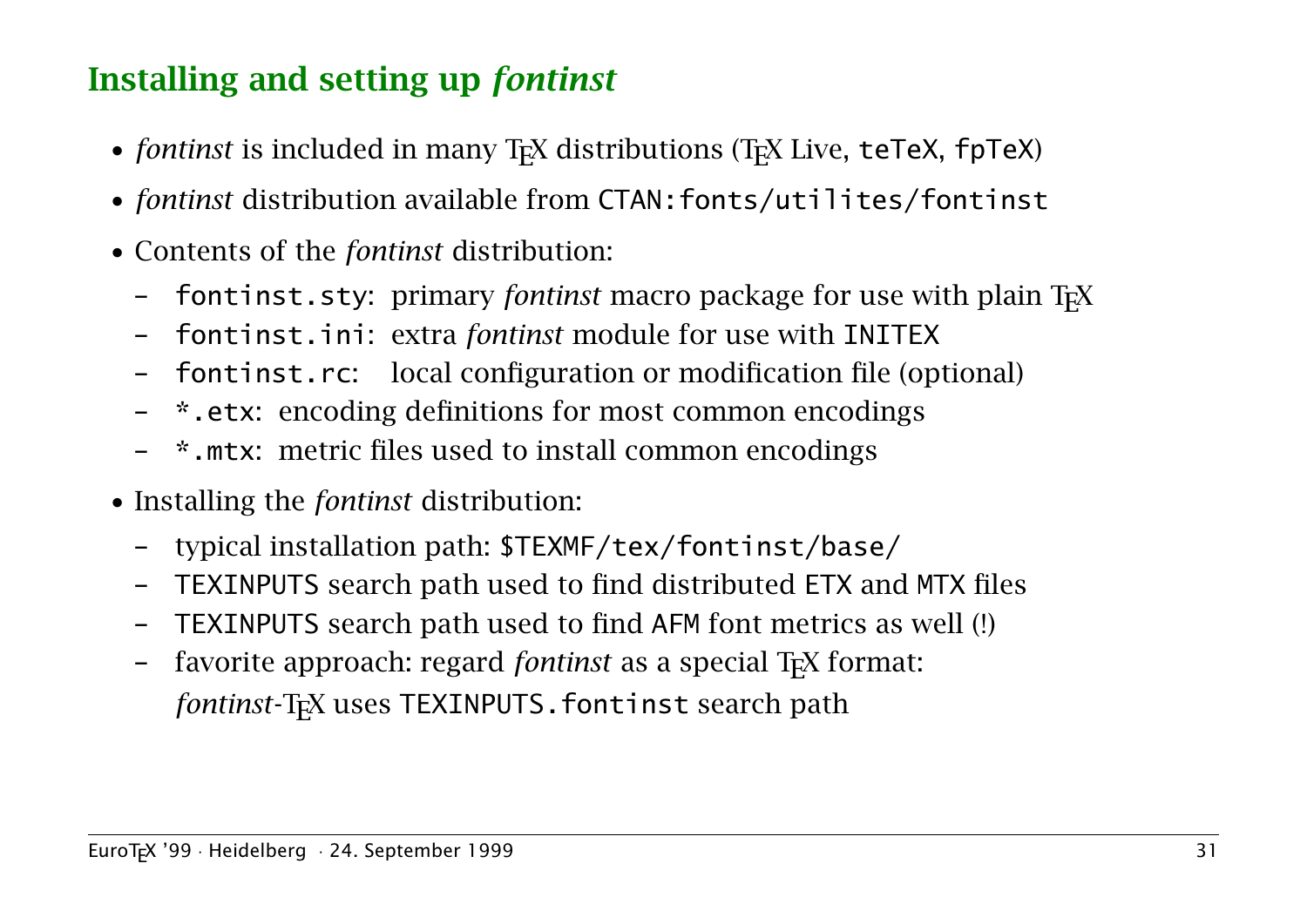# Running *fontinst*

- How *fontinst* works:
	- *fontinst* macro package is loaded from a (temporary) TEX file
	- reads encodings and glyph commands from auxiliary files
	- reads font metric files and stores them in auxiliary files
	- writes font metric files for generated fonts
- Example *fontinst* control file:

```
\input fontinst.sty % loads fontinst.sty and fontinst.rc
\transformfont commands % creates MTX files from AFM or PL
\installfonts
  \installfamily commands % records FD files to be created
  \installrawfont commands % creates PL files from MTX and ETX
  \installfont commands % creates VPL files from MTX and ETX
\endinstallfonts % creates FD files
\bye
```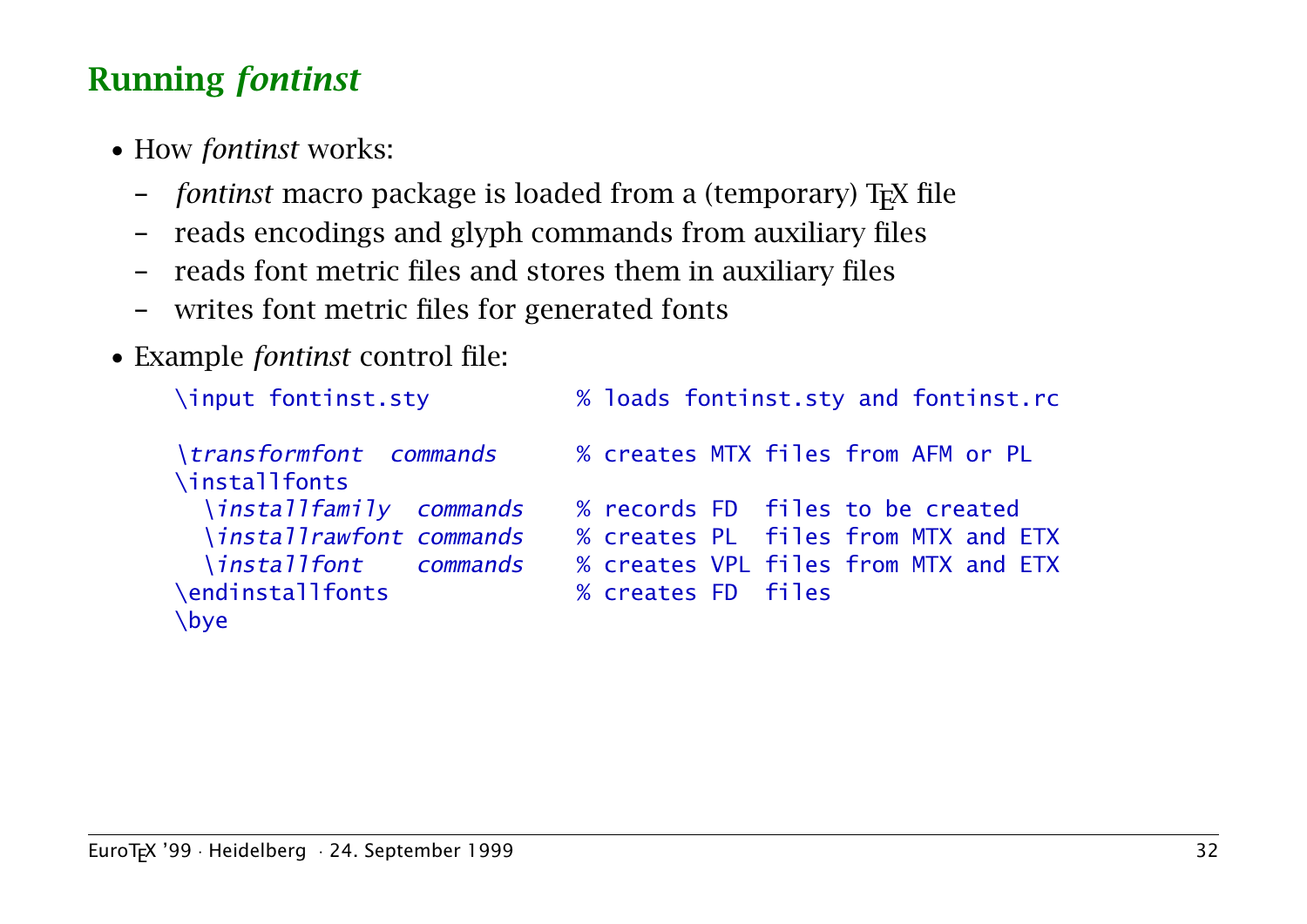# Low-level *fontinst* commands: **\transformfont**

- Overview of **\transformfont**:
	- converts font metrics to internal *fontinst* format (MTX files)
	- reads font metrics from existing MTX files, AFM files or PL files
	- supports reencoding and geometric transformations of font metrics
- Syntax of \transformfont:

```
\transformfont{<font>}{<commands>} % writes transformed MTX
\frommtx{<font>} % reads from existing MTX
\frompl {<font>} % reads from PL, writes MTX
```

```
\reencodefont {<ENC>}{<font>} % PostScript /ReencodeFont
\extendfont{<factor>}{<font>} % PostScript /ExtendFont
\slantfont {<factor>}{<font>} % PostScript /SlantFont
```
• Examples of \transformfont:

```
\fromafm{<font>} % reads from AFM, writes MTX and PL
```
- 
- 
- 

```
\transformfont{ptmr8r} {\reencodefont{8r}{\fromafm{ptmr8a}}}
\transformfont{ptmro8r} {\slantfont{167}{\frommtx{ptmr8r}}}
```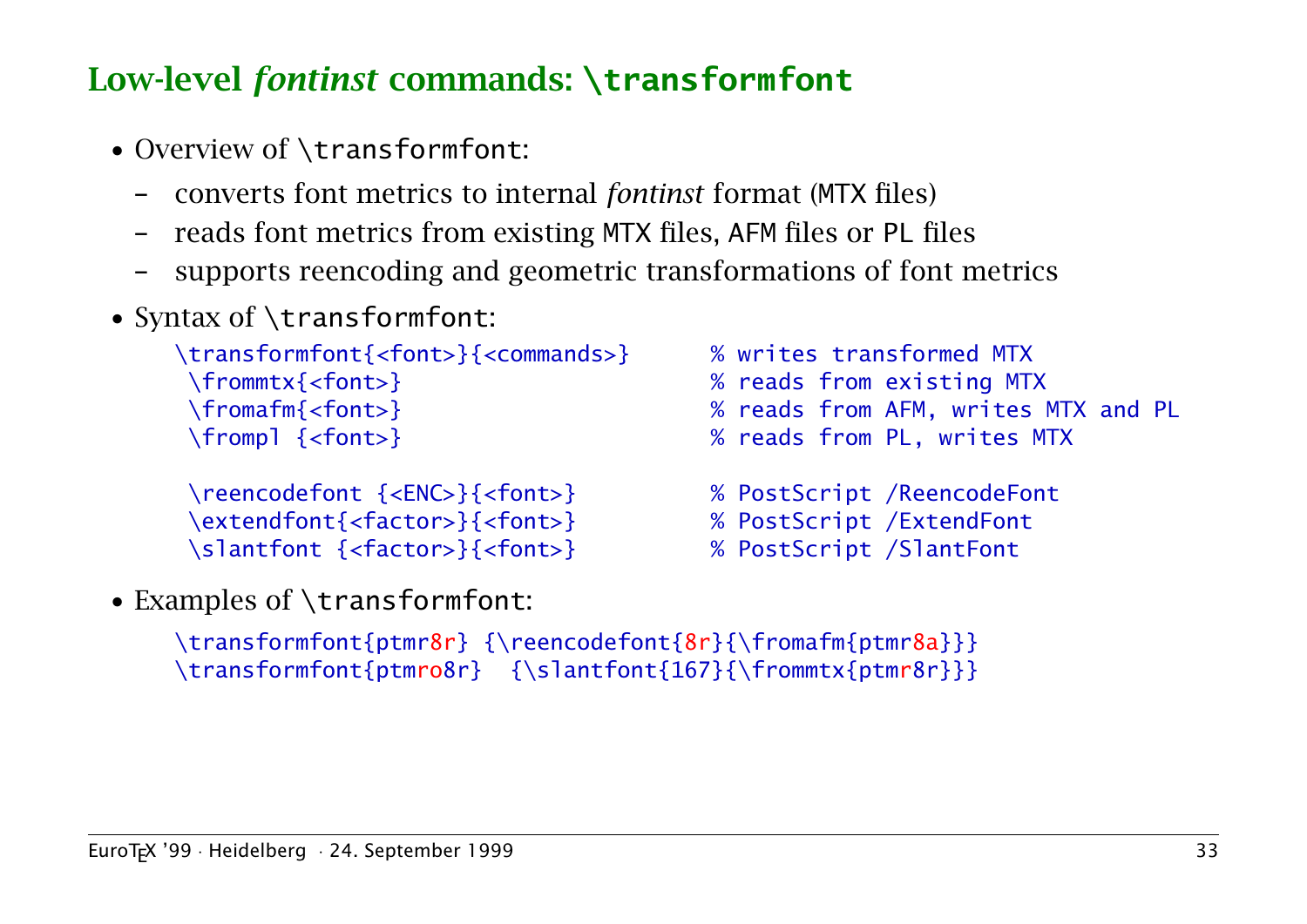# Low-level *fontinst* commands: **\installfont**

- Overview of \installrawfont and \installfont:
	- generates PL or VPL files, which can be converted to TFM or VF files
	- uses target encoding specified in a given ETX file
	- uses glyph metrics and kerns from a list of given MTX files
- Syntax of \installrawfont and \installfont:

```
\installrawfont{<font>} {<mtx,mtx,...>} {<etx>} <LaTeX fd param>
\installfont {<font>} {<mtx,mtx,...>} {<etx>} <LaTeX fd param>
```
• Examples of \installrawfont and \installfont:

|                                              | \installrawfont{ptmr8r} {ptmr8r,8r}                                                                                            | $\{8r\}$ | $\{8r\}$ {ptm}{m}{n}{}}                                                  |
|----------------------------------------------|--------------------------------------------------------------------------------------------------------------------------------|----------|--------------------------------------------------------------------------|
|                                              | \installrawfont{ptmri8r}{ptmri8r,8r}                                                                                           | $\{8r\}$ | $\{8r\}$ {ptm}{m}{it}{}                                                  |
|                                              | \installrawfont{ptmro8r}{ptmro8r,8r}                                                                                           | $\{8r\}$ | $\{8r\}$ {ptm}{m}{s]}{}                                                  |
| \installfont<br>\installfont<br>\installfont | $\{ptmr7t\}$ $\{ptmr7r, latin\}$<br>$\{ptmr8t\}$ $\{ptmr8r, latin\}$<br>${ptmr8c} {ptmr8r, textcomp}{TS1} {TS1}{ptm}{m}{m}{h}$ |          | ${OT1} {OT1} {ptm} {m} {n} {}$<br>$\{T1\}$ $\{T1\}$ $\{ptm\}\{m\}\{n\}\$ |
| \installfont                                 | $\{ptmri7t\}$ {ptmri8r, latin}                                                                                                 |          | ${OT1i}{OT1}{T1}{in}{fntm}{m}{i}{t}{t}{t}}$                              |
| \installfont                                 | $\{ptmro7t\}\{ptmro8r, latin\}$                                                                                                |          | $\{0T1\}$ $\{0T1\}$ { $ptm$ } { $m$ } { $s1$ } {}                        |
| \installfont                                 | $\{ptmrc7t\}$ {ptmr8r, latin}                                                                                                  |          | ${OT1c}{OT1}{T1}{fptm}{m}{s}{s}{C}{f}}$                                  |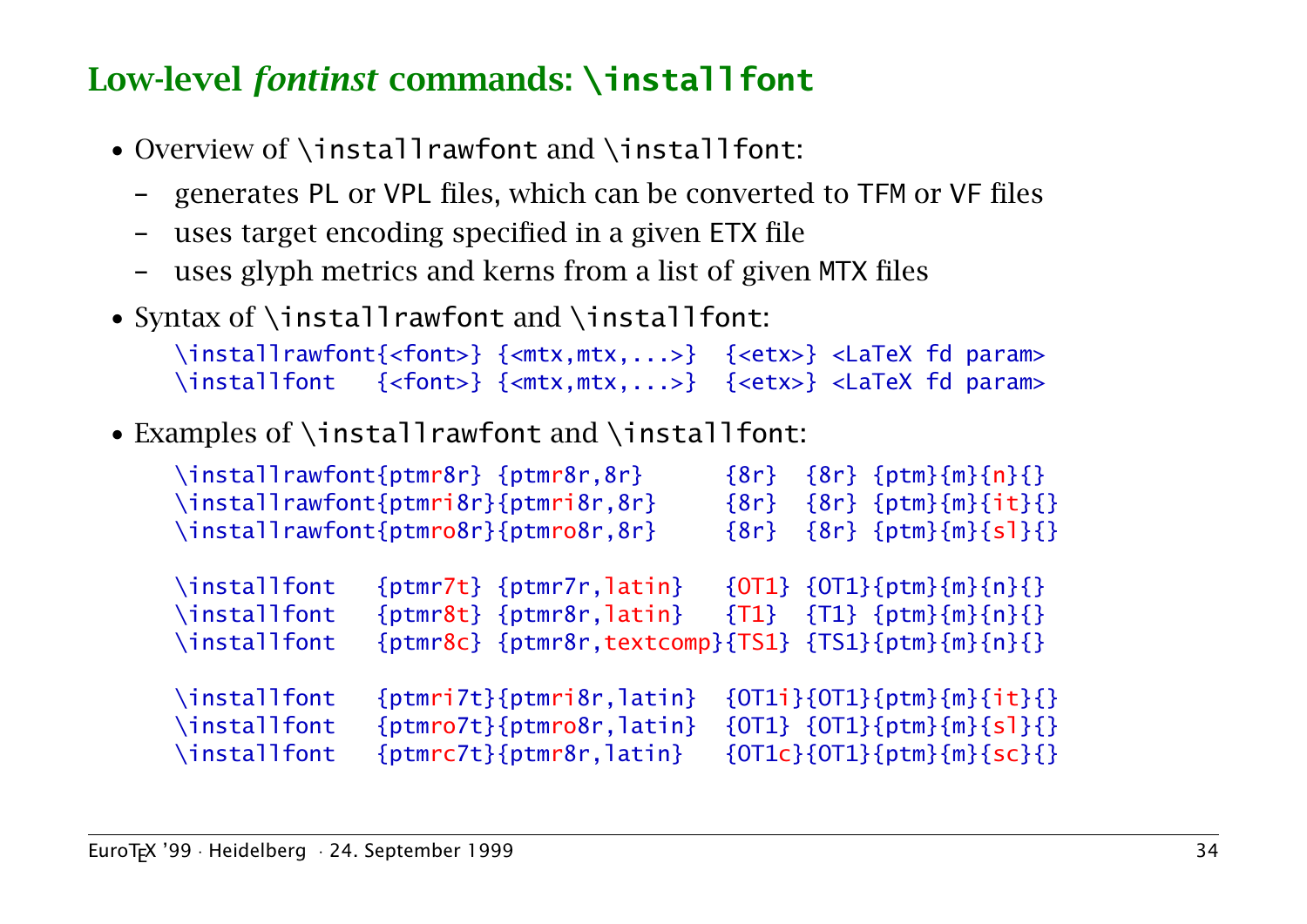# Low-level *fontinst* commands: **\installfamily**

- Overview of \installfamily:
	- grouped between \installfonts and \endinstallfonts
	- initializes a token list, in which \*.fd information is recorded
	- \*.fd entries are recorded for each \installfont command
	- \*.fd entries are written out when \endinstallfonts is processed
- Syntax of \installfamily: \installfamily {<enc>}{<family><variant>}{}
- Examples of \installfamily:

| \installfamily {8r}{pmn}{}<br>\installfamily {8r}{pmnx}{}<br>\installfamily {8r}{pmnj}{} | % standard family<br>% expertized family<br>% oldstyle family |
|------------------------------------------------------------------------------------------|---------------------------------------------------------------|
| \installfamily {8r}{hls}{}<br>\installfamily {8r}{hlst}{}                                | % standard family<br>% variant family                         |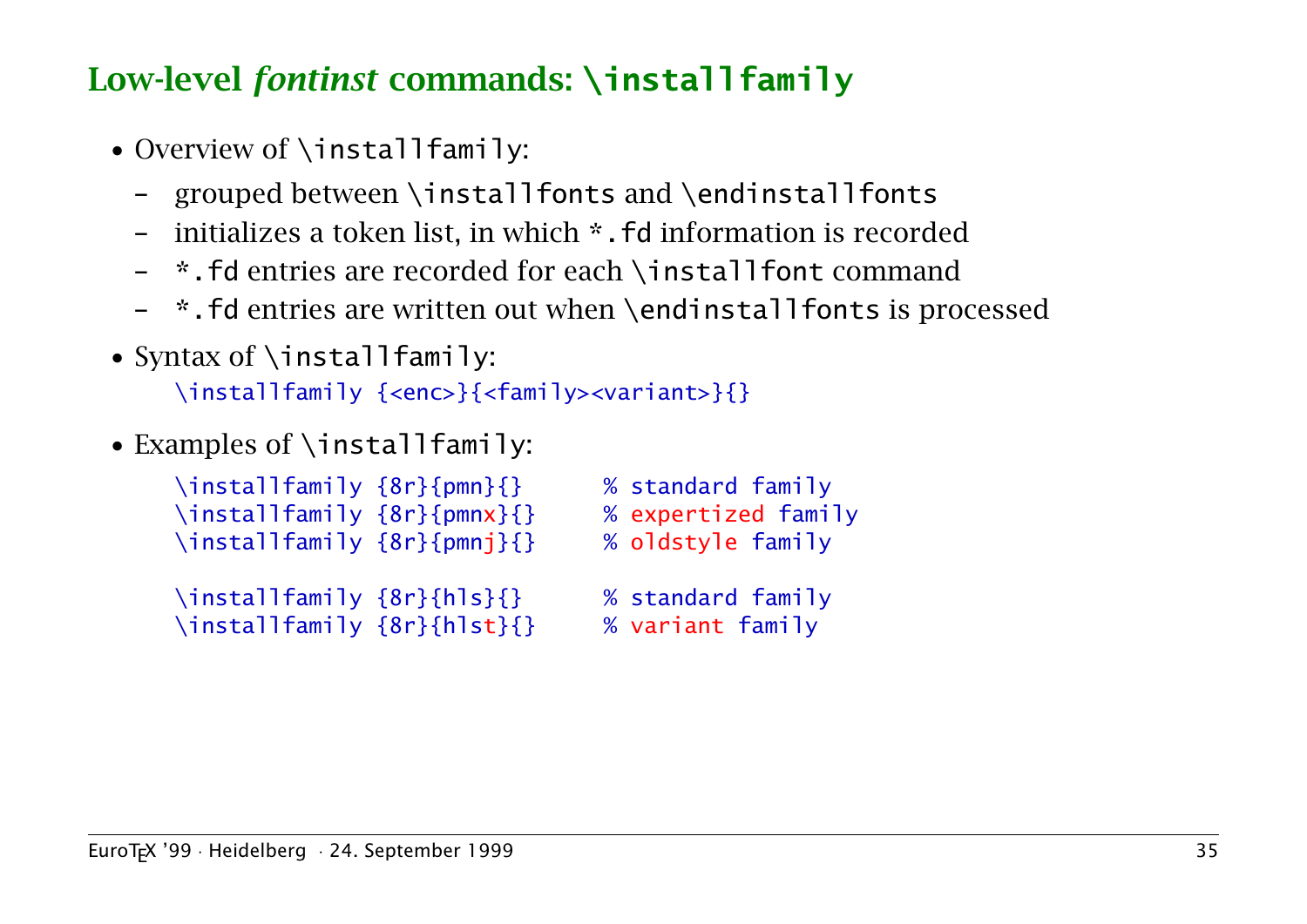# High-level *fontinst* commands: **\latinfamily** (I)

- Overview of **\latinfamily**:
	- attempts to do an automatic installation of a given font family
	- supports standard, expertized, or expertized oldstyle installations
	- installs 8r (or 8y) raw fonts as well as 8x expert fonts
	- installs OT1, T1 and TS1 virtual fonts
	- installs all available font series (weights) for standard font shapes
	- installs faked small caps if real small caps are not available
- Syntax of  $\lambda$  atinfamily:

\latinfamily {<family><variant>}{}

• Examples of \latinfamily:

| \latinfamily {pmn}{}  | % standard family: 7t, 8t, 8c   |  |  |
|-----------------------|---------------------------------|--|--|
| \latinfamily {pmnx}{} | % expertized family: 9t, 9e, 9c |  |  |
| \latinfamily {pmnj}{} | % oldstyle family: 90, 9d, 9c   |  |  |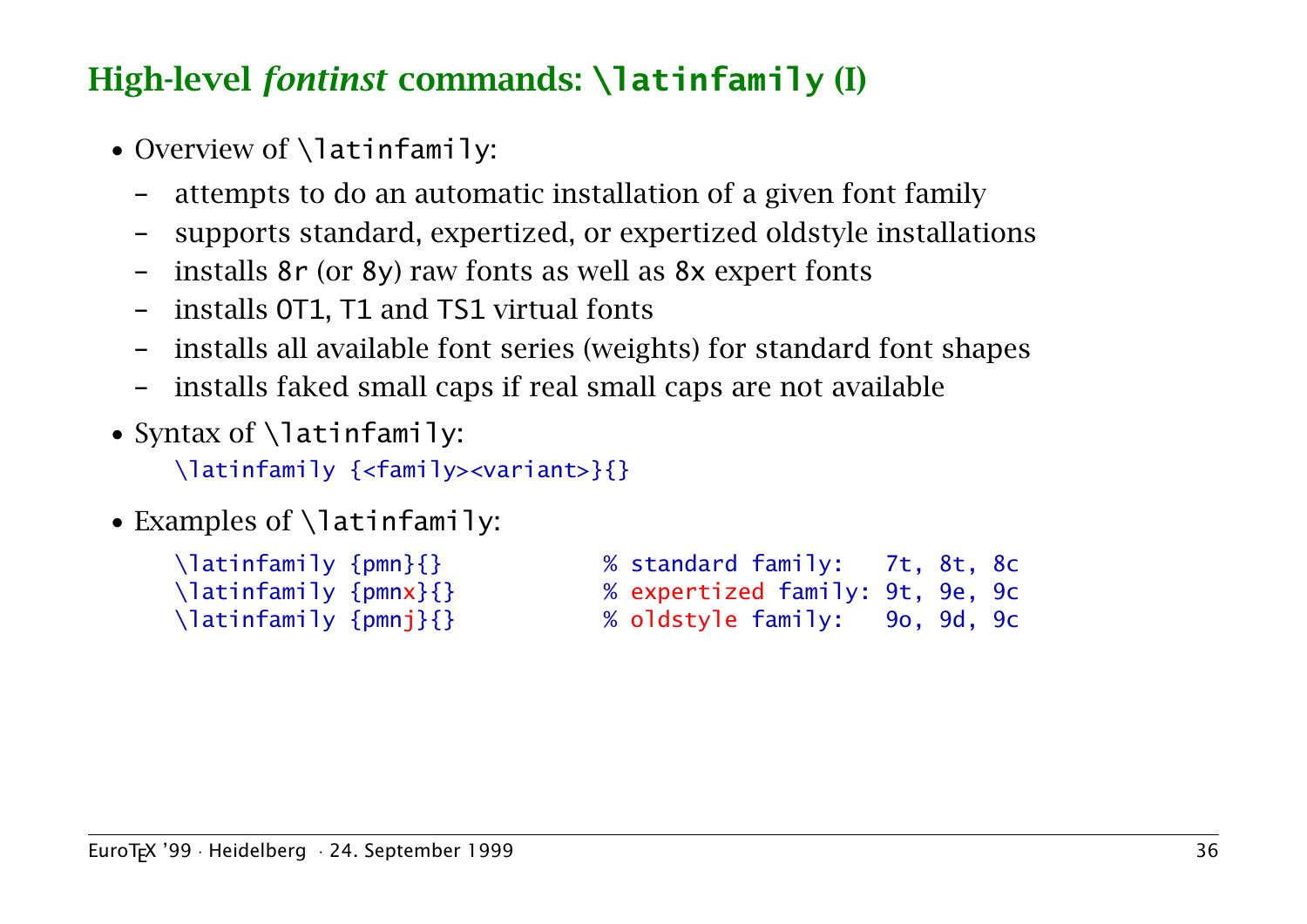### High-level *fontinst* commands: **\latinfamily** (II)

- What's going on inside  $\lambda$  atinfamily:
	- calls \installfamily for desired raw font encoding  $(8r \text{ or } 8y)$
	- calls \installfamily for T<sub>F</sub>X font encodings (OT1, T1 and TS1)
	- processes a list of series (all weights, starting with regular and bold)
	- processes a list of shapes (upright, slanted, italic, small caps)
	- attempts to install fonts for all combinations of series and shape
- What's going on inside font installation attempt?
	- checks if 8a-encoded base font exists for current series and shape
	- calls \transformfont to reencode or transform base fonts to raw fonts
	- calls \installrawfont to install 8r- or 8y-encoded raw fonts
	- calls \installfont to install virtual fonts for OT1, T1 and TS1 variants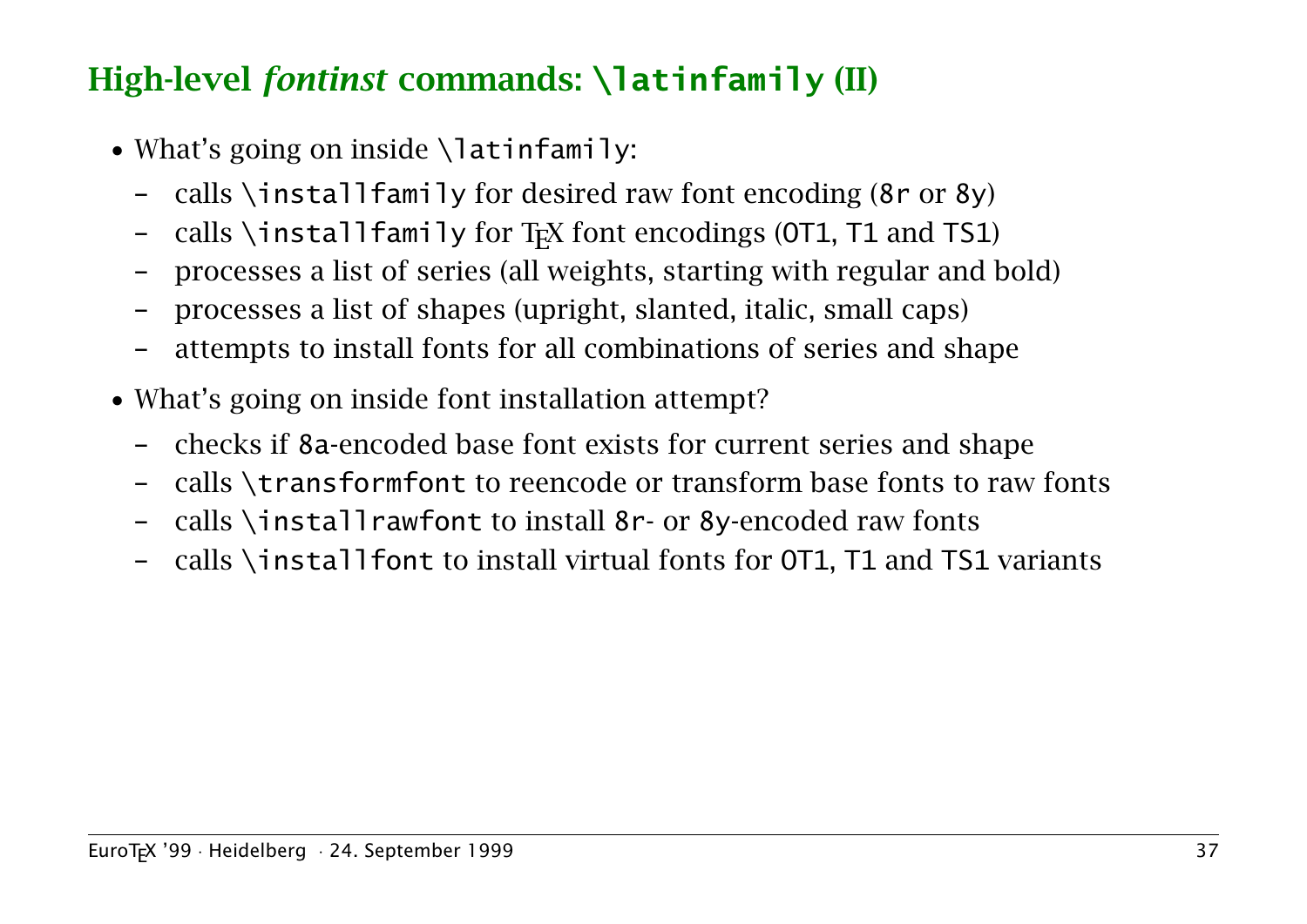# How fonts are installed in **\latinfamily** (I)

- Installation of normal (upright) font shapes:
	- checks if 8a-encoded base font in *upright* shape exists
	- reencodes and installs 8r- or 8y-encoded raw font in *upright* shape
	- installs virtual fonts for *standard* encoding variants (OT1, T1, TS1)
- Installation of *real* italic font shapes:
	- checks if 8a-encoded base font in *italic* shape exists
	- reencodes and installs 8r- or 8y-encoded raw font in *italic* shape
	- installs virtual fonts for *italic* (£ vs. \$) encoding variants (OT1i, T1, TS1)
- Installation of *faked* slanted font shapes:
	- checks if 8a-encoded base font in *upright* shape exists
	- transforms and installs 8r- or 8y-encoded raw font to *slanted* shape
	- installs virtual fonts for *standard* encoding variants (OT1, T1, TS1)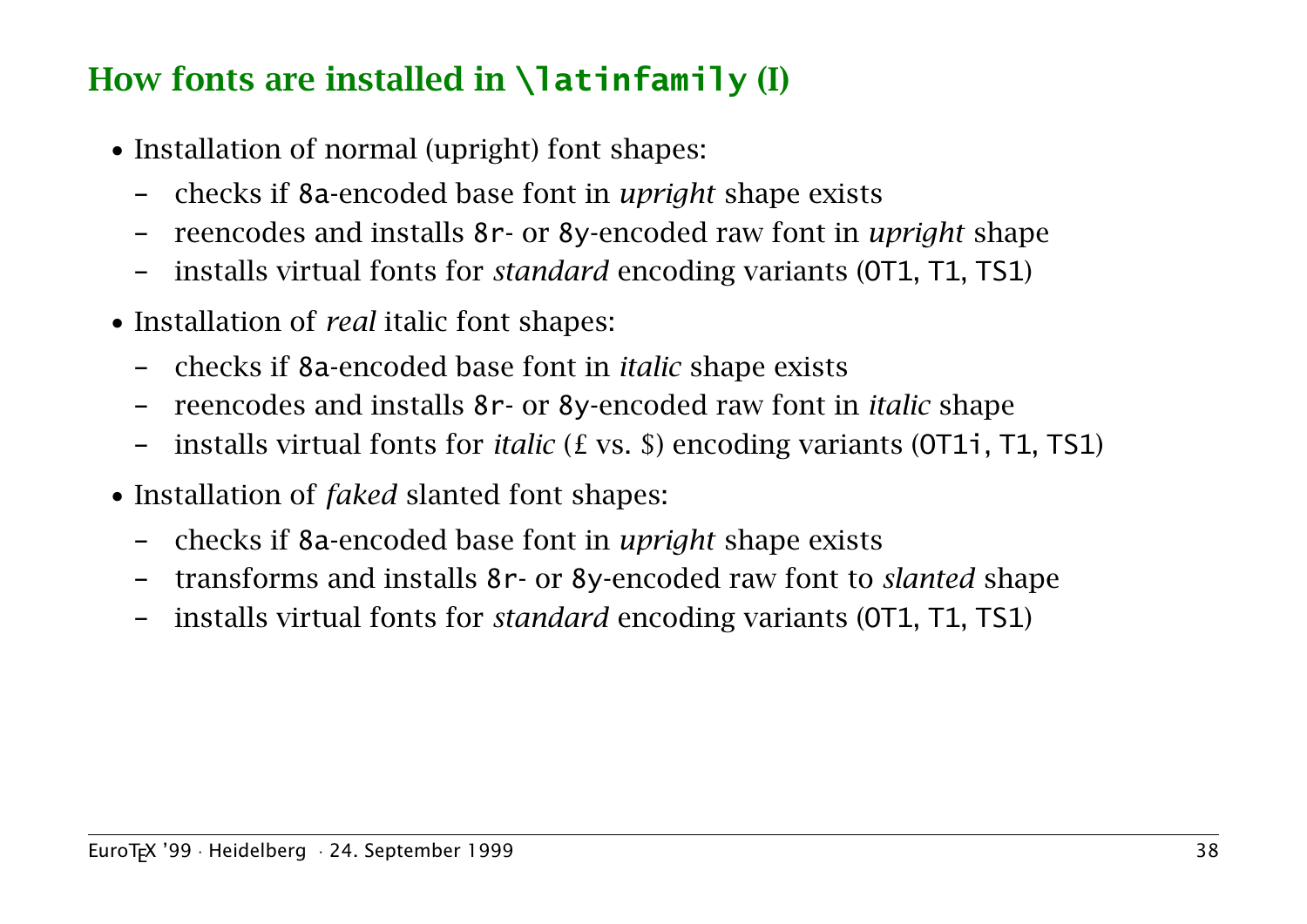# How fonts are installed in **\latinfamily** (II)

- Installation of *real* small caps font shapes:
	- checks if 8a-encoded base font in *small caps* shape exists
	- reencodes and installs 8r- or 8y-encoded raw font in *small caps* shape
	- installs virtual fonts for *standard* encoding variants (OT1, T1)
- Installation of *faked* small caps font shapes:
	- checks if 8a-encoded base font in *upright* shape exists
	- installs virtual fonts for *small caps* encoding variants (OT1c, T1c)
	- raw font encodings provide standard glyphs: /A.../Z, /a.../z
	- target encodings request small caps glyphs: /Asmall.../Zsmall
	- latin.mtx contains \setglyph commands to fake small caps glyphs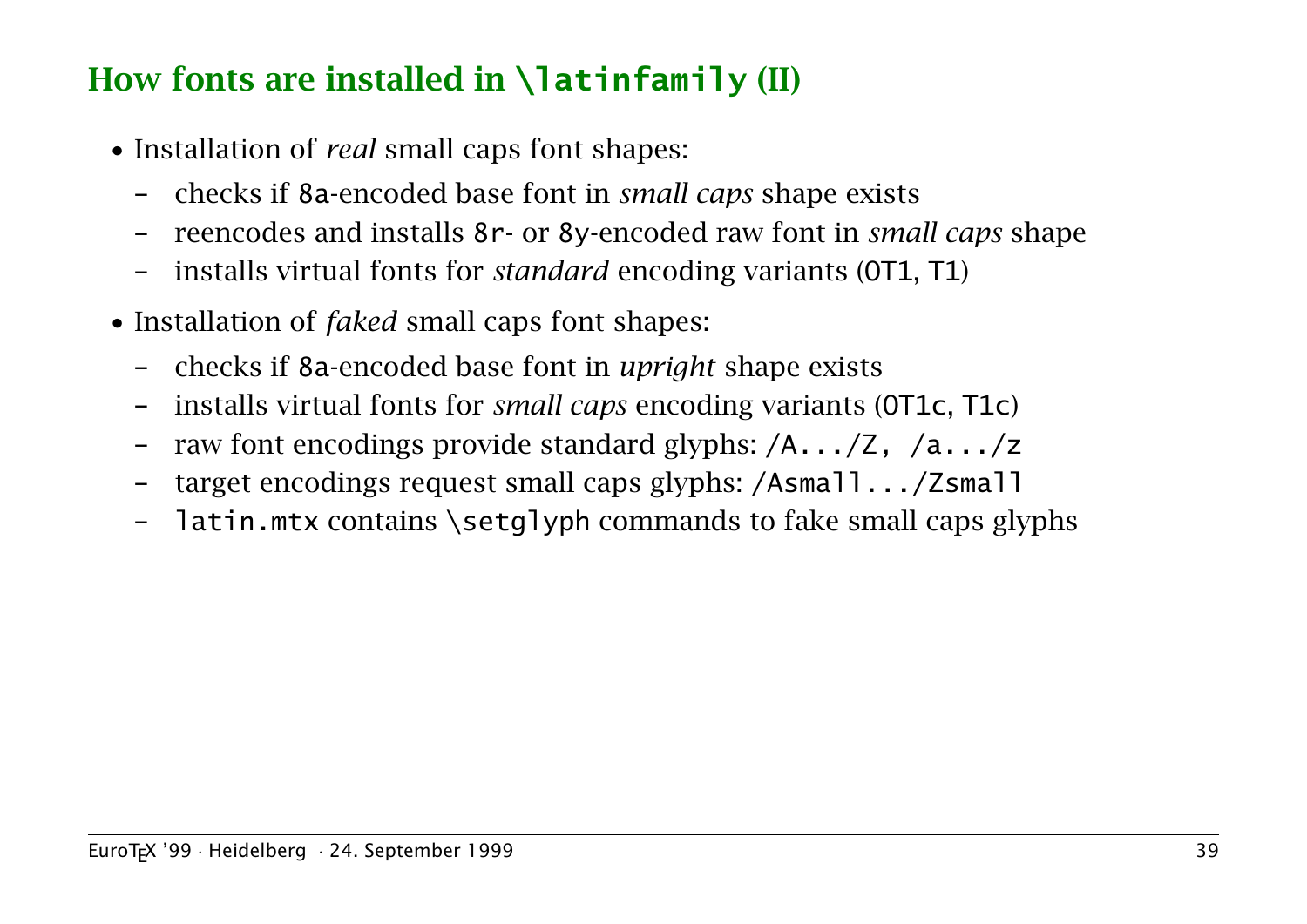### Summary of **\latinfamily** (I)

% upright shape \transformfont {<font>8r} {\reencodefont{8r}{\fromafm{<font>8a}}} \installrawfont {<font>8r} {<font>8r,8r} {8r} {8r} {<fam>}{<series>}{n}{} \installfont {<font>7t} {<font>8r,latin} {0T1} {0T1}{<fam>}{<series>}{n}{} \installfont {<font>8t} {<font>8r,latin} {T1} {T1} {<fam>}{<series>}{n}{} \installfont {<font>8c} {<font>8r,textcomp} {TS1} {TS1}{<fam>}{<series>}{n}{} % italic shape \transformfont {<font>i8r}{\reencodefont{8r}{\fromafm{<font>i8a}}} \installrawfont {<font>i8r}{<font>i8r,8r} {8r} {8r} {<fam>}{<series>}{it}{} \installfont {<font>i7t}{<font>i8r,latin} {OT1i}{OT1}{<fam>}{<series>}{it}{} \installfont {<font>i8t}{<font>i8r,latin} {T1i} {T1} {<fam>}{<series>}{it}{} \installfont {<font>i8c}{<font>i8r,textcomp} {TS1i}{TS1}{<fam>}{<series>}{it}{} % slanted shape faked \transformfont {<font>o8r}{\slantfont{167}{\frommtxm{<font>8a}}} \installrawfont {<font>o8r}{<font>o8r,8r} {8r} {8r} {<fam>}{<series>}{sl}{} \installfont {<font>o7t}{<font>o8r,latin} {0T1} {OT1}{<fam>}{<series>}{sl}{} \installfont {<font>o8t}{<font>o8r,latin} {T1} {T1} {<fam>}{<series>}{\$l}{} \installfont {<font>o8c}{<font>o8r,textcomp} {TS1} {TS1}{<fam>}{<series>}{sl}{}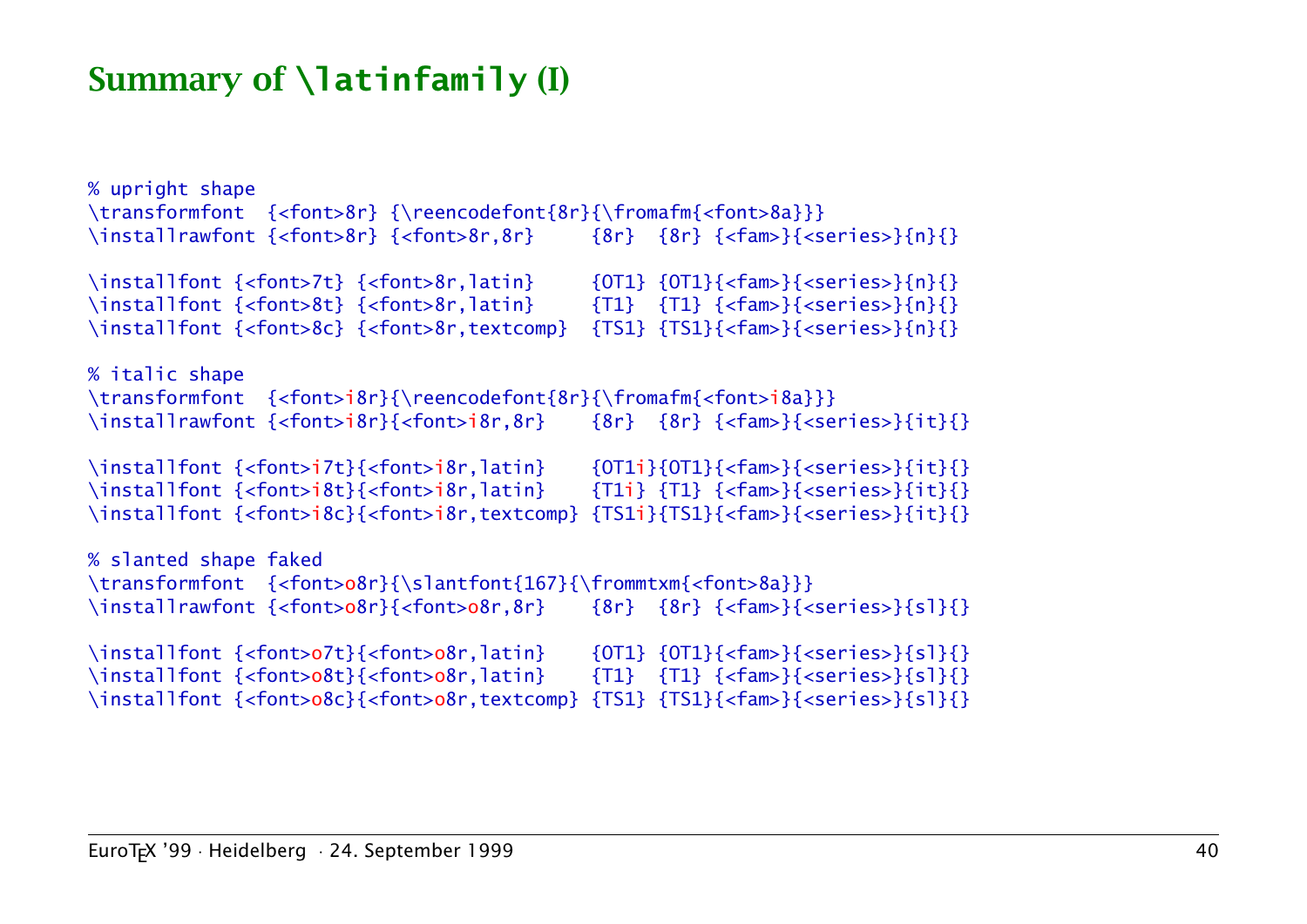#### Summary of **\latinfamily** (II)

% small caps shape using SC+OsF fonts \transformfont {<font>c8r}{\reencodefont{8r}{\fromafm{<font>c8a}}} \installrawfont {<font>c8r}{<font>c8r,8r} {8r} {8r} {<fam>}{<series>}{sc}{} \installfont {<font>c7t}{<font>c8r,latin} {OT1} {OT1}{<fam>}{<series>}{sc}{} \installfont {<font>c8t}{<font>c8r,latin} {T1} {T1} {<fam>}{<series>}{sc}{} % small caps shape faked \installfont {<font>c7t}{<font>8r,latin}  ${OT1c}{OT1c}{CT1}{<}$ {<fam>}{<series>}{sc}{} \installfont {<font>c8t}{<font>8r,latin} {T1c} {T1} {<fam>}{<series>}{sc}{} % small caps shape standard + expert fonts \installfont {<font>c9t}{<font>8r,<font>8x,latin} {OT1c} {OT1}{<fam>x}{<series>}{sc}{} \installfont {<font>c9e}{<font>8r,<font>8x,latin} {T1c} {T1} {<fam>x}{<series>}{sc}{}

% small caps shape standard + expert + oldstyle fonts \installfont {<font>c9o}{<font>8r,<font>8x,latin} {OT1cj}{OT1}{<fam>j}{<series>}{sc}{} \installfont {<font>c9d}{<font>8r,<font>8x,latin} {T1cj} {T1} {<fam>j}{<series>}{sc}{}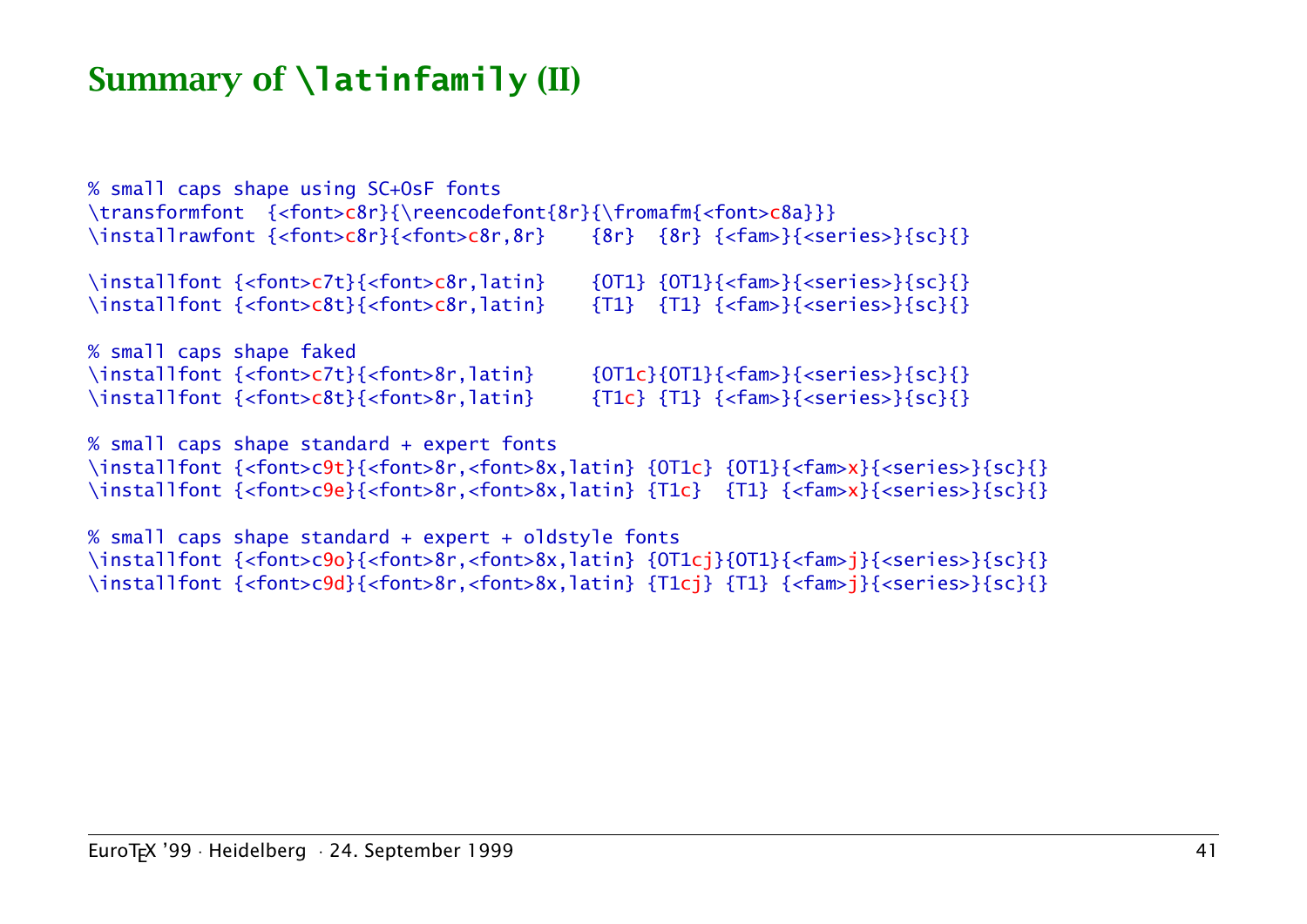#### Understanding the details of font installation (I)

• Installation of 8r-encoded raw fonts:

\transformfont {<font>8r} {\reencodefont{8r}{\fromafm{<font>8a}}} \installrawfont {<font>8r} {<font>8r,8r} {8r} {8r}{<fam>}{<series>}{n}{}

- What's going on:
	- \fromafm{<font>8a} creates "raw" <font>8a.mtx and <font>8a.pl
	- \transformfont{<font>8r} creates "raw" <font>8r.mtx and <font>8r.pl
	- <font>8a.mtx: contains glyph metrics and kerns for accessible glyphs
	- <font>8r.mtx: contains glyph metrics and kerns for all available glyphs
	- \installrawfont{<font>8r} creates "ligfull" raw font <font>8r.pl
	- 8r. etx: adds T<sub>F</sub>X-specific input ligatures (dashes, quotes, ligatures)
	- 8r.mtx: adds kern pairs for accented glyphs, inherited from raw glyphs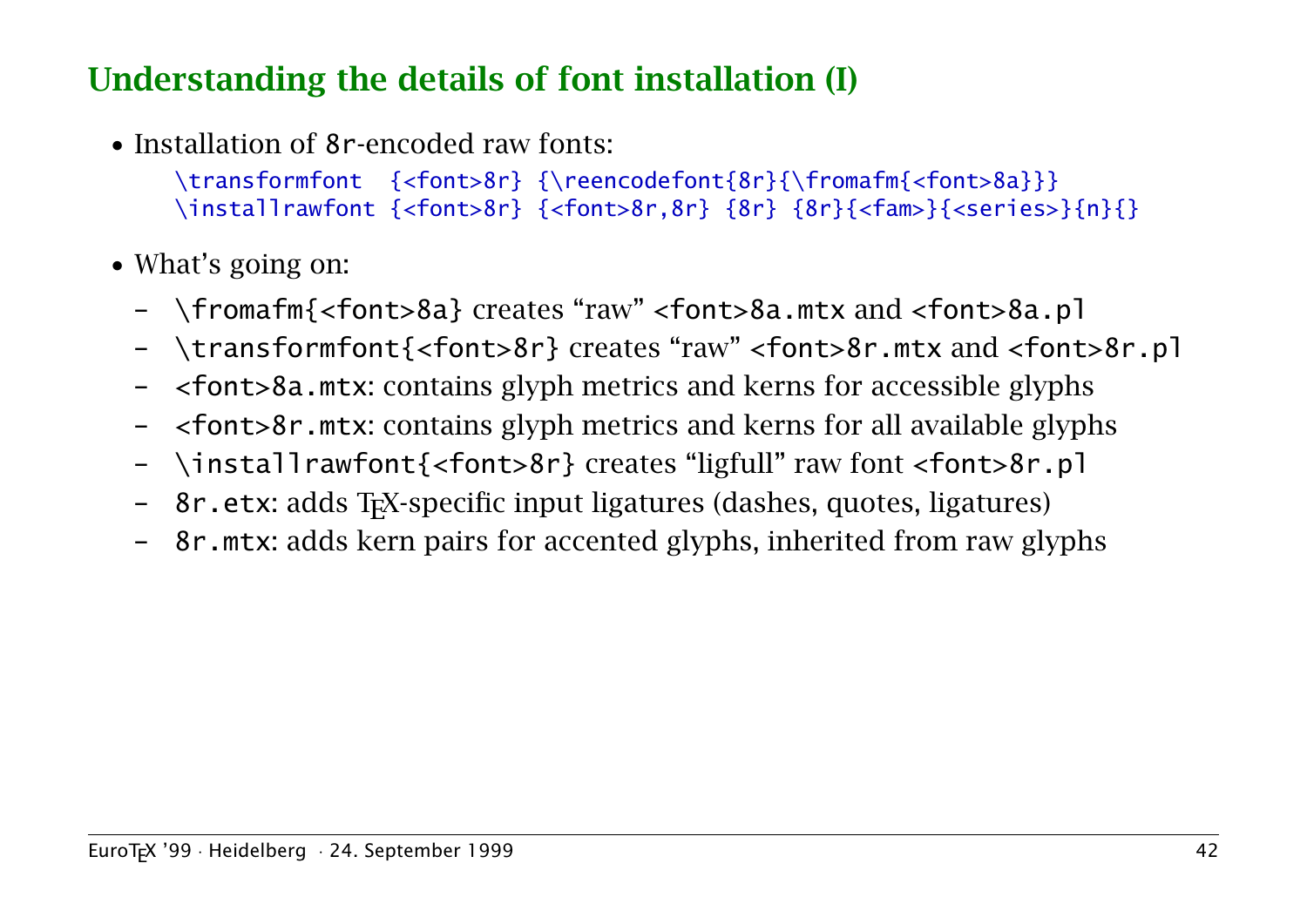## Understanding the details of font installation (II)

• Installation of 7t, 8t and 8c virtual fonts:

```
\installfont {<font>7t} {<font>8r,latin} {0T1} {0T1}{<fam>}{<series>}{n}{}
\installfont {<font>8t} {<font>8r,latin} {T1} {T1} {<fam>}{<series>}{n}{}
\installfont {<font>8c} {<font>8r.textcomp} {TS1} {TS1}{<fam>}{<series>}{n}{}
```
- What's going on:
	- \installraw{<font>xx} creates "ligfull" virtual font <font>xx.vpl
	- <font>8r.mtx: contains glyph metrics and kerns for all available glyphs
	- OT1.etx, T1.etx, TS1.etx: defines glyphs to install (or fake if unavailable)
	- latin.mtx, textcomp.mtx: contains commands to fake unavailable glyphs

```
\setglyph{Asmall}
  \movert{\int{smallcapsextraspace}}
  \glyph{A}{\int{smallcapsscale}}
  \movert{\int{smallcapsextraspace}}
\endsetglyph
```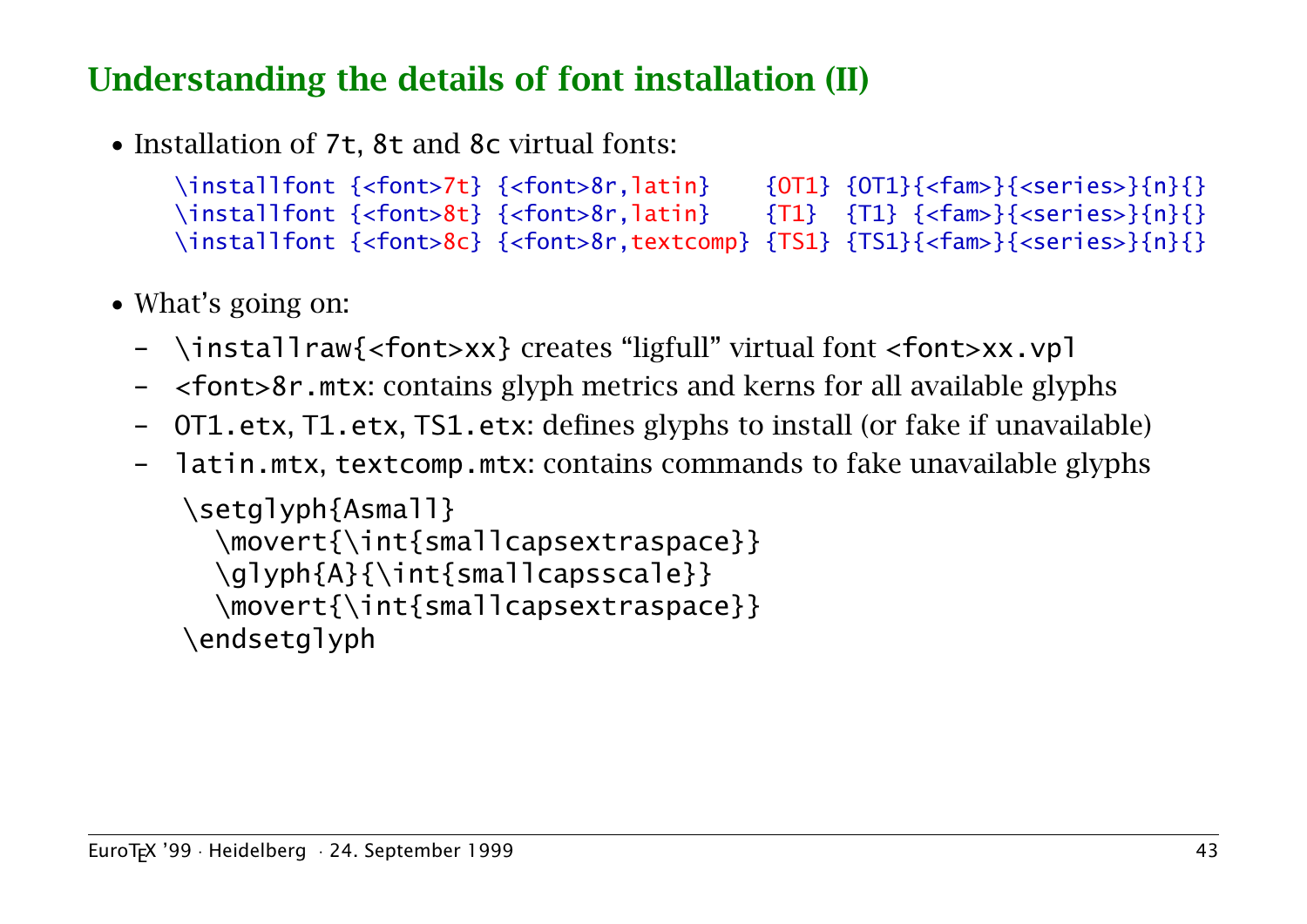### Understanding the details of font installation (III)

• Installing small caps fonts:

```
\installfont {<font>c7t}{<font>c8r,latin} {OT1} {OT1}{<fam>}{<series>}{sc}{}
\installfont {<font>c7t}{<font>8r.latin} {OT1c}{OT1}{<fam>}{<series>}{sc}{}
```
- real small caps:
	- SC+OsF fonts include small caps and oldstyle figures
	- AFM files for SC+OsF pretend to provide standard glyphs
	- OT1.etx references slots for standard glyphs
	- <font>c8r.mtx provides metrics for standard glyphs
	- latin.mtx glyph commands for small caps are ignored
- faked small caps:
	- OT1c.etx references slots for small caps glyphs
	- <font>8r.mtx does not provide metrics for small caps
	- latin.mtx defines glyph commands to fake small caps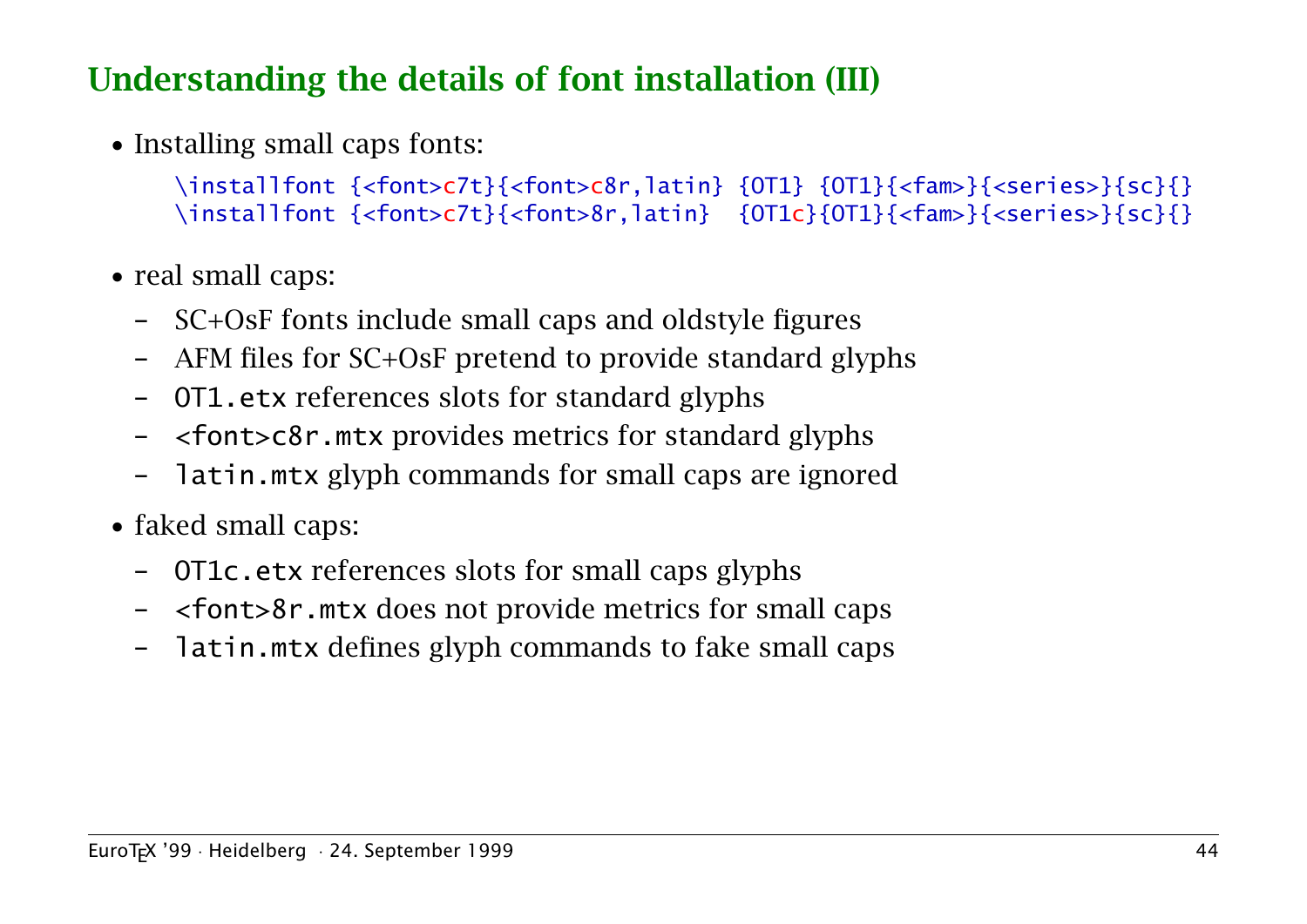# Understanding the details of font installation (IV)

• Installing small caps using SC+OsF fonts:

```
\installfont {<font>c7t}{<font>8r,unsetalf,<font>c8r,latin}
                        {OT1} {OT1}{<fam>}{<series>}{sc}{}
```
- real small caps (non-standard installation):
	- OT1.etx references slots for standard glyphs
	- <font>8r.mtx provides metrics for standard glyphs
	- unsetalf.mtx unsets letters, keeping numerals and symbols
	- <font>c8r.mtx provides metrics for standard glyphs (again!)
	- letters (capitals and small caps) are filled in from <font>c8r.mtx
	- latin.mtx glyph commands for small caps are ignored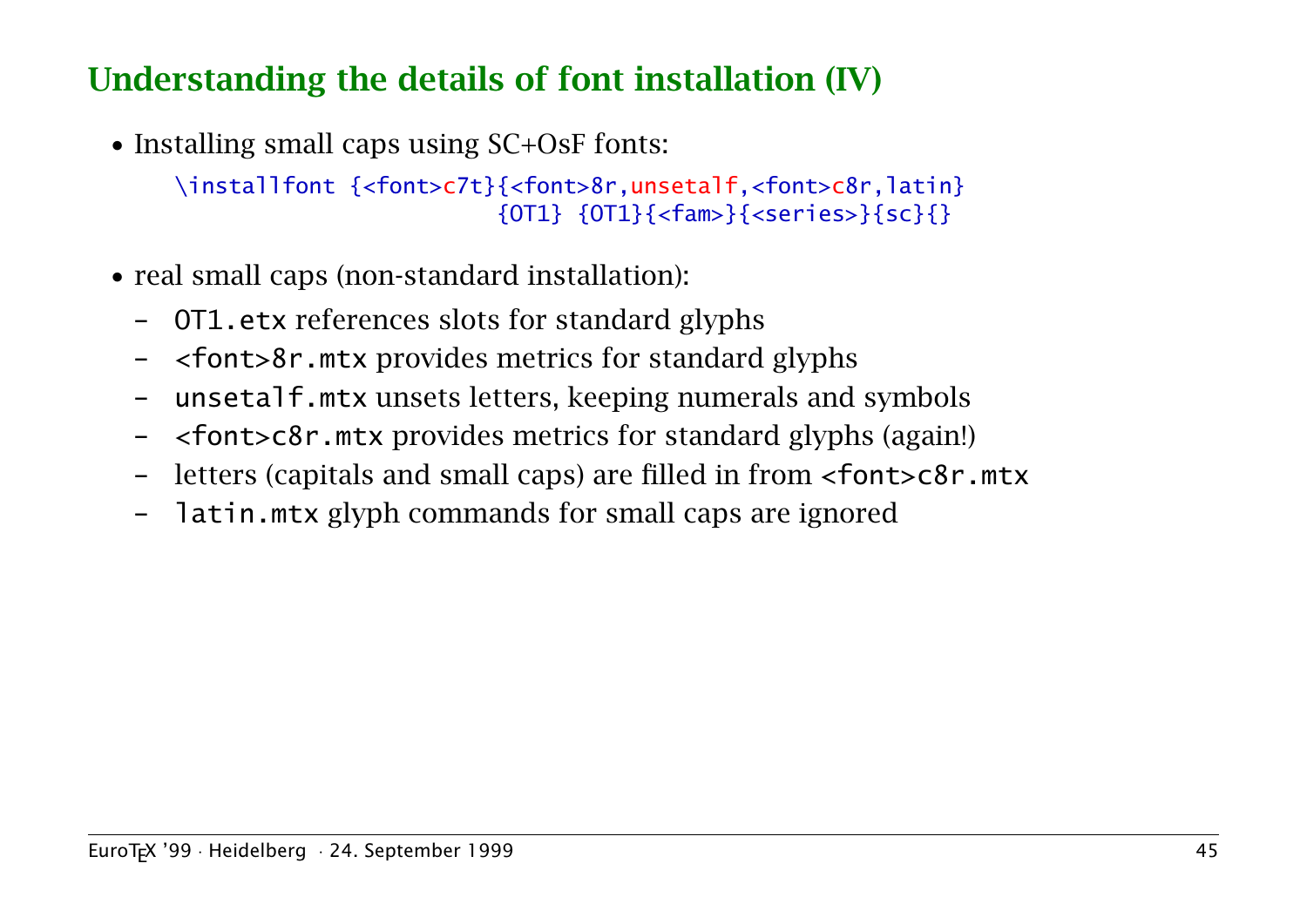## Understanding the details of font installation (V)

• Installing small caps using expert fonts:

\installfont {<font>c9t}{<font>8r,<font>8x,latin}  ${0T1i} {0T1}{s} {<}fam>x}{<}serries>}{scs}$ \installfont {<font>c9o}{<font>8r,<font>8x,latin}  ${O}$ T1cj}{OT1}{<fam>j}{<series>}{sc}{}

- standard + expert:
	- OT1c.etx references slots for small caps glyphs
	- <font>8r.mtx provides metrics for standard glyphs
	- <font>8x.mtx provides metrics for small caps glyphs
	- latin.mtx glyph commands for small caps are ignored
- standard + expert + oldstyle:
	- OT1cj.etx references slots for small caps and oldstyle figs
	- <font>8r.mtx provides metrics for standard glyph
	- <font>8x.mtx provides metrics for small caps and oldstyle figs
	- latin.mtx glyph commands for small caps are ignored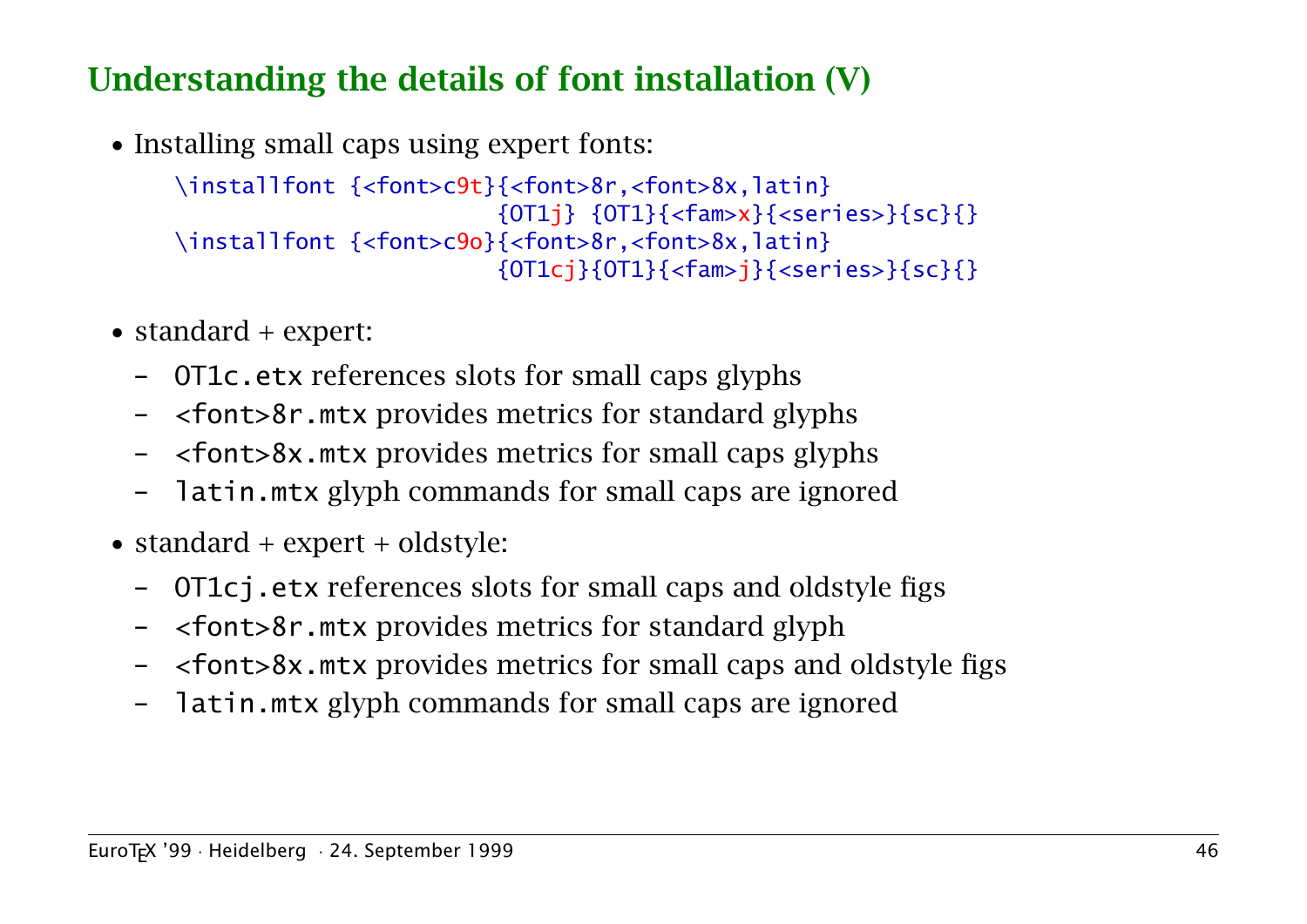# Understanding the details of font installation (VI)

• Installing small caps using expert *and* SC+OsF fonts:

\installfont {<font>c9t}{kernoff,<font>8r,<font>8x,kernon, glyphoff,<font>c8r,glyphon,resetsc,latin}  ${0T1c} {0T1}{s} {<}fam>x}{<}series>{s}s{c}{s}$ \installfont {<font>c9o}{kernoff,<font>8r,<font>8x,kernon, glyphoff,<font>c8r,glyphon,resetosf,resetsc,latin}  ${OT1c}$ j ${OT1}{$ { ${<}$ fam>j}{<series>}{sc}{}

- Non-standard installation:
	- OT1c.etx, OT1cj.etx reference slots for small caps and oldstyle figs
	- <font>8r.mtx provides metrics for standard glyphs
	- <font>8x.mtx provides metrics for small caps glyphs
	- <font>c8r.mtx provides kern pairs between uppercase and small caps
	- kernoff.mtx, kernon.mtx disables and restores \setkern
	- glyphoff.mtx, glpyh.mtx disables and restores \setrawglyph
	- resetsc.mtx, resetosf.mtx reshuffels metrics to SC+OsF glyph names
	- latin.mtx glyph commands for small caps are ignored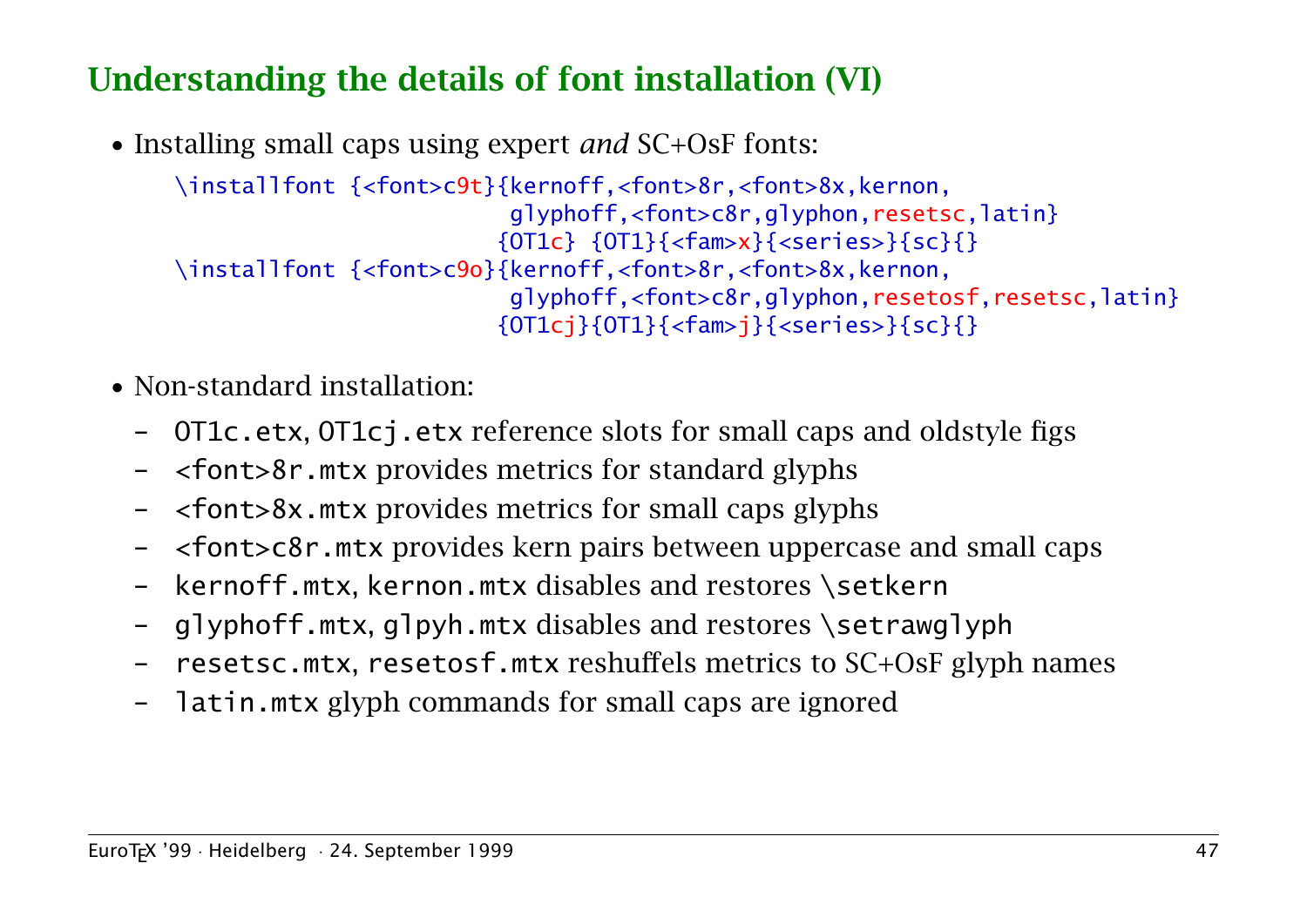# Perl front-ends for *fontinst*

- Perl utilities available from CTAN:fonts/psfonts/tools
	- make-fam.pl generates font metrics for complete typeface families
	- automatically creates temporary TEX files used as *fontinst* control files
	- invokes T<sub>F</sub>X to run *fontinst* in a temporary directory
	- converts generated PL and VPL files to TFM and VF files
	- generates font map files for dvips and pdftex
	- installs generated files in CTAN-ready directory structure
- Syntax of make-fam.pl and make-one.pl:

```
> perl make-fam.pl [-options] [-expert <variant>] <family>
```

```
> perl make-one.pl [-options] <font>
```
• Examples of make-fam.pl and make-one.pl:

```
> perl make-fam.pl pmn # standard family
> perl make-fam.pl -expert x pmn # expertized family
> perl make-fam.pl -expert j pmn # oldstyle family
> perl make-one.pl pmnrp \frac{1}{x} # single ornaments font
```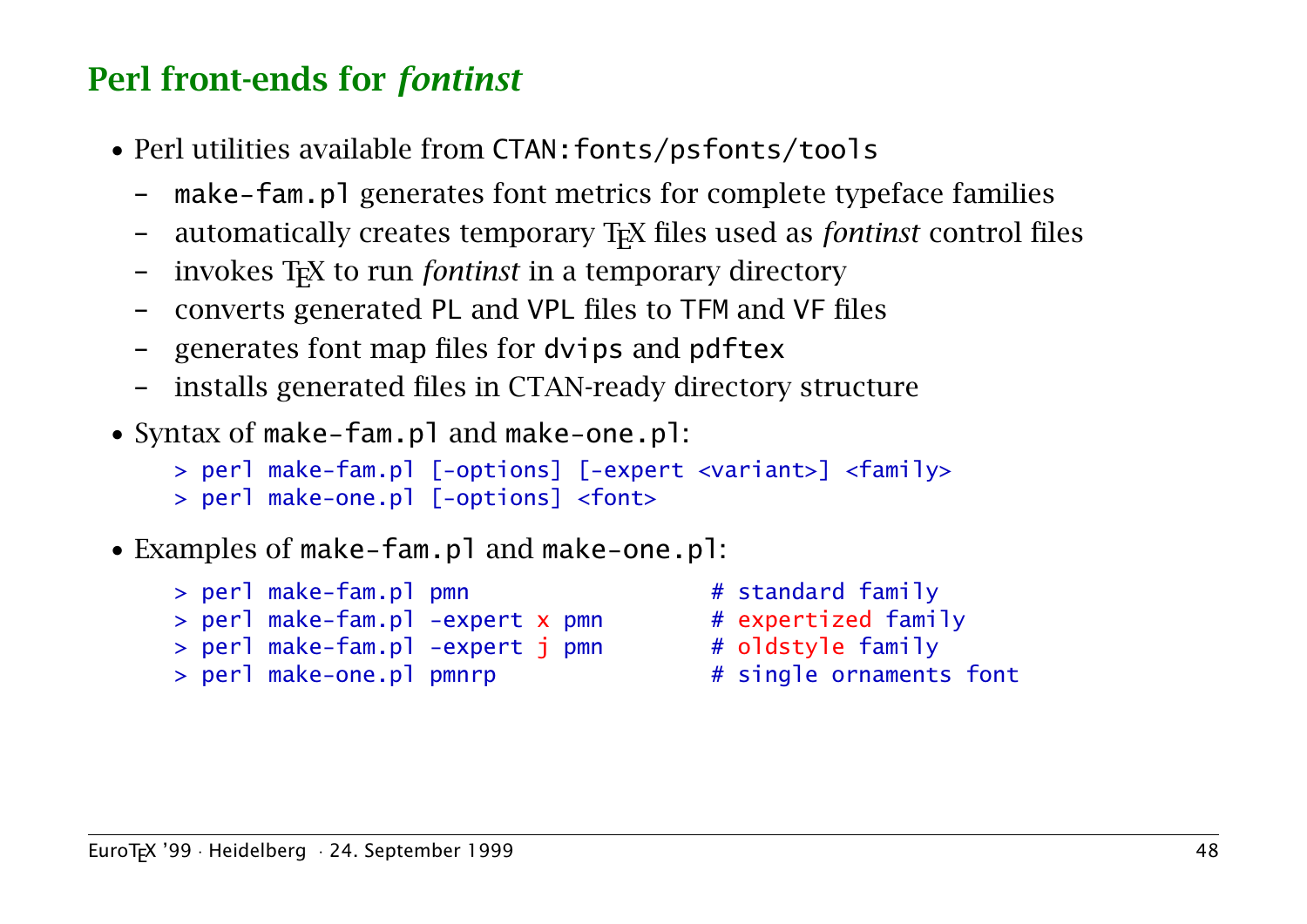### Some little-known *fontinst* tricks

- **\NOFILES** command:
	- turns  $\transformation$  and  $\inst{1}$  font commands into no-ops
	- causes dummy files to be created for all file output commands
	- may be used to diagnose which commands are issued from  $\lambda$ latinfamily
	- may be used to diagnose which files are created in a normal run
- fontinst.rc configuration file:
	- may contain extra commands read at the end of fontinst.sty
	- may be used to redefine the raw font encoding:  $\def\raw_encoding{8y}$
	- may be used to redefine the list of series and shapes for  $\lambda$ latinfamily
	- may be used to redefine internals of  $\lambda$ latinfamily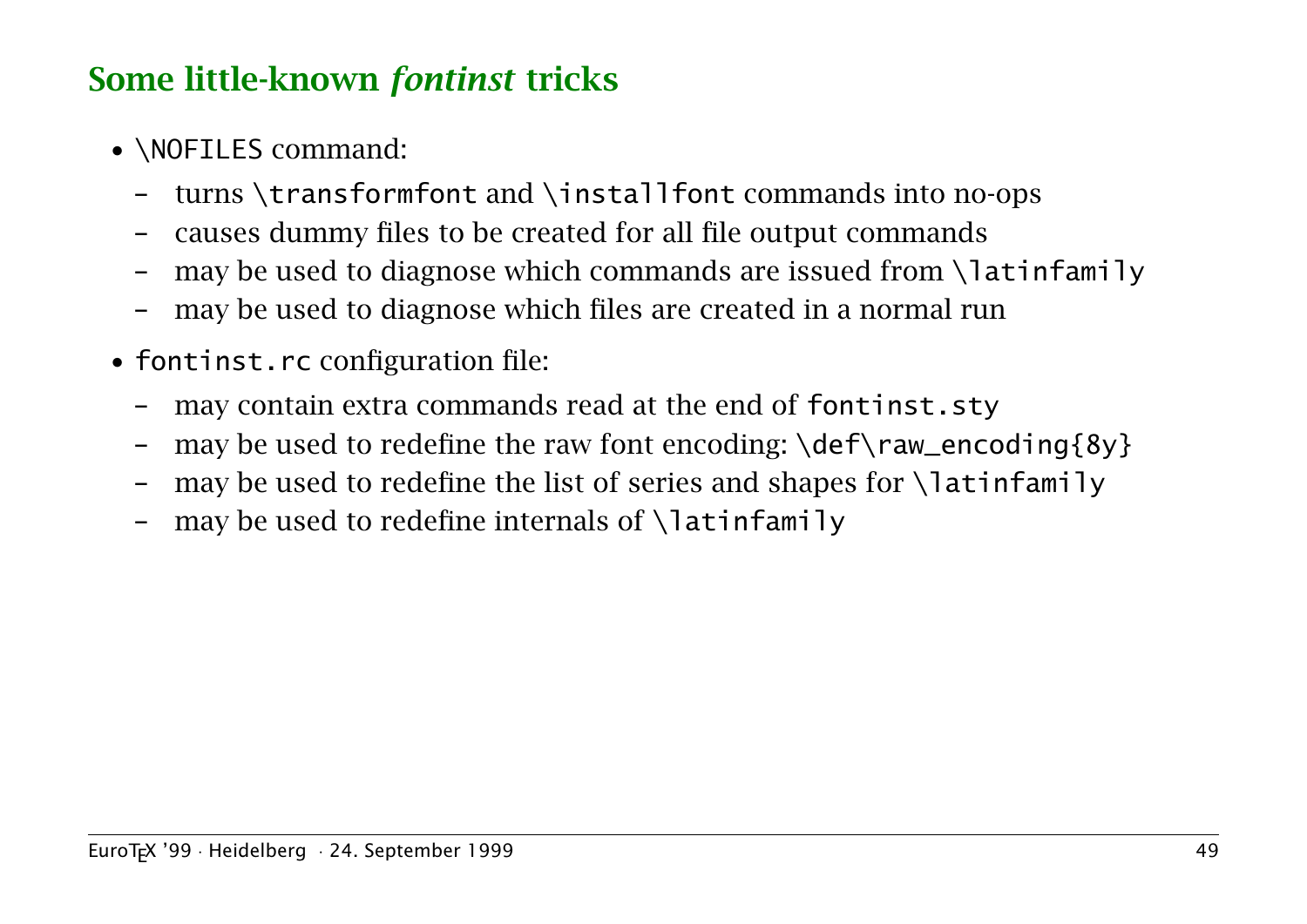### Font installation step by step (I)

#### Step 1: Installing and renaming AFM files

• Example: Adobe Palatino (Package #001)

| pplb8a Palatino-Bold        |  | A 001 pob_____ |
|-----------------------------|--|----------------|
| pplbi8a Palatino-BoldItalic |  | A 001 pobi____ |
| pplri8a Palatino-Italic     |  | A 001 poi_____ |
| pplr8a Palatino-Roman       |  | A 001 por_____ |

• Rename distributed AFM (and PFB) files:

| POR         | .AFM              | -> pplr8a.afm                 |
|-------------|-------------------|-------------------------------|
| POI         |                   | $AFM \rightarrow$ pplri8a.afm |
| <b>POB</b>  |                   | $AFM \rightarrow pp1b8a.afm$  |
| <b>POBI</b> | $AFM \rightarrow$ | pplbi8a.afm                   |

- Install renamed AFM (and PFB) files:
	- > cp \*.afm \$TEXMF/fonts/afm/adobe/palatino/
	- > cp \*.pfb \$TEXMF/fonts/type1/adobe/palatino/
- Don't forget to run texhash or mktexlsr !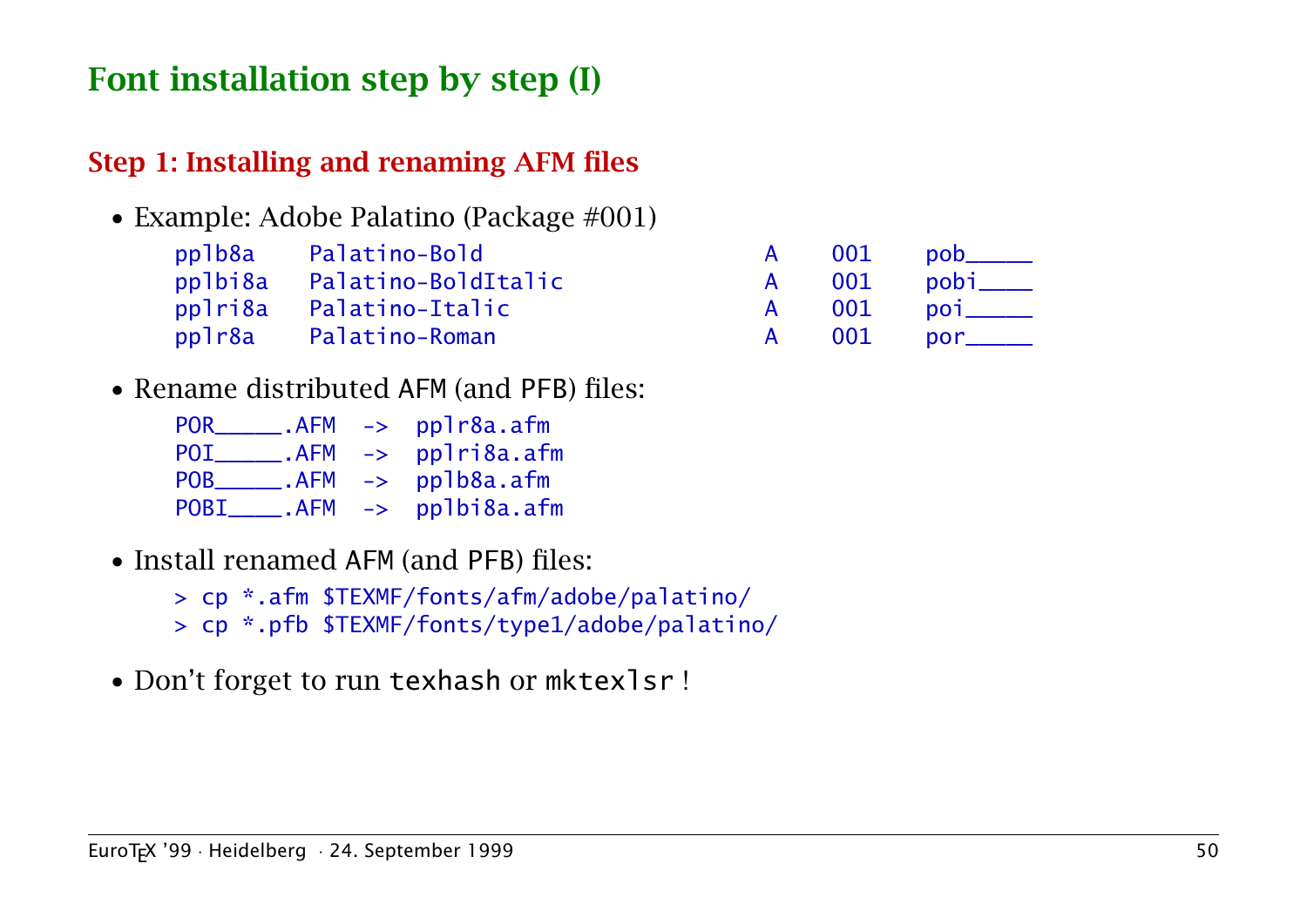# Font installation step by step (II)

#### Step 2: Running *fontinst*

- Manual installation:
	- Create *fontinst* control file:

```
% file: fontppl.tex
\input fontinst.sty
\latinfamily{ppl}{}
\bye
```
- Run *fontinst* from the command line:
	- > fontinst fontppl.tex
	- > tex -progname=fontinst fontppl.tex
- Automatic installation:
	- Call Perl front-end from the command line:
		- > perl make-fam.pl -outdir \$OUTDIR/adobe/palatino ppl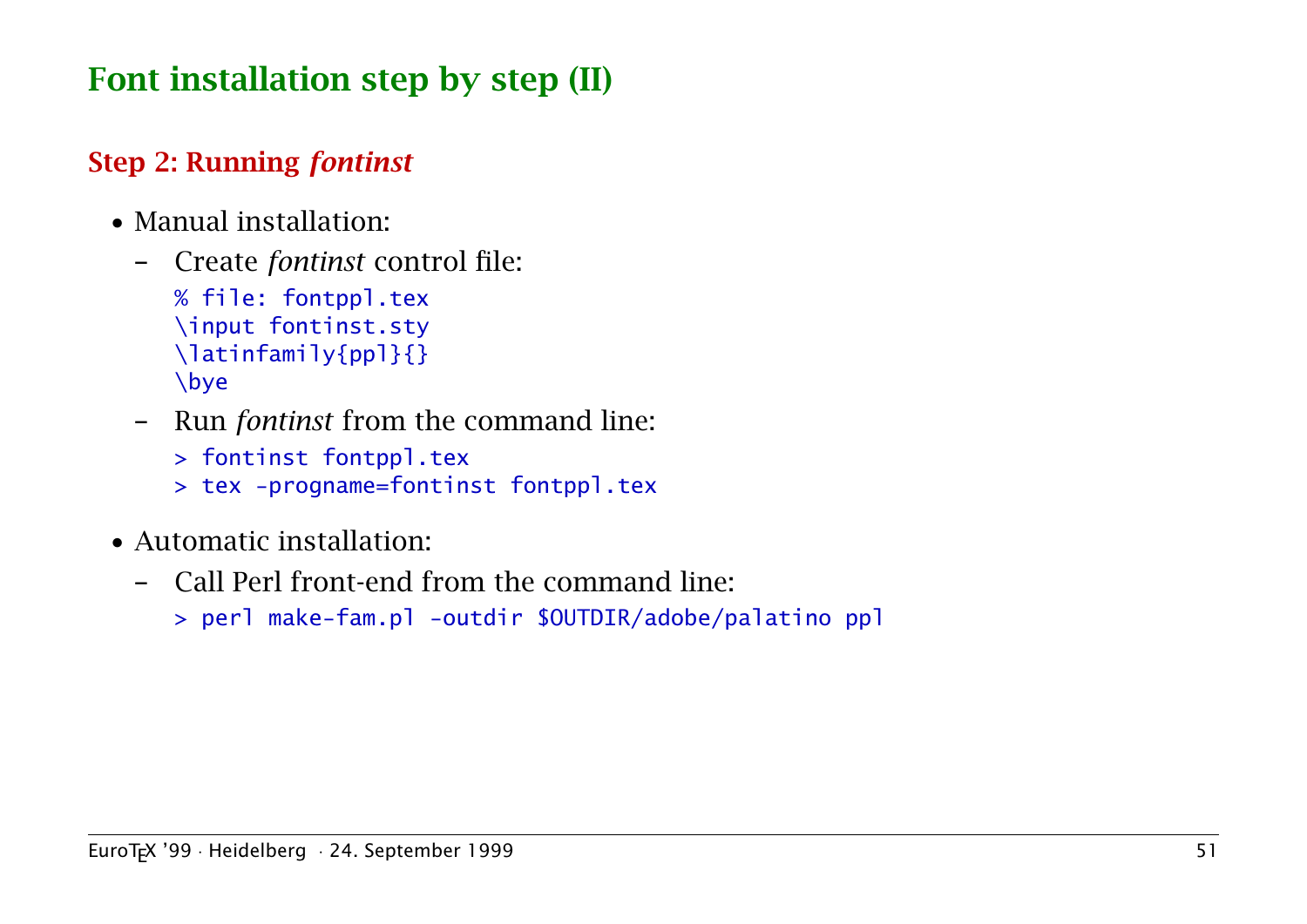# Font installation step by step (III)

#### Step 3: Installing generated font metrics

- Manual installation:
	- Generated PL and VPL must be converted to TFM and VF files:

```
> for f in *.pl; do pltotf $f; done
```
- > for f in \*.vpl; do vptovf \$f; done
- Install TFM and VF files:

```
> cp *.tfm $TEXMF/fonts/tfm/adobe/palatino/
> cp *.vf $TEXMF/fonts/vf/adobe/palatino/
```
- Don't forget to run texhash or mktexlsr !
- Automatic installation:
	- Converted TFM and VF files are left in CTAN-ready directory structure: \$OUTDIR/adobe/palatino/tfm/\*.tfm \$OUTDIR/adobe/palatino/vf/\*.vf
	- Directories can be moved to TDS directory structure:
		- > mv \$OUTDIR/adobe/palatino/tfm/ \$TEXMF/fonts/tfm/adobe/palatino/
		- > mv \$OUTDIR/adobe/palatino/vf/ \$TEXMF/fonts/vf/adobe/palatino/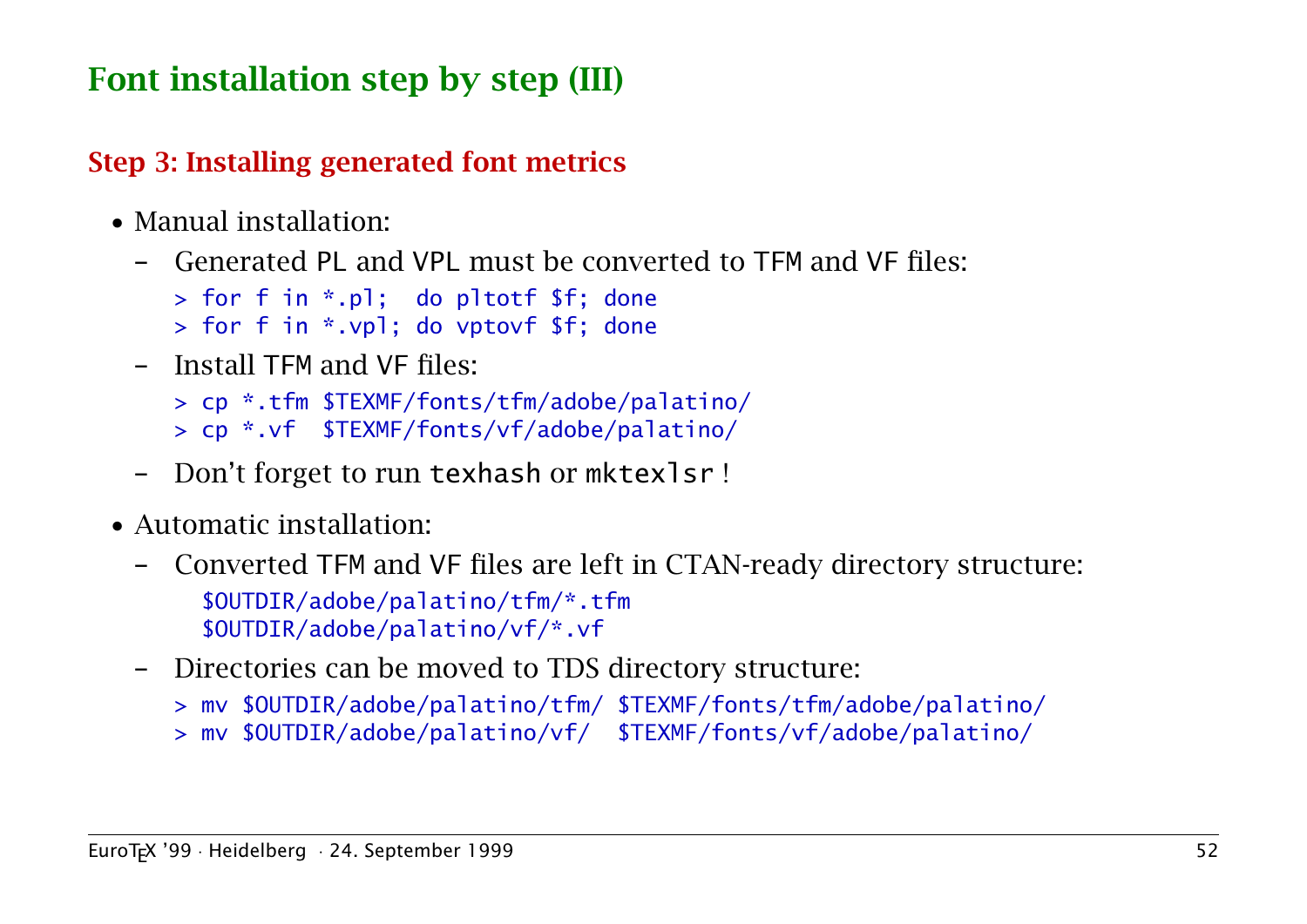### Font installation step by step (IV)

#### Step 4: Setting up **dvips** and **pdftex**

- Font map file psfonts.map specified in config.ps or pdftex.cnf
- Entries for 8r-encoded raw fonts:

| pplr8r Palatino-Roman       | "TeXBase1Encoding ReEncodeFont" <8r.enc                |
|-----------------------------|--------------------------------------------------------|
| pplri8r Palatino-Italic     | "TeXBase1Encoding ReEncodeFont" <8r.enc                |
| pplb8r Palatino-Bold        | "TeXBase1Encoding ReEncodeFont" <8r.enc                |
| pplbi8r Palatino-BoldItalic | "TeXBase1Encoding ReEncodeFont" <8r.enc                |
| pplro8r Palatino-Roman      | ".167 SlantFont TeXBase1Encoding ReEncodeFont" <8r.enc |
| pplbo8r Palatino-Bold       | ".167 SlantFont TeXBase1Encoding ReEncodeFont" <8r.enc |

#### • Entries for 8y-encoded raw fonts:

| pplr8y Palatino-Roman       | m  |
|-----------------------------|----|
| pplri8y Palatino-Italic     | m  |
| pplb8y Palatino-Bold        | m  |
| pplbi8y Palatino-BoldItalic | m  |
| pplro8y Palatino-Roman      | Ħ. |
| pplbo8y Palatino-Bold       | п. |

| pplr8y Palatino-Roman       | "TeXnANSIEncoding ReEncodeFont" <texnansi.enc< th=""></texnansi.enc<>                |
|-----------------------------|--------------------------------------------------------------------------------------|
| pplri8y Palatino-Italic     | "TeXnANSIEncoding ReEncodeFont" <texnansi.enc< td=""></texnansi.enc<>                |
| pplb8y Palatino-Bold        | "TeXnANSIEncoding ReEncodeFont" <texnansi.enc< td=""></texnansi.enc<>                |
| pplbi8y Palatino-BoldItalic | "TeXnANSIEncoding ReEncodeFont" <texnansi.enc< td=""></texnansi.enc<>                |
| pplro8y Palatino-Roman      | ".167 SlantFont TeXnANSIEncoding ReEncodeFont" <texnansi.enc< td=""></texnansi.enc<> |
| pplbo8y Palatino-Bold       | ".167 SlantFont TeXnANSIEncoding ReEncodeFont" <texnansi.enc< td=""></texnansi.enc<> |
|                             |                                                                                      |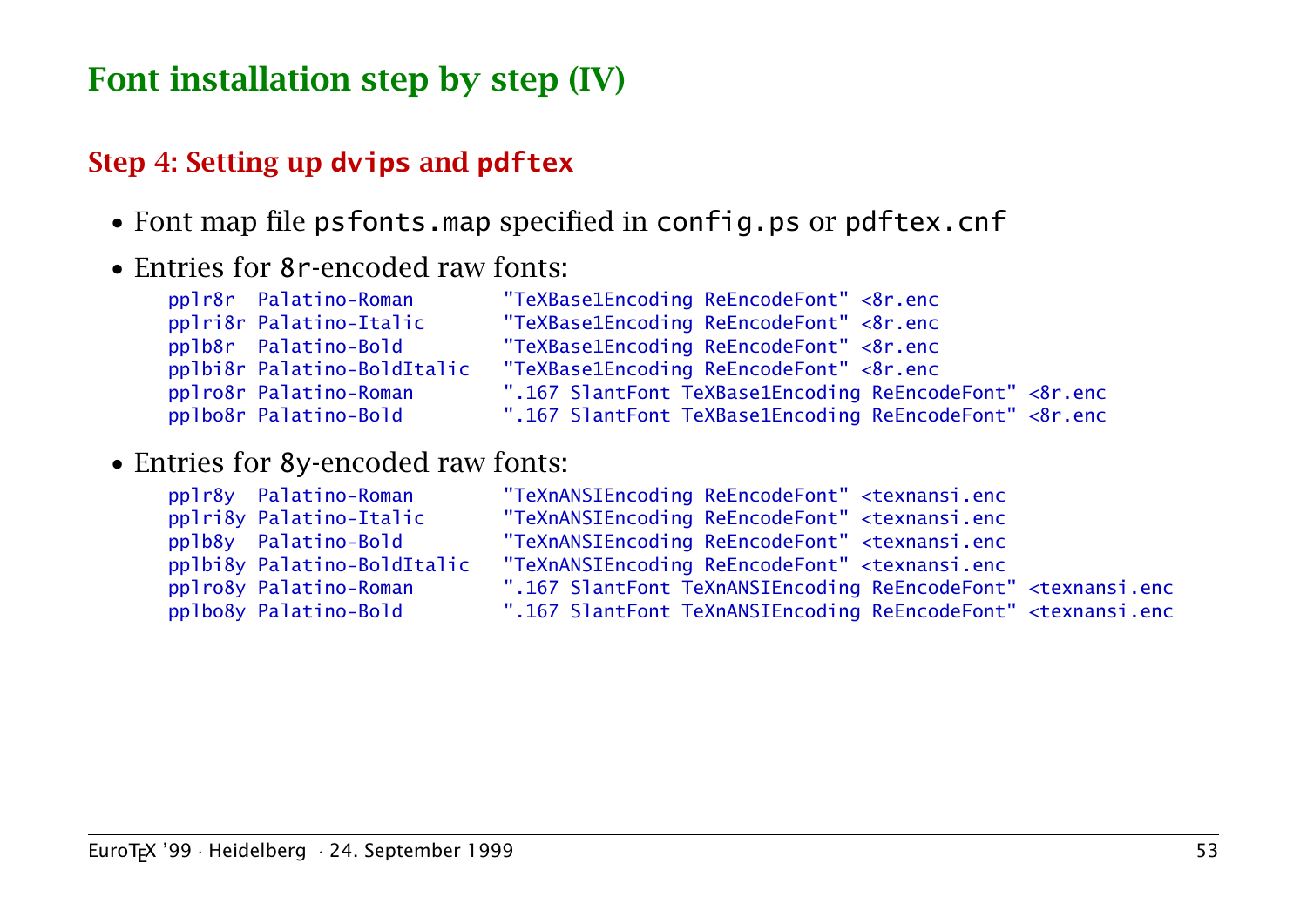# III Overview of math fonts

- Text fonts vs. math fonts
- $\bullet$  Choices of math font sets for T<sub>F</sub>X
- Why are math fonts so difficult?
- Summary and details of the old 7-bit math font encodings
- Problems of the old 7-bit math font encodings
- Design goals for new 8-bit math font encodings
- Summary and details of new 8-bit math font encodings
- Design goals for new 16-bit math font encodings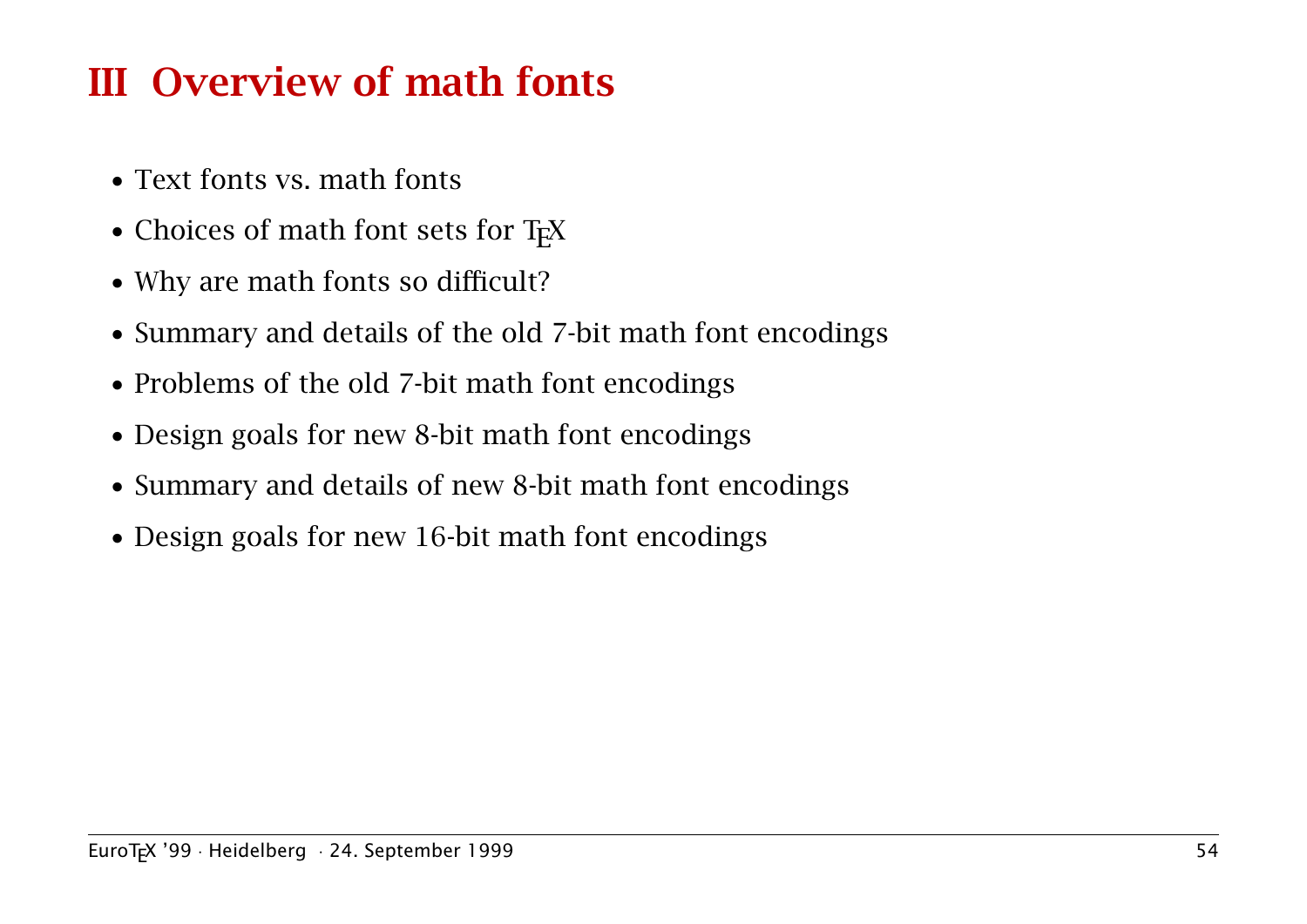## Text fonts vs. math fonts

- Text fonts:
	- 7-bit Computer Modern is still used by default
	- switching font families is no problem with  $\text{H}$ <sub>E</sub>X2<sub> $\epsilon$ </sub> (or ConT<sub>E</sub>Xt)
	- switching encodings  $(OT1/T1/LY1)$  is no problem either
	- metrics for common PostScript fonts are available from CTAN
	- metrics for other fonts can be prepared with fontinst
	- many thousands of text fonts exist in Type 1 format
- Math fonts:
	- 7-bit Computer Modern is difficult to change
	- very few sets of math fonts are available for use with T<sub>F</sub>X
	- each math font set uses different encoding variants
	- each math font set requires different macro packages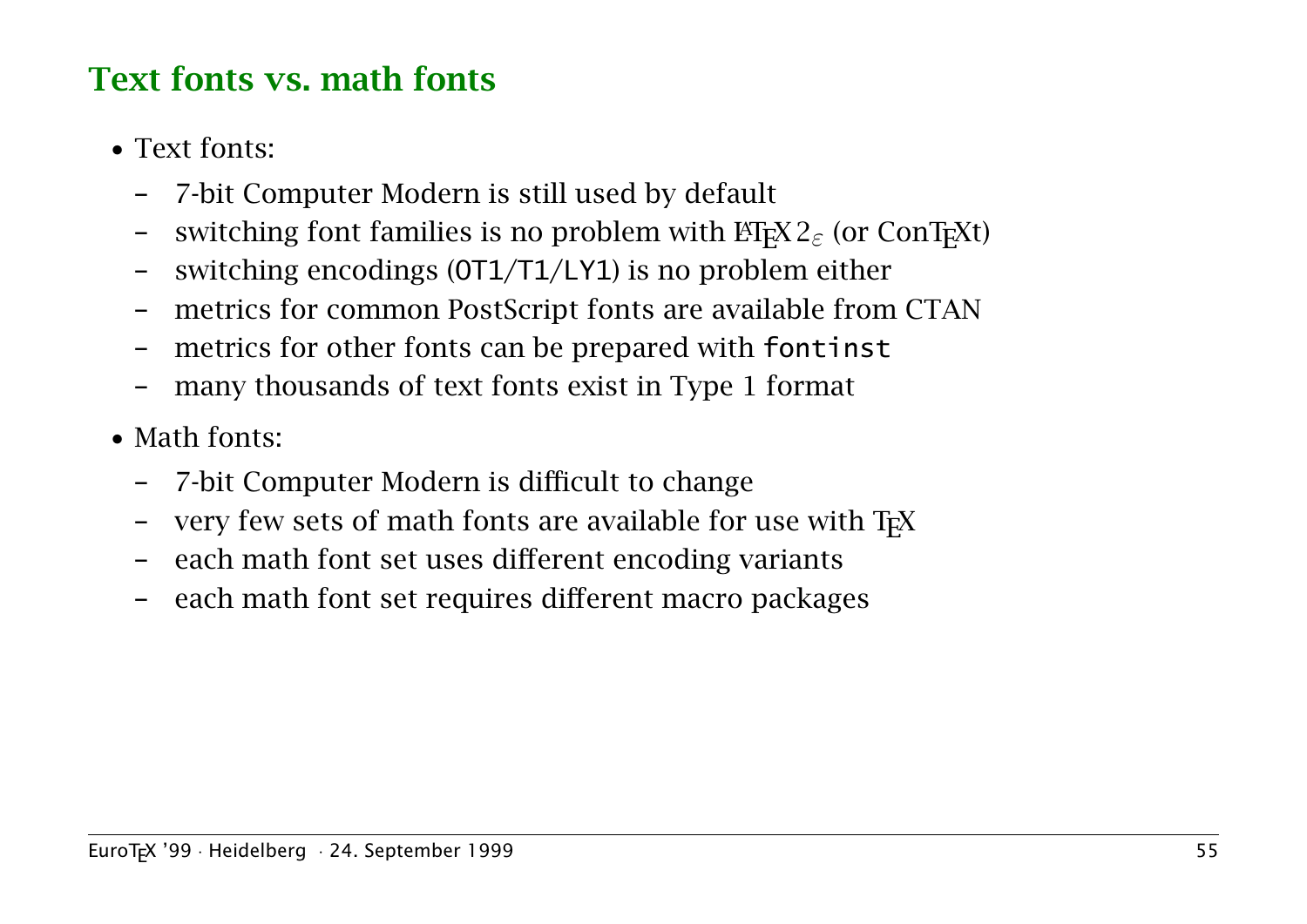# Choices of math font sets for  $T<sub>F</sub>X$

- METAFONT font sets:
	- Computer Modern + AMS symbols (also as Type 1 fonts)
	- Concrete + AMS Euler
	- Concrete Math
	- Belleek (MathTime replacement)
- PostScript Type 1 font sets:
	- Lucida Bright + Lucida New Math (Y&Y Inc.)
	- Times + MathTime + Adobe MathPi (Y&Y Inc.)
	- Times + Mathematica
	- TM-Math, HV-Math, IF-Math (MicroPress Inc.)
	- SMF Baskerville
- stop-gap solutions (hacks):
	- mathptm:  $Times + Adobe Symbol + CM$
	- $-$  mathppl: Palatino + CM
	- mathpple: Palatino  $+$  AMS Euler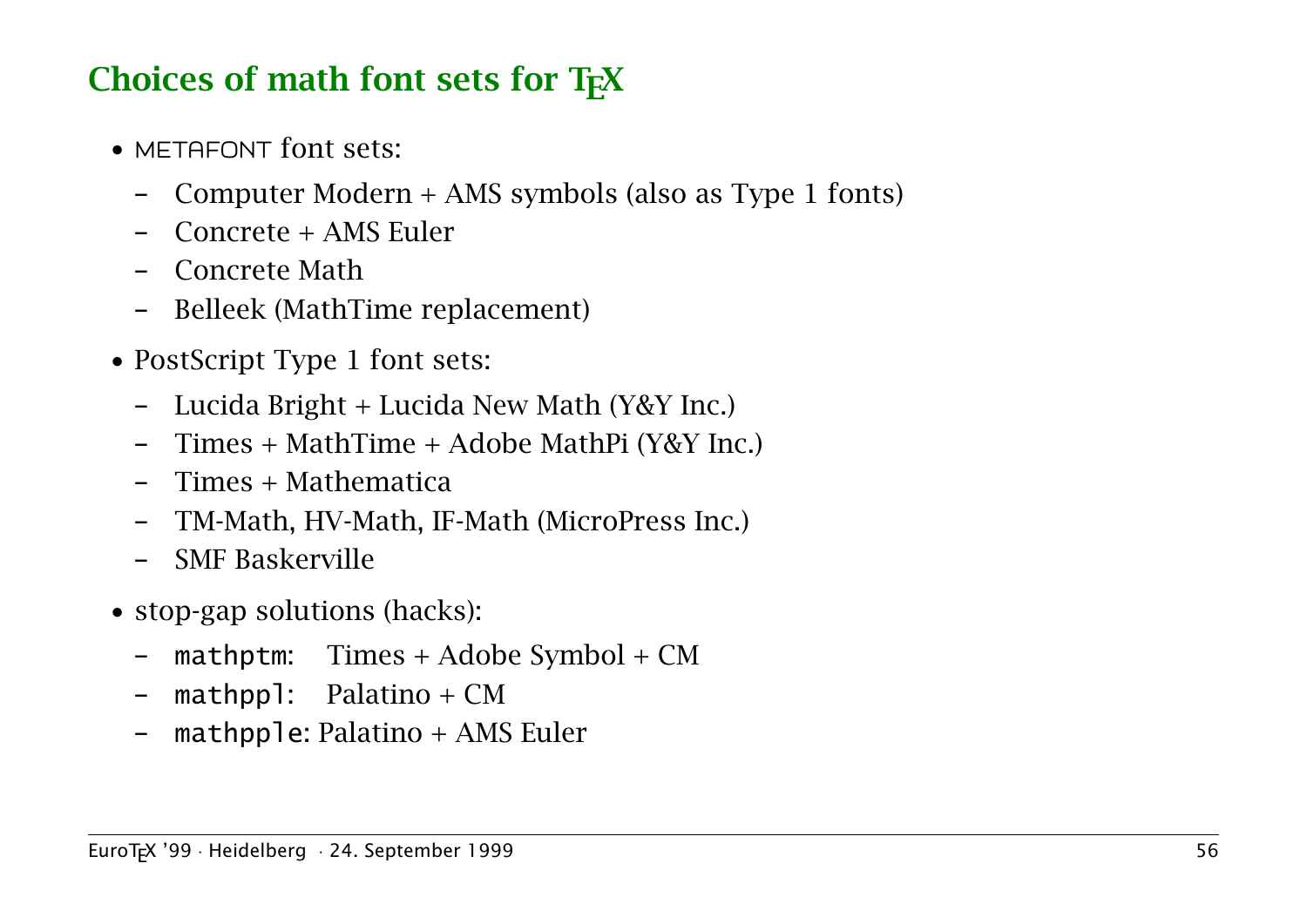# Why are math fonts so difficult? (I)

- glyph set / encoding considerations:
	- math fonts include many symbols not available from text fonts
	- math fonts don't include text symbols which do not make sense
	- alignment and spacing of math formulas underlies special rules
	- math fonts include Latin and Greek alphabets in many different styles
	- font styles of math alphabets attach a special meaning to symbols
	- font styles of math alphabets do not depend on typographical context
	- letters in math formulas are set as symbols, not word-components
- design considerations:
	- design and spacing of math italic may be different from text italic
	- alignment of symbols on the math axis requires special care
	- placement of math accents requires special care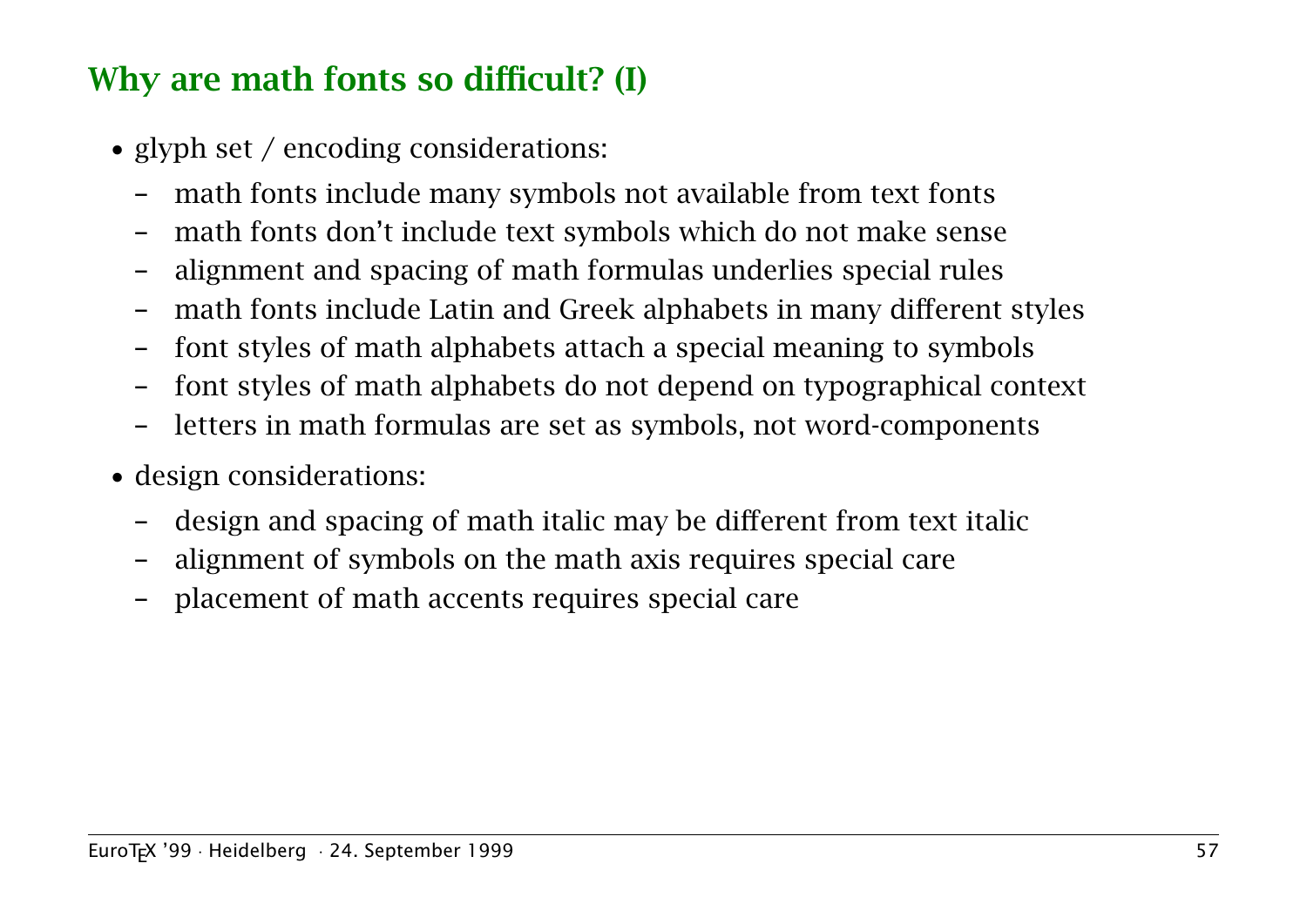# Why are math fonts so difficult? (II)

- T<sub>E</sub>Xnical considerations:
	- TEX interprets glyph metrics of math fonts in a peculiar way
	- TFM width denotes position where subscripts are attached
	- italic correction denotes position where superscripts are attached
	- actual glyph width =  $TFM$  width + italic correction + sidebearings
	- pseudo kern pairs with \skewchar control placement of math accents
	- math fonts are organized into math families (no more than 16!)
	- math fonts must have special FONTDIMEN parameters
	- FONTDIMENs control placement of subscripts and superscripts
	- FONTDIMENs control spacing of fractions, radicals and big operators
	- glyph height of radicals determines rule thickness of bar
	- big radicals must be designed to hang below baseline
	- big delimiters and operators are centered on the math axis
	- big delimiters and operators may be designed to be centered
	- however: TFM format imposes limit of 16 heights  $+$  16 depths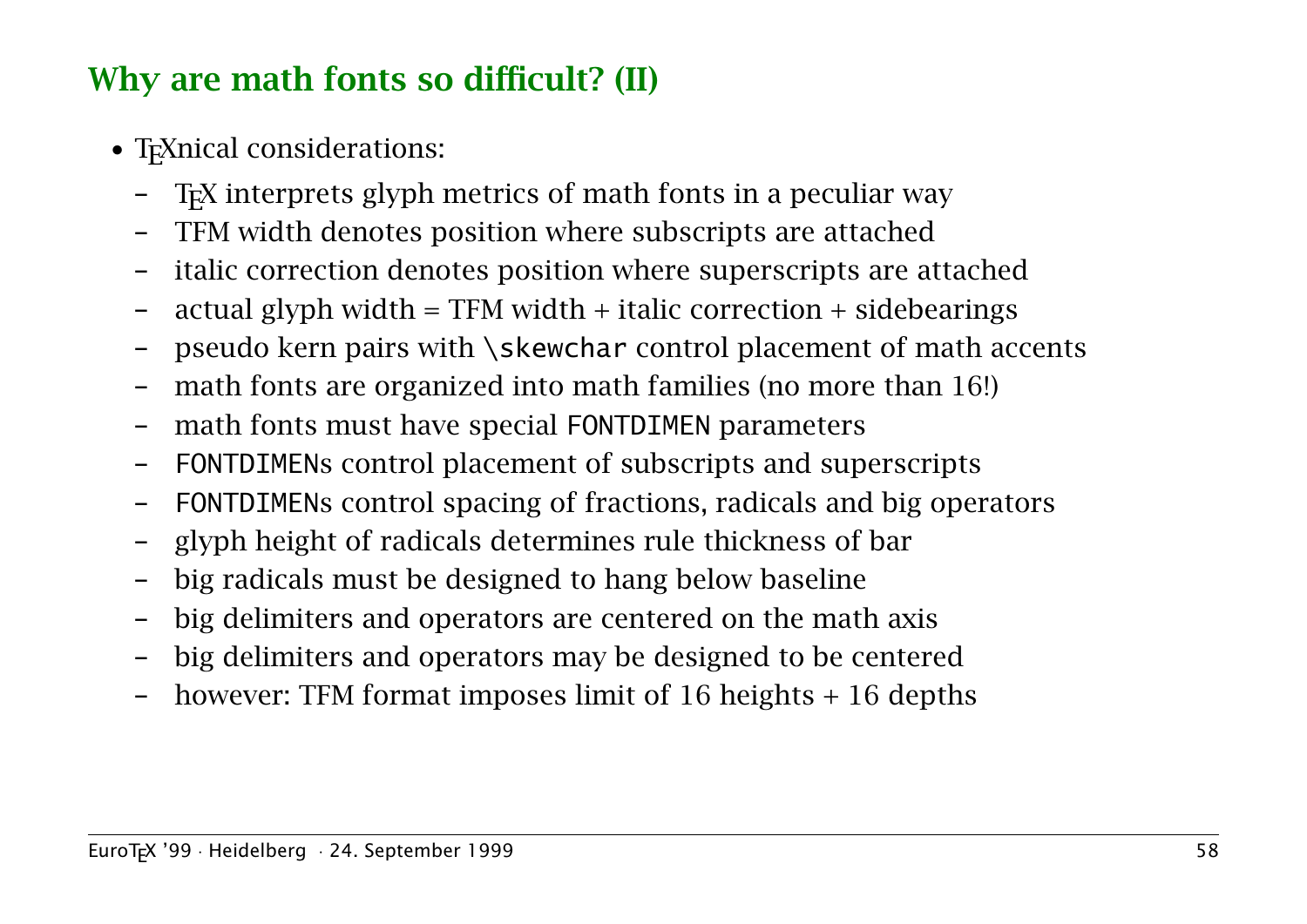#### Summary of the old 7-bit math font encodings

- Plain  $T_FX$  or  $\cancel{B}T_FX$  base: 4 math families
	- Math operators (OT1, 7t, cmr, \fam0)
	- Math Letters (OML, 7m, cmmi, \fam1)
	- Math Symbols (OMS, 7y, cmsy, \fam2)
	- Math eXtension (OMX, 7v, cmex, \fam3)
- with ET<sub>F</sub>X symbols: 5 math families
	- $\text{ETr} X$  Symbols (U, lasy)
- with AMS symbols: 6 math families
	- AMS Symbols A (U, msam)
	- AMS Symbols B (U, msbm)
	- additional math alphabets (optional)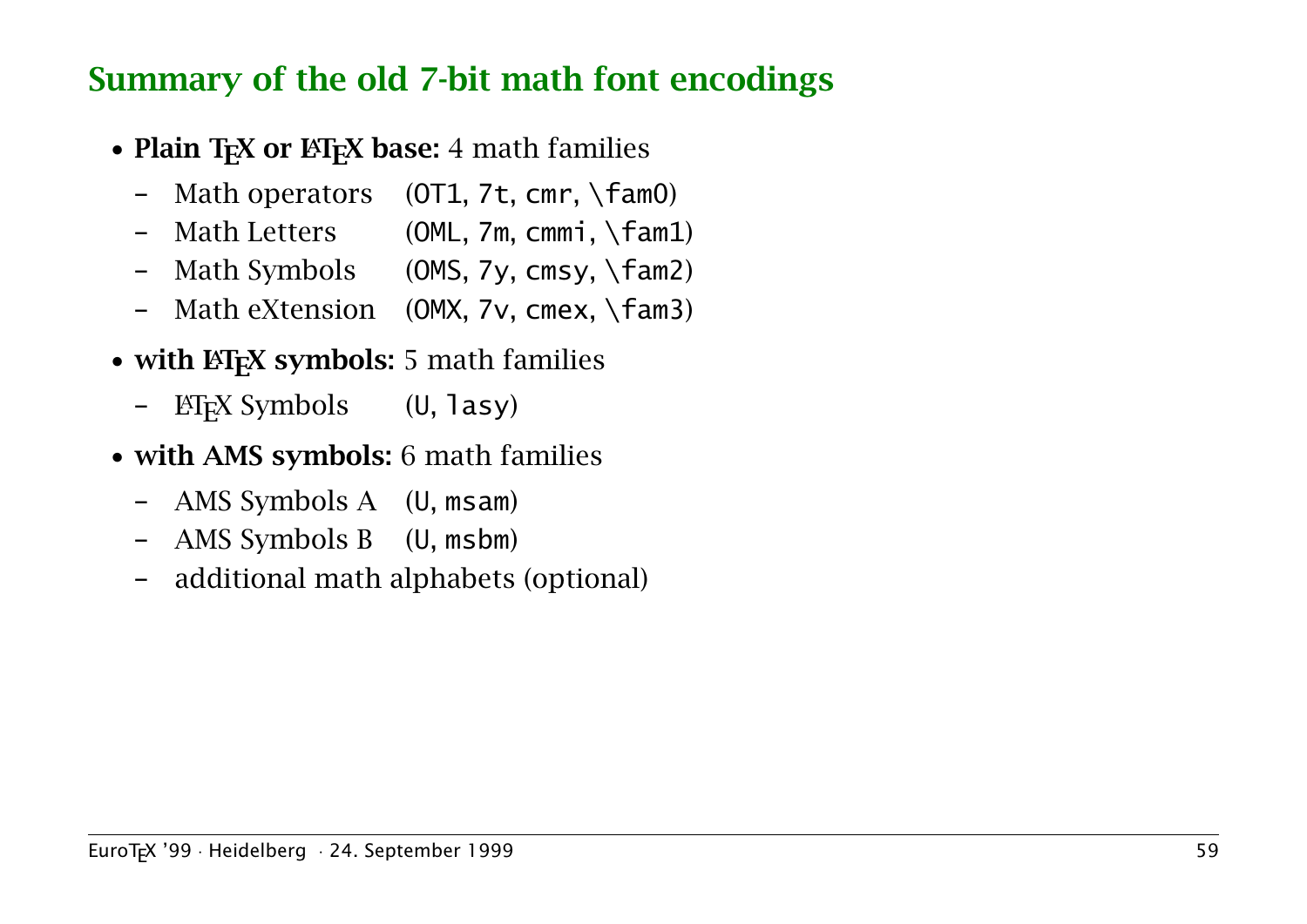#### Details of the old 7-bit math font encodings (I)

- Math operators  $(OT1, cmr, \text{tan}0)$ 
	- upright digits (used as default digits in math)
	- upright Latin alphabets (\mathrm), upright Greek capitals
	- some symbols  $(+', -')$  and delimiters
- Math Letters (OML, cmmi, \fam1)
	- oldstyle digits (not needed in math)
	- italic Latin alphabets (\mathnormal), italic Greek alphabets
	- symbols and punctuation for kerning
- Math Symbols (OMS, cmsy, \fam2)
	- calligraphic letters (\mathcal)
	- most symbols and delimiters
- Math eXtension (OMX, cmex, \fam3)
	- extensible delimiters
	- big operators, wide accents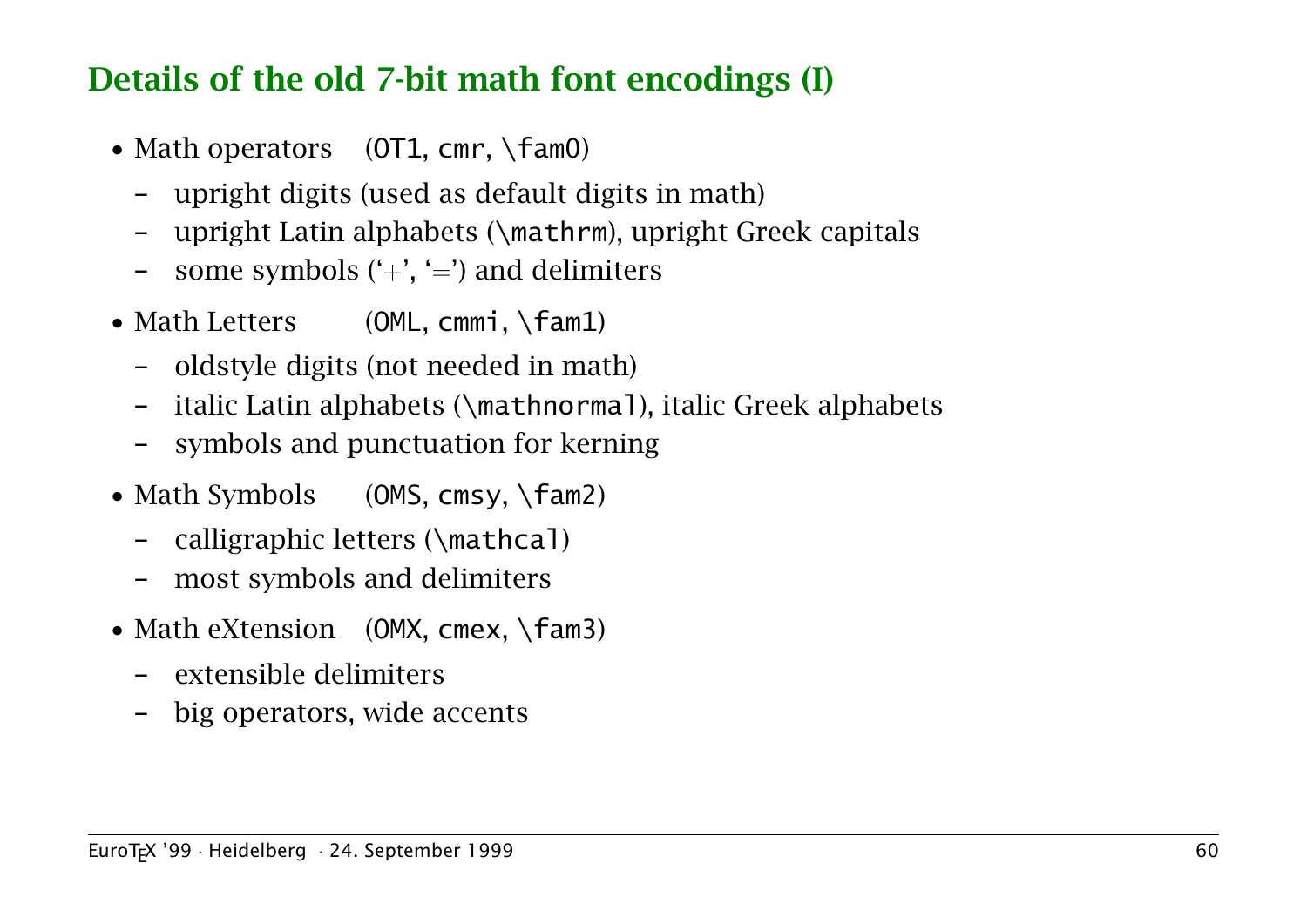#### Details of the old 7-bit math font encodings (II)

- $\mathbb{E} \mathbb{E} \{X \}$  Symbols (U, lasy)
	- LATEX 2.09 symbol complement
- AMS Symbols A (U, msam)
	- AMS symbols and relations
- AMS Symbols B (U, msbm)
	- AMS symbols and negated relations
	- Blackboard Bold (\mathbb)
- additional math alphabets (optional)
	- Fraktur alphabet (\mathfrak)
	- Script alphabet (\mathscr)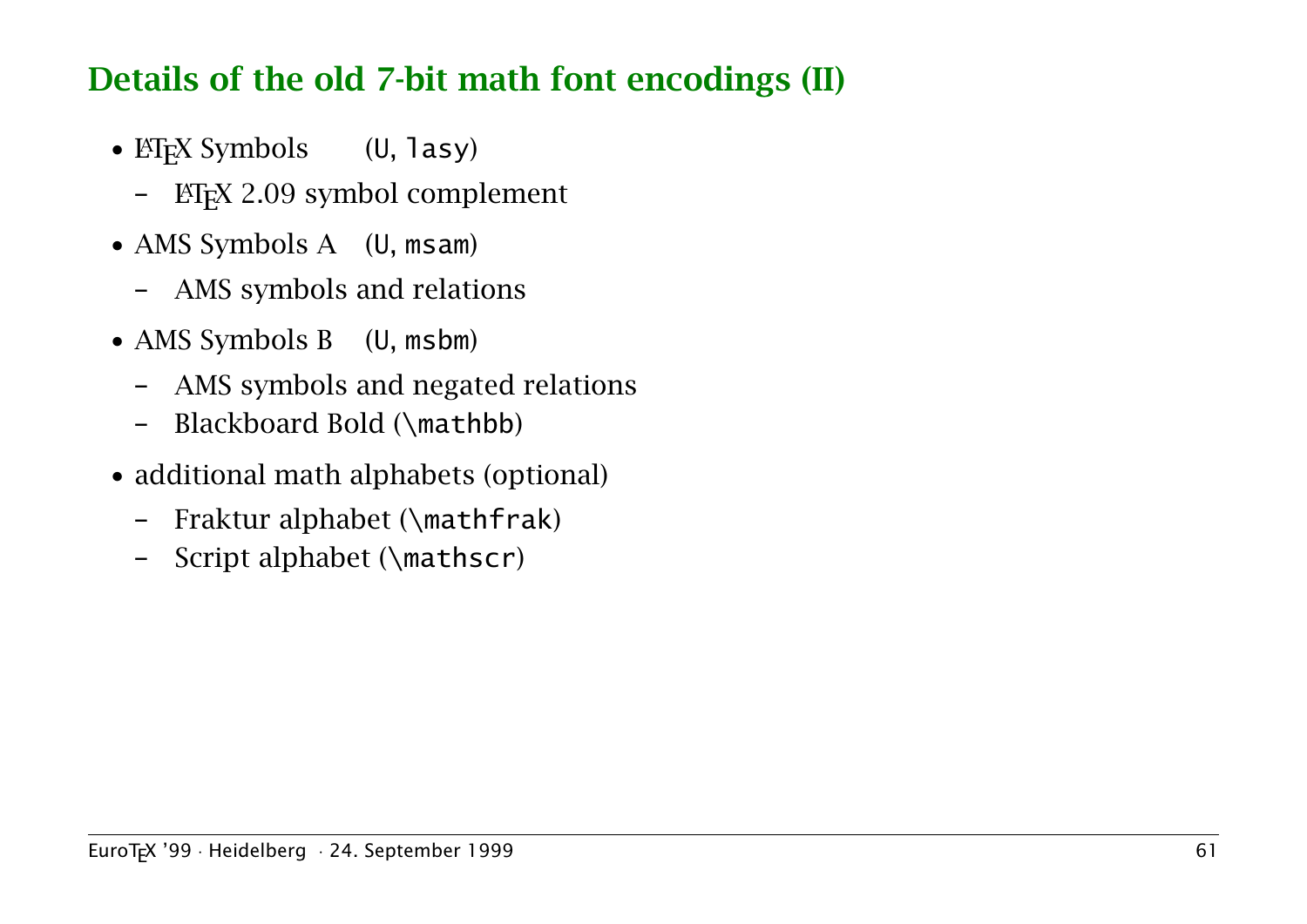## Problems of the old 7-bit math font encodings

- 7-bit encodings (valuable slots wasted)
- multitude of different encodings
- inter-dependencies between text and math
- mathematical symbols taken from text fonts (e.g. Greek capitals from OT1)
- non-mathematical symbols in math fonts (e.g. oldstyle digits in OML, '¶','§' in OMS)
- some symbols used for multiple purposes (e.g. '=' in ' $\Longrightarrow$ '; '='/' $\Rightarrow$ ' from 0T1/0MS)
- building blocks for long arrows split across different encodings (\joinrel kerning)
- no kerning between upper/lowercase Greek
- no upright lowercase Greek alphabet available
- TEX-specific symbols (e.g. lowered '<sup>√</sup> ' in OMS) may cause problems with non-T<sub>E</sub>X software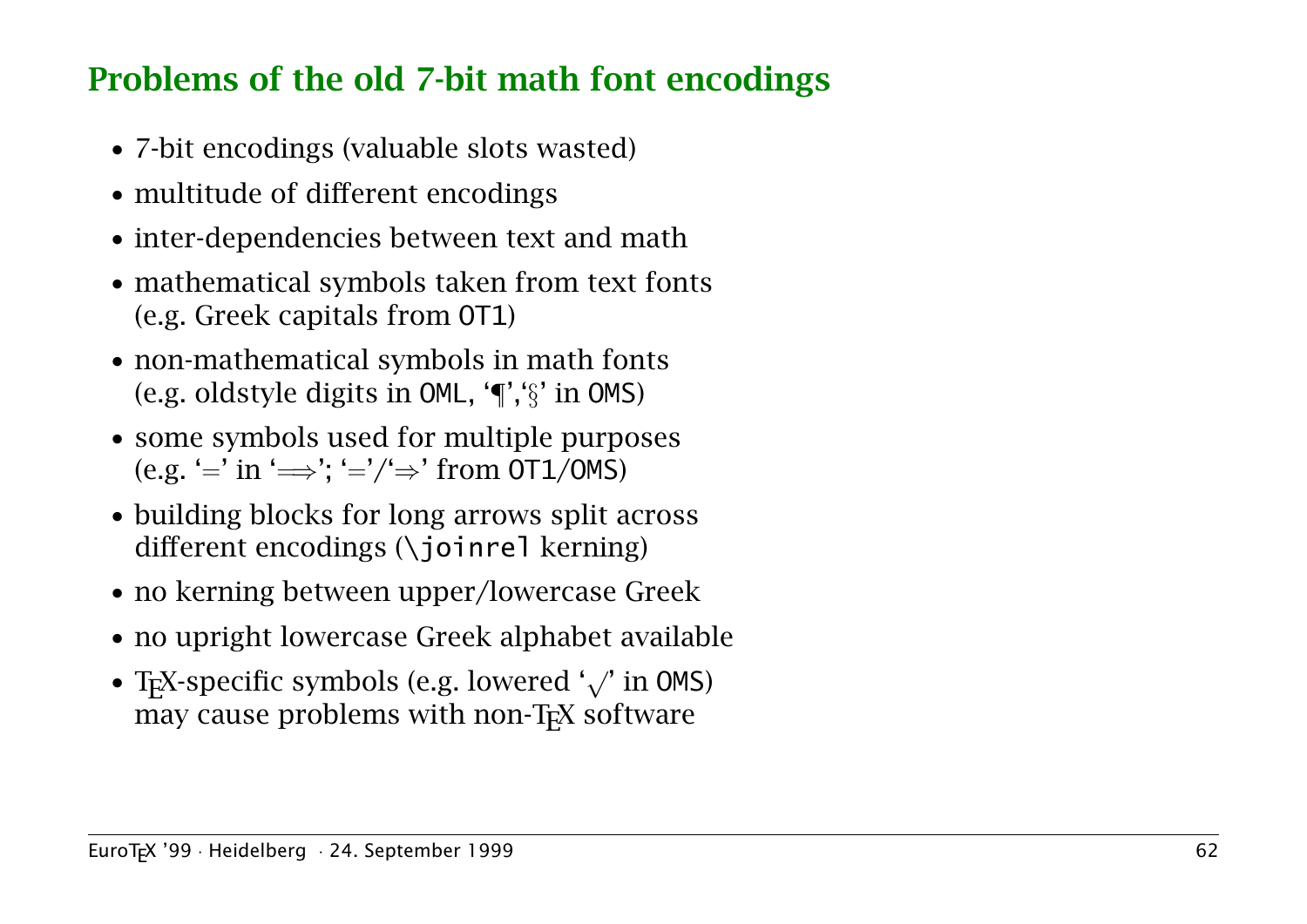#### Design goals for new 8-bit math font encodings

- 8-bit encodings (for conventional 8-bit  $T<sub>F</sub>X$ )
- use one consistent encoding for all font sets
- compatibility with  $\mathbb{H}$ <sub>F</sub>X or AMS within 4 or 6 families
- maybe add some frequently-requested new symbols
- if possible, add slots for multiple uses of symbols
- if possible, add slots for constructed symbols
- separate geometric and Humanist ('shapy') symbols
- keep all letter-like symbols together (design similarity)
- keep symbols of similar design or similar type together
- keep T<sub>F</sub>X-specific symbols together (technical requirements)
- take availability of symbols in different font sets into account
- don't go too far beyond symbols available in existing font sets
- avoid problems with dumb software, reserve special slots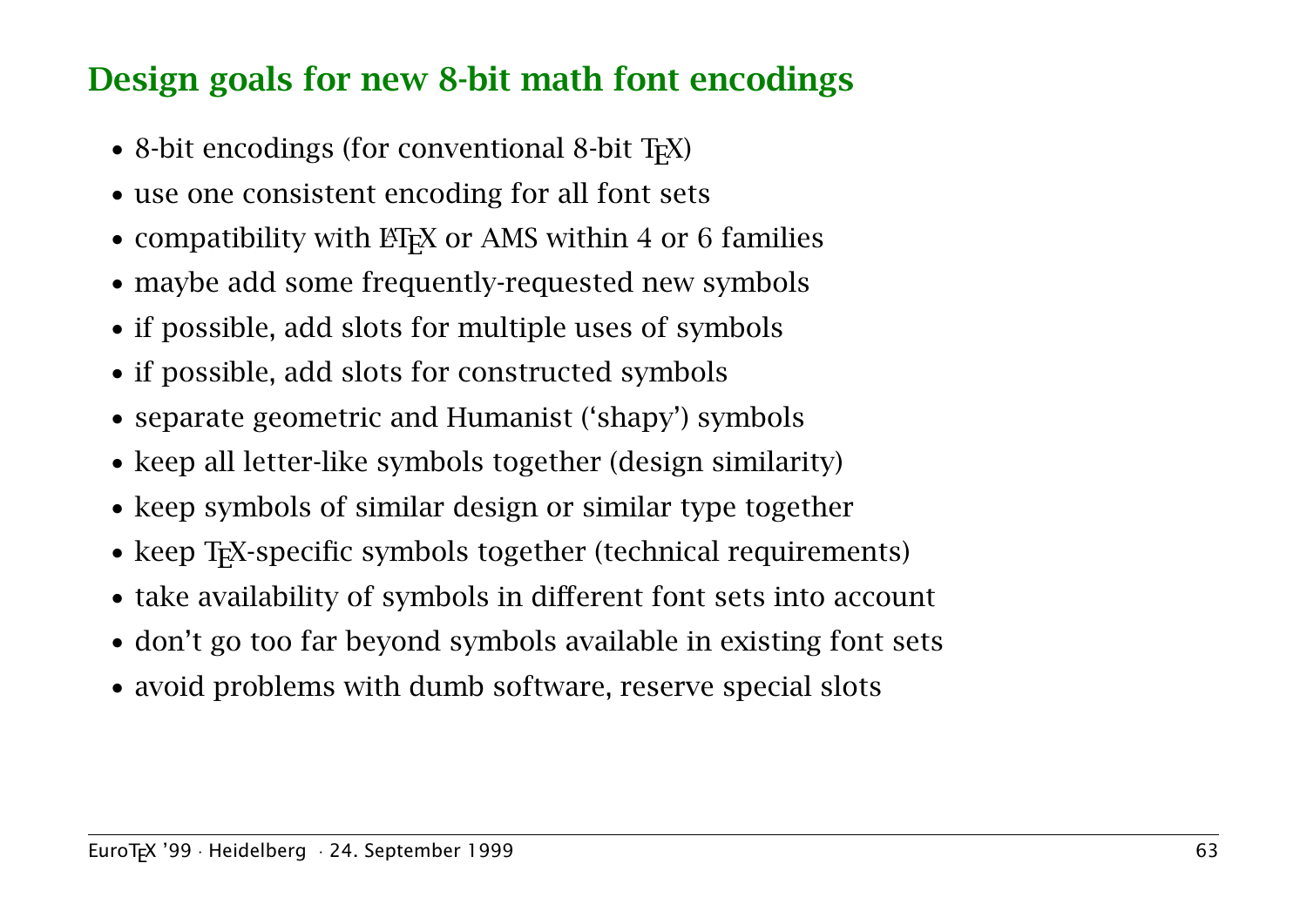#### Summary of proposed new 8-bit math font encodings

- EXTEX compatibility: 4 math families
	- Math operators (T1, \fam0)
	- Math Core (MC, \fam2)
	- Math Symbols Primary (MSP, \fam1)
	- Math eXtension Primary (MXP, \fam3)
- AMS compatibility: 6 math families
	- Math Symbols 1 (MS1)
	- Math Symbols 2 (MS2)
- additional features (optional):
	- Math eXtension 1 (MX1)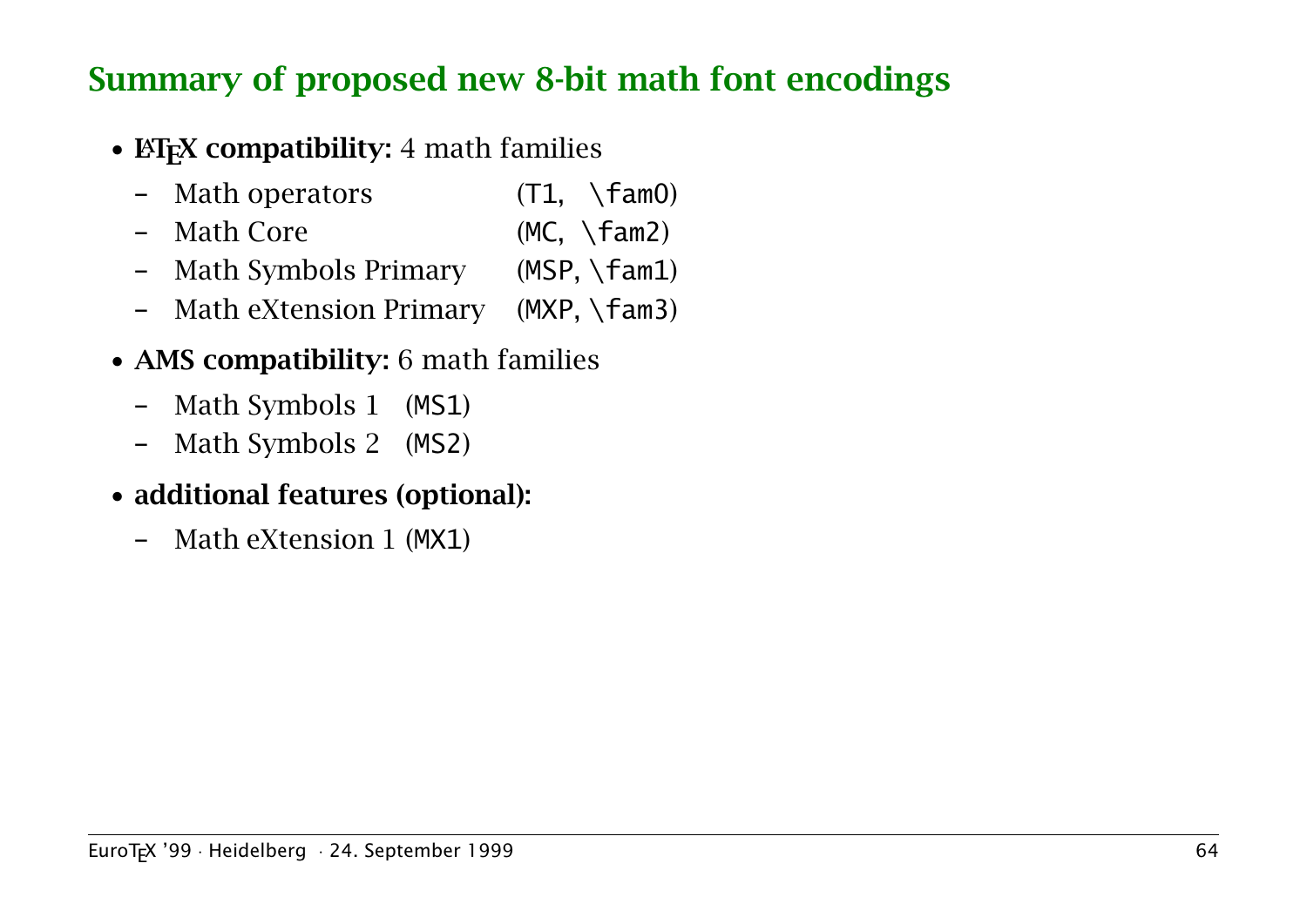#### Details of proposed new 8-bit math font encodings (I)

- Math operators  $(T1, \ \text{fam0})$ 
	- upright Latin alphabets (\mathrm)
- Math Core (MC, \fam2)
	- upright digits (default)
	- italic Latin alphabets (\mathnormal)
	- upright and italic Greek alphabets
	- delimiters and punctuation for kerning
	- Humanist symbols, Hebrew letters, etc.
- Math Symbols Primary (MSP, \fam1)
	- Calligraphic or Script alphabets
	- geometric symbols (OT1, OML, OMS)
	- $\Delta$ ET<sub>E</sub>X symbols + selected AMS symbols
- Math eXtension Primary (MXP, \fam3)
	- symbols with special properties
	- extensible symbols (OMX, OMS)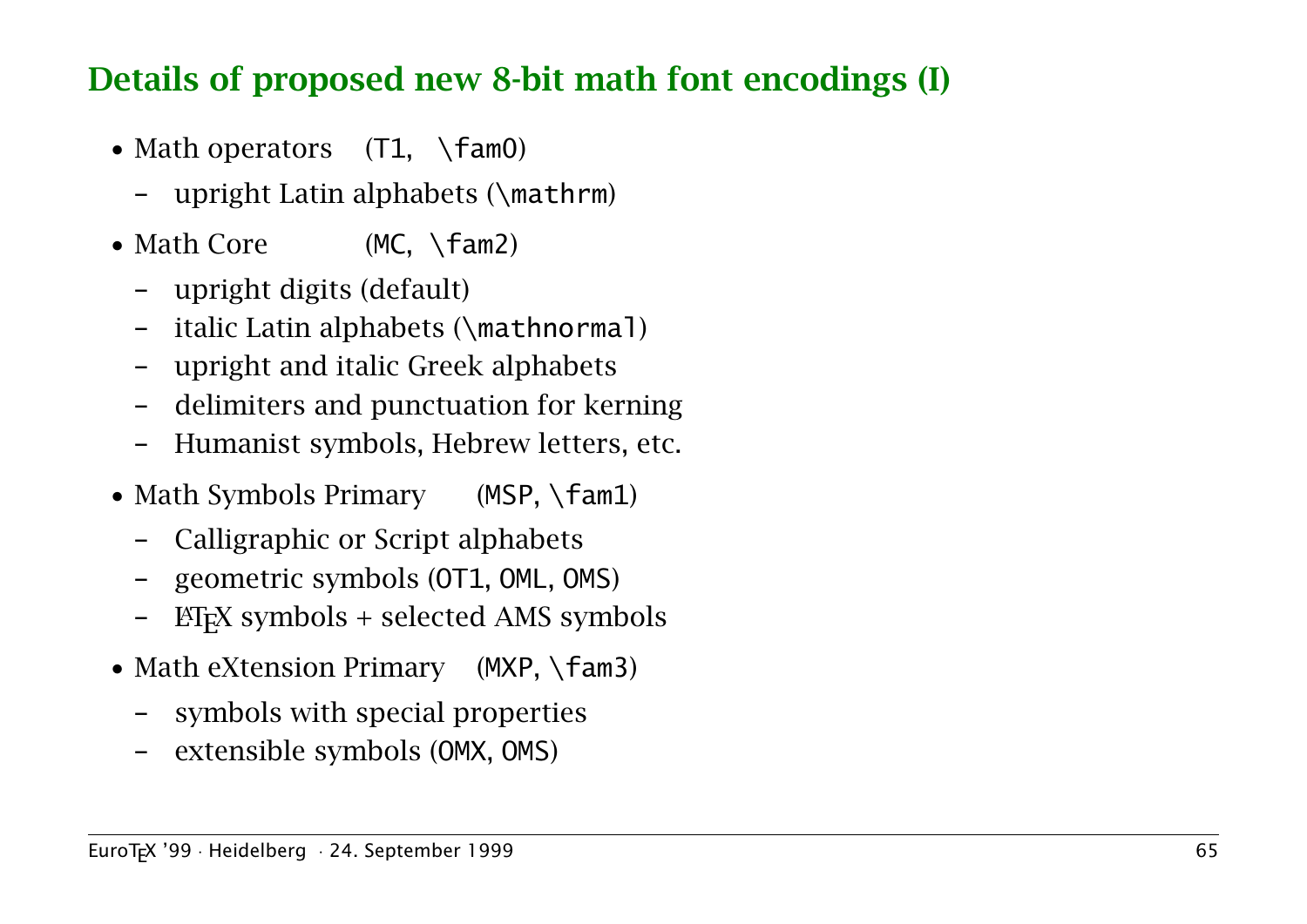#### Details of proposed new 8-bit math font encodings (II)

- Math Symbols 1 (MS1)
	- Blackboard Bold (\mathbb)
	- remaining AMS symbols
- Math Symbols 2 (MS2)
	- Fraktur letters (\mathfrak)
	- arrow construction kit (experimental)
- Math eXtension 1 (MX1)
	- new extensible symbols
	- variable area for additional sizes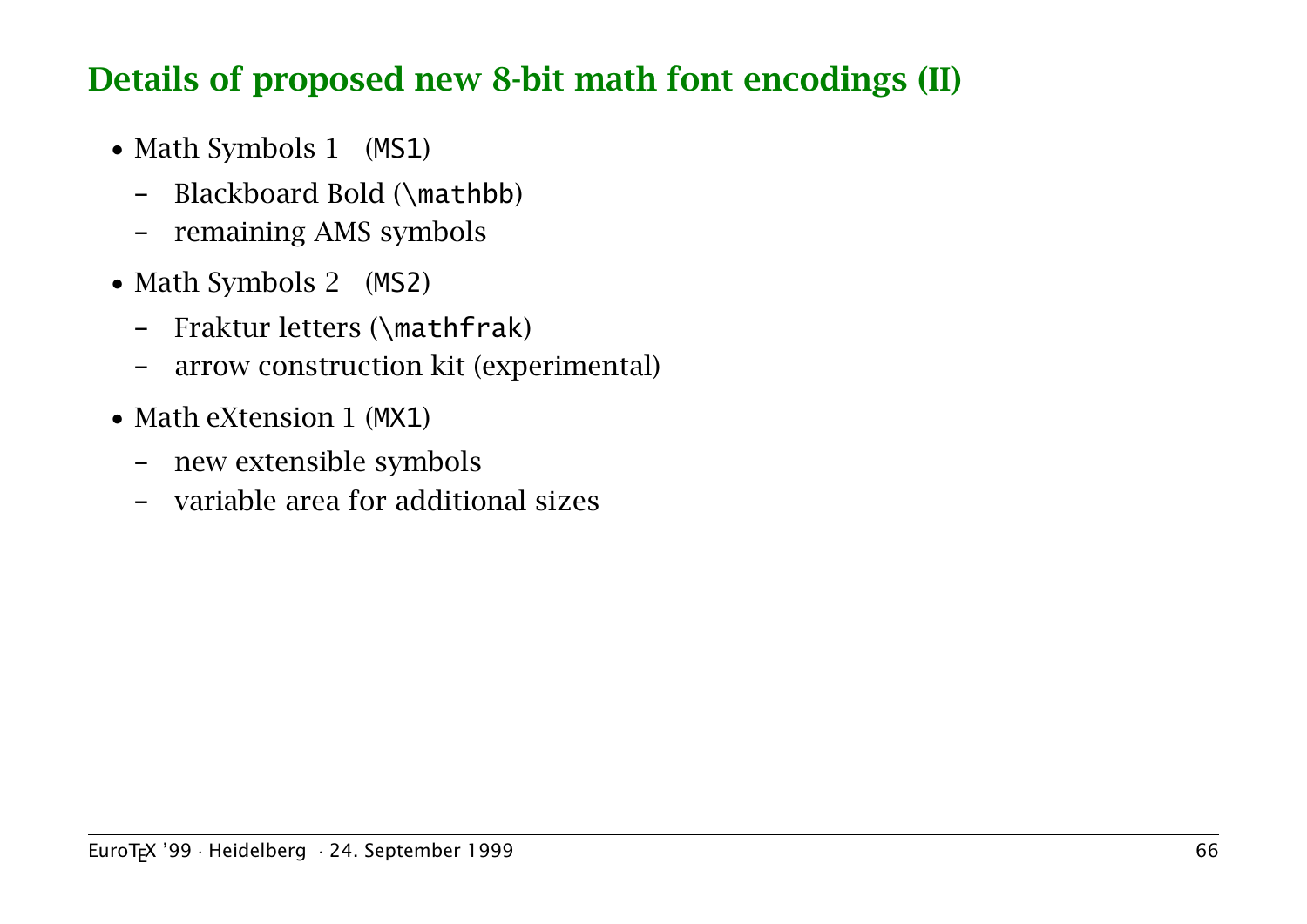## Design goals for new 16-bit math font encodings

- 16-bit encodings, designed for use with MathML / Unicode
- should include *all* symbols collected by the STIX project
- requires extended T<sub>F</sub>X engine: Omega, ee-T<sub>F</sub>X, maybe NTS
- design should not be limited by artificial T<sub>F</sub>X constraints
- design should be orthogonal as much as possible
- building blocks of 8-bit code pages organized by type of symbols
- building blocks may be used in virtual fonts for 8-bit math fonts
- implementation of 16-bit math fonts still work in progress
- encodings for 8-bit math fonts may be decided afterwards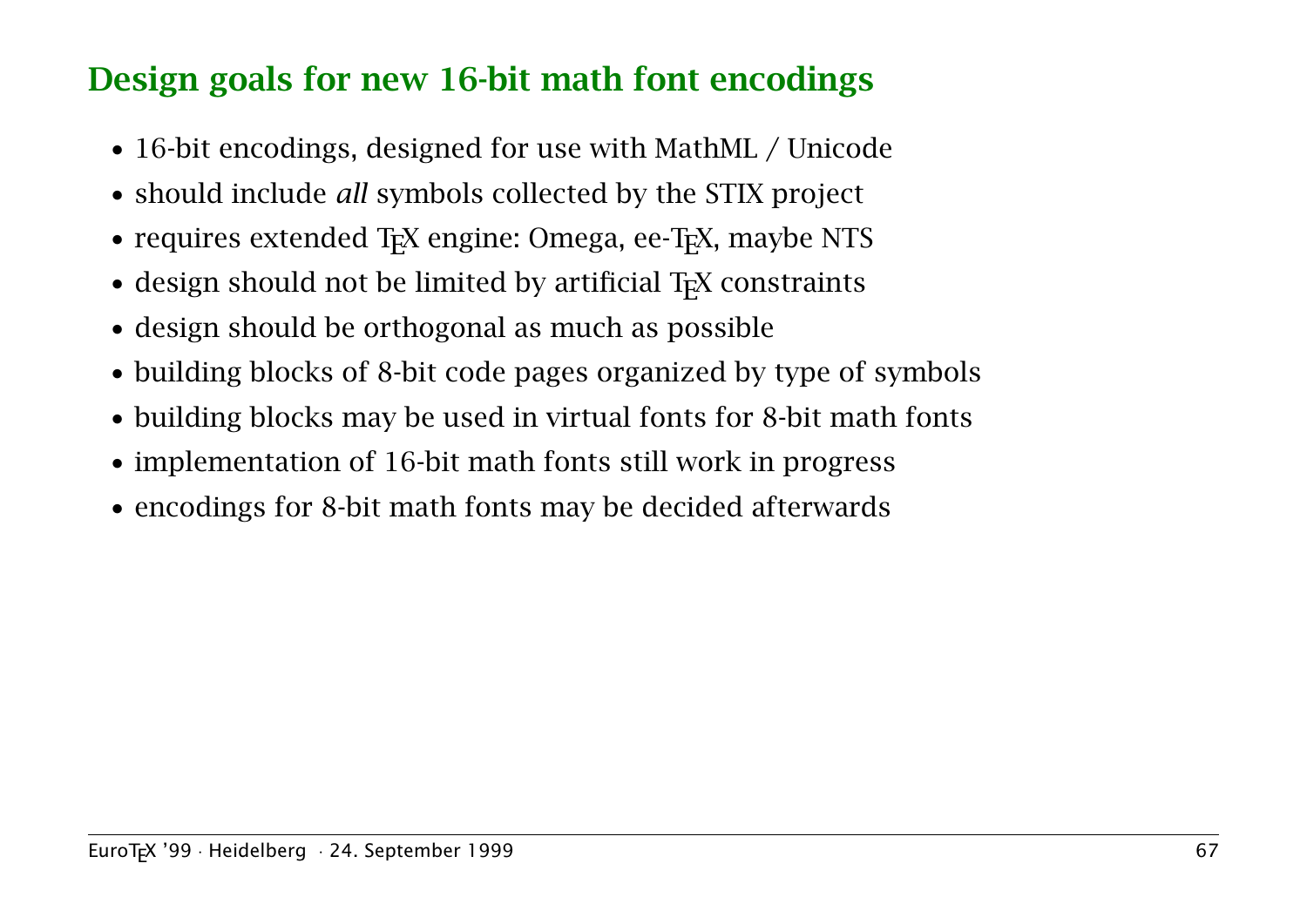# References (I)

- TEX-FONTS mailing list: <mailto:tex-fonts-requests@math.utah.edu>
- *fontinst* mailing list: <mailto:fontinst-request@tex.ac.uk>
- *fontinst* Homepage: <http://www.tug.org/applications/fontinst/>
- Berry font naming scheme: <http://www.ctan.org/tex-archive/info/fontname/>
- *fontinst* distribution (v 1.8xx): <http://www.ctan.org/tex-archive/fonts/utilities/fontinst/>
- *fontinst* pre-release (v 1.9xx): <http://www.ctan.org/tex-archive/fonts/utilities/fontinst-prerelease/>
- PostScript font tools (Perl front-end for *fontinst*): <http://www.ctan.org/tex-archive/fonts/psfonts/tools/>
- PostScript font metrics (generated using *fontinst*): <http://www.ctan.org/tex-archive/fonts/psfonts/>